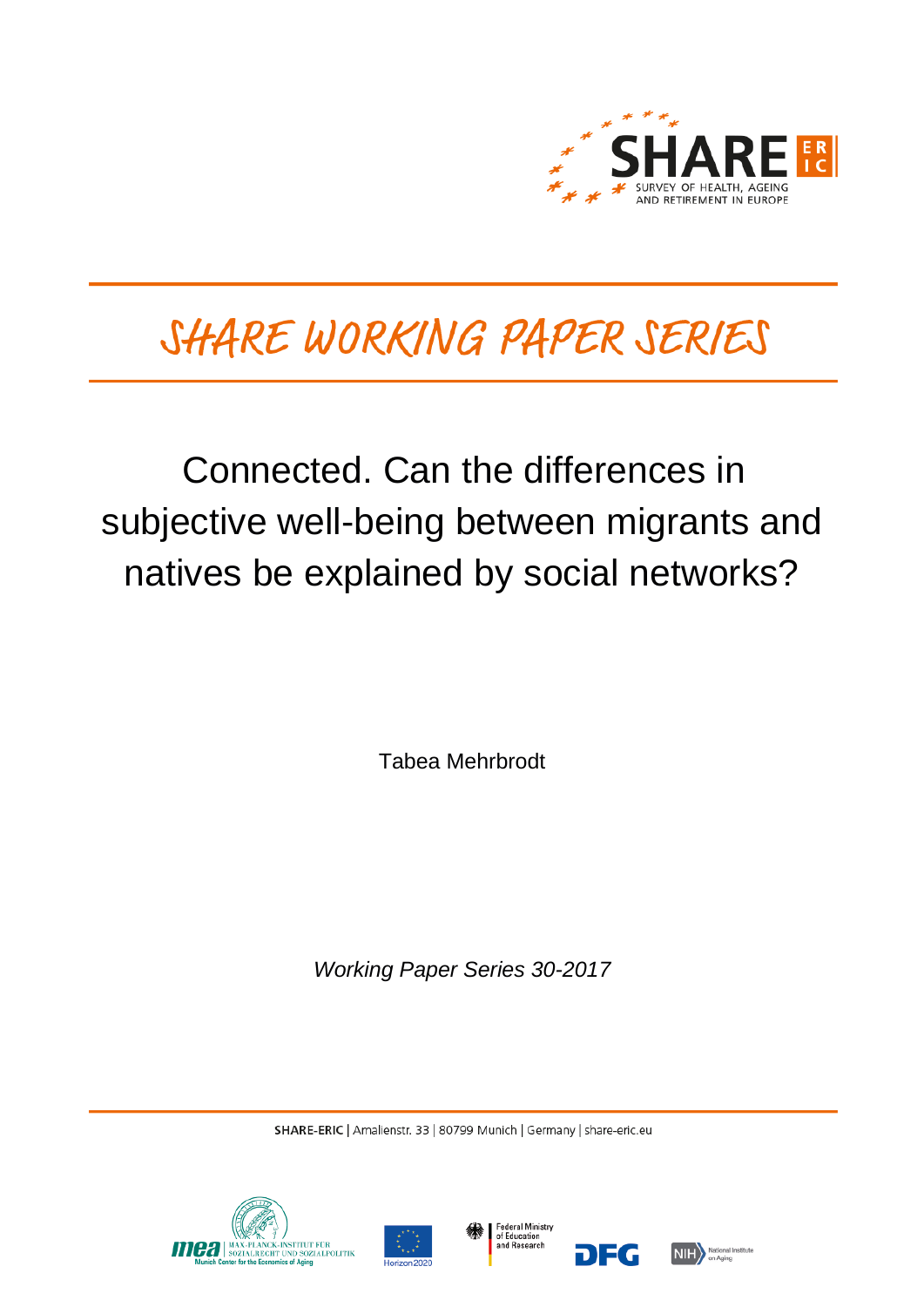# **Connected. Can the differences in subjective well-being between migrants and natives be explained by social networks?**

## **Tabea Mehrbrodt**

Ludwig Maximilian University of Munich (Master thesis MSc Social, Organizational, and Business Psychology) [Tabea.Mehrbrodt@gmx.net](mailto:Tabea.Mehrbrodt@gmx.net?subject=SHARE%20Working%20Paper)

### **Abstract**

Contributing to the debate on older migrants in Europe, the present study has a double purpose: firstly, to examine whether aged migrants differ from their native counterparts in subjective well-being and secondly whether characteristics of their social networks mediate the assumed relationship between migration status and subjective well-being, also taking socio-demographic and immigration-related characteristics into consideration. Theoretical concepts and study findings form a foundation for the presumption that migrants would report smaller social networks as well as less satisfaction, interaction and exchange of goods and services with their social networks and therefore rate their well-being, as indicated by quality of life, depression and life satisfaction, lower than natives. Data from the fourth wave of the Survey of Health, Ageing and Retirement in Europe (SHARE) were used. The sample  $(n = 21,502)$  included migrant and native respondents aged 50 and older across ten European countries. The same result pattern was found for each of the three well-being indicators: migrants suffer from lower subjective well-being than natives. No mediating effects became evident for the social network characteristics social network size, interaction or exchange in the relationship between migration status and subjective well-being in late life. However, social network satisfaction emerged as a significant mediator indicating that migrants' lower well-being might be buffered by being satisfied with their social networks. Further implications for policy practice and research are discussed.

*Keywords:* immigrant-native gap, SHARE, ageing, social network, satisfaction, subjective well-being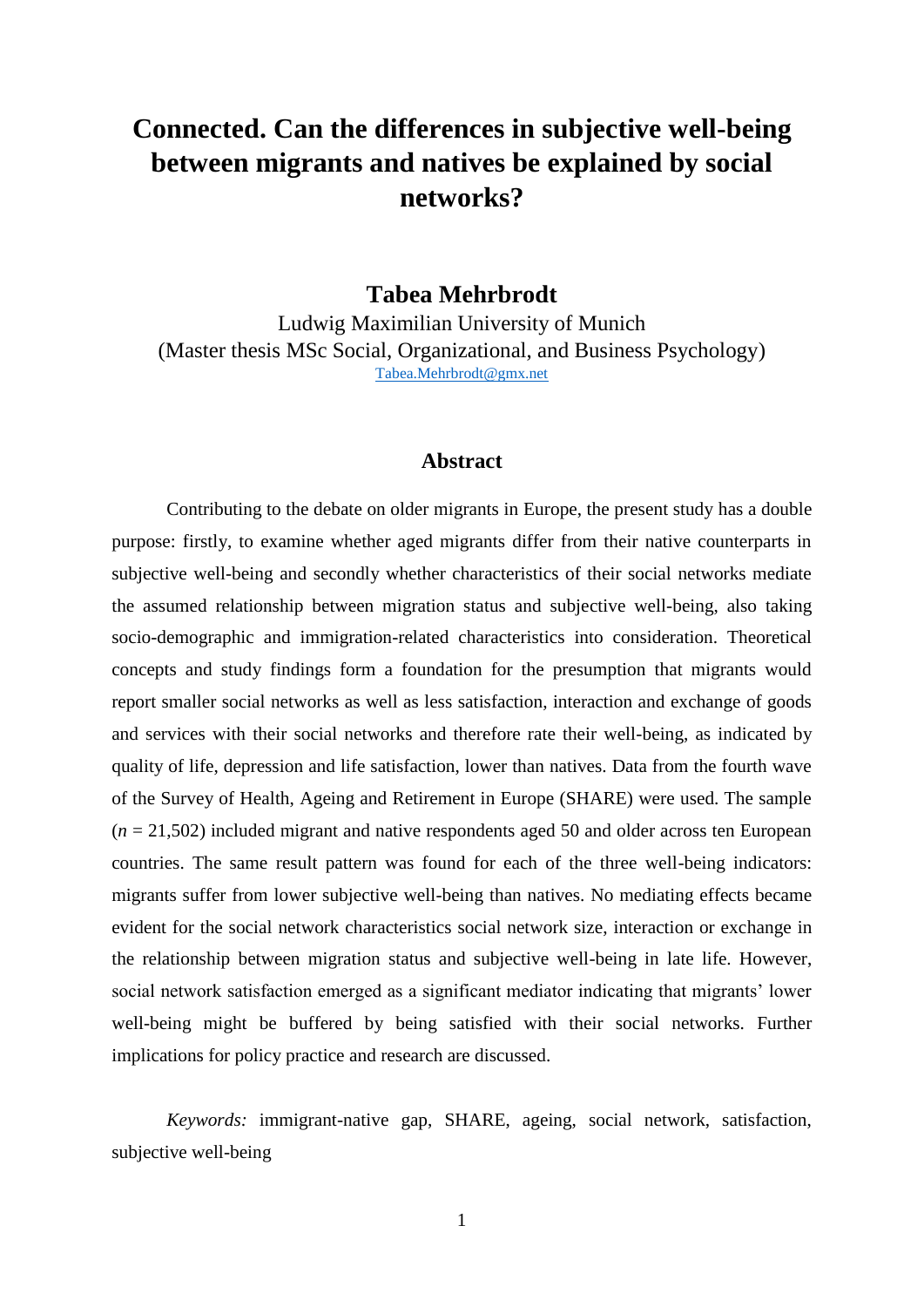## **Acknowledgement**

The SHARE data collection has been primarily funded by the European Commission through FP5 (QLK6-CT-2001-00360), FP6 (SHARE-I3: RII-CT-2006-062193, COMPARE: CIT5- CT-2005-028857, SHARELIFE: CIT4-CT-2006-028812) and FP7 (SHARE-PREP: N°211909, SHARE-LEAP: N°227822, SHARE M4: N°261982). Additional funding from the German Ministry of Education and Research, the U.S. National Institute on Aging (U01\_AG09740-13S2, P01\_AG005842, P01\_AG08291, P30\_AG12815, R21\_AG025169, Y1-AG-4553-01, IAG BSR06-11, OGHA 04-064) and from various national funding sources is gratefully acknowledged (see [www.share-project.org\)](http://www.share-project.org/).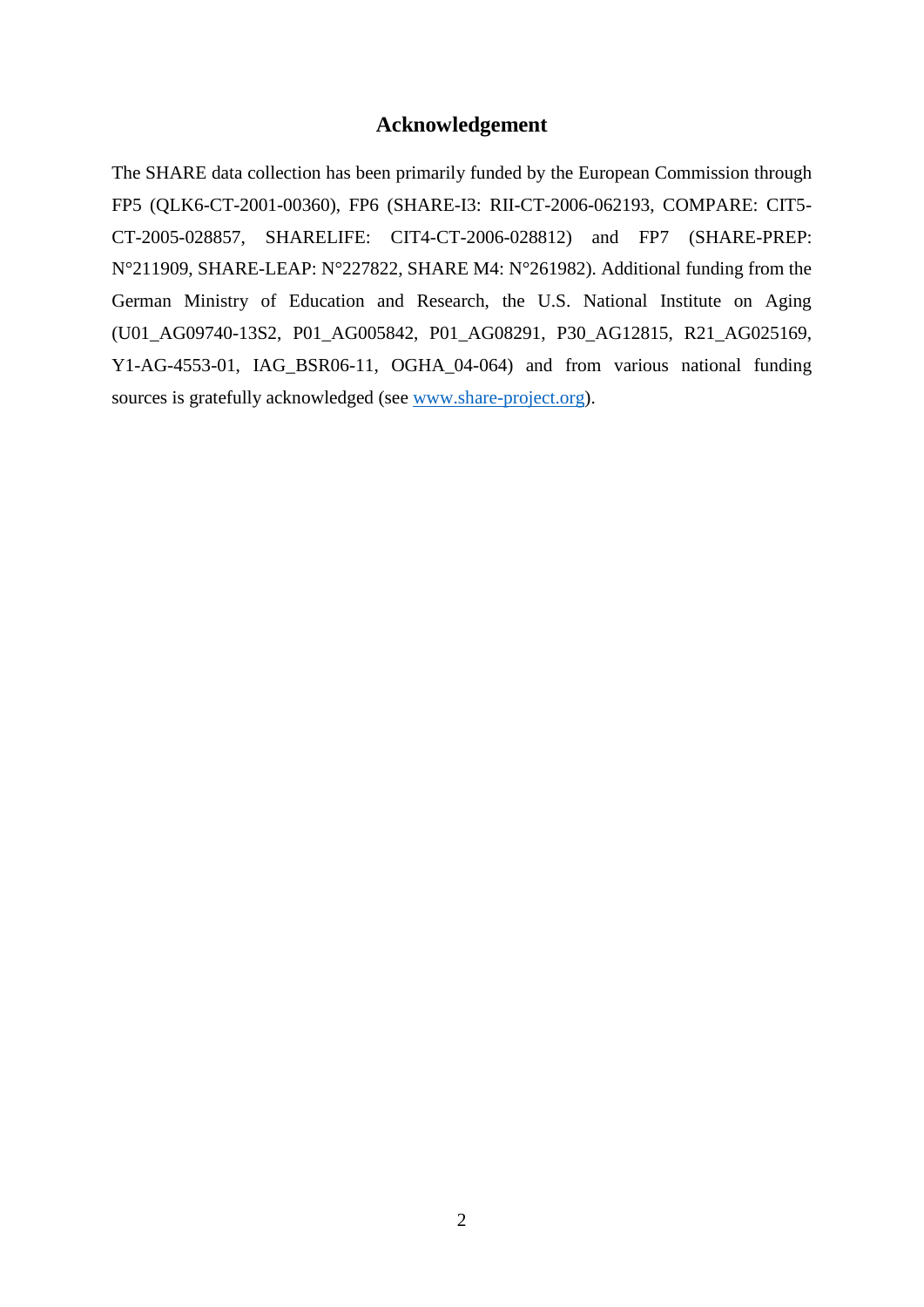#### **1 Introduction**

*"Get thee out of thy country, and from thy kindred […] unto the land that I will show thee […], and I will bless thee"* – Jehovah (Gen 12:1.2 King James Version)

When Jehovah told Abram to leave Haran, Abram was 75 years old. Abram obeyed, left his home, quit the majority of his social network and set off for the land of Canaan (Gen 12:4.5). Indeed his descendants have become great nations but loads of challenges and problems arose in the course of the relocation and afterwards. Certainly, it would have been interesting to let Abram rate his subjective well-being at a later point.

Turning to present-day Europe after the societal modernization process of the last half-century which implied socio-demographic changes in population aging and international migration, older migrants are becoming a group of increasing importance (Warnes, Friedrich, Kellaher & Torres, 2004). Centuries before, Europe's dominant experience was sending people to other continents instead of receiving migrants. However, the direction of the migration flow has changed, particularly due to increasing work migration after World War 2. The millions of labor migrants constitute the largest percentage of the older migrant population who moved either within or into Europe and subsequently aged in place. In general, Europe is facing a continuing influx of people having left their homeland voluntarily or involuntarily because of countless different reasons and who will be ageing in their new country of residence. No end of this trend is in sight and therefore Europe's population structure will further change in age and ethnic composition. Older migrants are more and more likely to represent a great proportion within society in the near future (Warnes et al., 2004).

Thus, the well-being of a great number of European residents who have reached or are on the threshold of old age might be influenced by a migration experience across an international border. Both migration experience and old age involve several challenges which pose potential threats to subjective well-being (Amit & Litwin, 2010). Hence, Sand and Gruber (2016) examined the subjective well-being of older migrants in comparison to their native counterparts across Europe using data from the Survey of Health, Ageing and Retirement (SHARE; Börsch-Supan et al., 2013). Their results showed a significant subjective well-being gap between migrants and natives. The present study seeks to expand the inquiry by clarifying if older migrants indeed report lower levels of subjective well-being than natives and identifying the underlying mechanisms.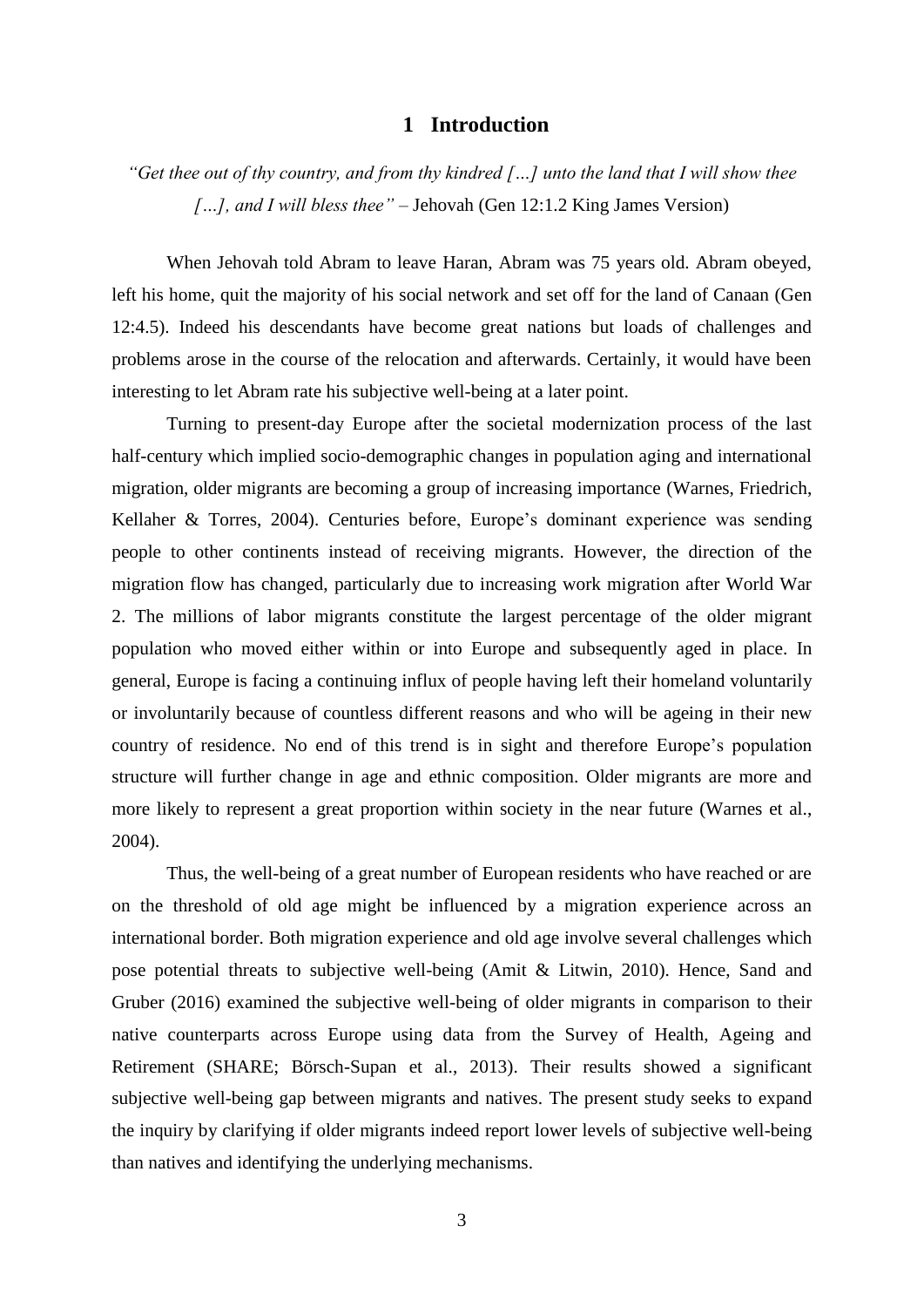Since "no man is an island" (Donne, 1975, p. 83), it stands to reason that an individual's companions constitute a major potential mechanism that affects well-being. The effect of social networks on subjective well-being has been documented by multiple studies which widely agree that the interpersonal environment in which one is embedded plays a major role in shaping the quality of late life (e.g., Litwin, 1996; Pinquart & Sorensen, 2000).

Despite this broad base of knowledge, little research exists on the differences in the nature of older migrants' and natives' social networks and how these differences might possibly account for differences in their well-being (Silveira, Skoog, Sundh, Allebeck & Steen, 2002). Geographical relocation usually comes with changes in the nature of one's social network, mostly including the processes of uprooting and reestablishing (Litwin, 1995). Therefore, it is highly probable that the social networks of the migrant population differ from the social networks of the native population and thus affect their well-being differently.

To the best of my knowledge, no prior research has analyzed if specific components of social networks are mediating the relationship between being a migrant versus being a native and subjective well-being based on SHARE data. Hence, the present study will address this empirical void by investigating the pathways from migration status to well-being via the social network characteristics of social network satisfaction, social network interaction, social network size and exchange within the social network, controlling for socio-demographic and migration-specific features. The analyses are run across ten European Union member states and seek to provide novel findings the implications of which could inform public policy. Policies regarding migrant integration or social welfare should be constantly modified by the Union or the respective states if a basic objective of the state is to guarantee the well-being of the population. Considering the fact that the state is facing the challenge of offering adequate health and social service provision to all residents, regardless of age or migration background, this is particularly important from a preventive point of view (Aichberger et al., 2010).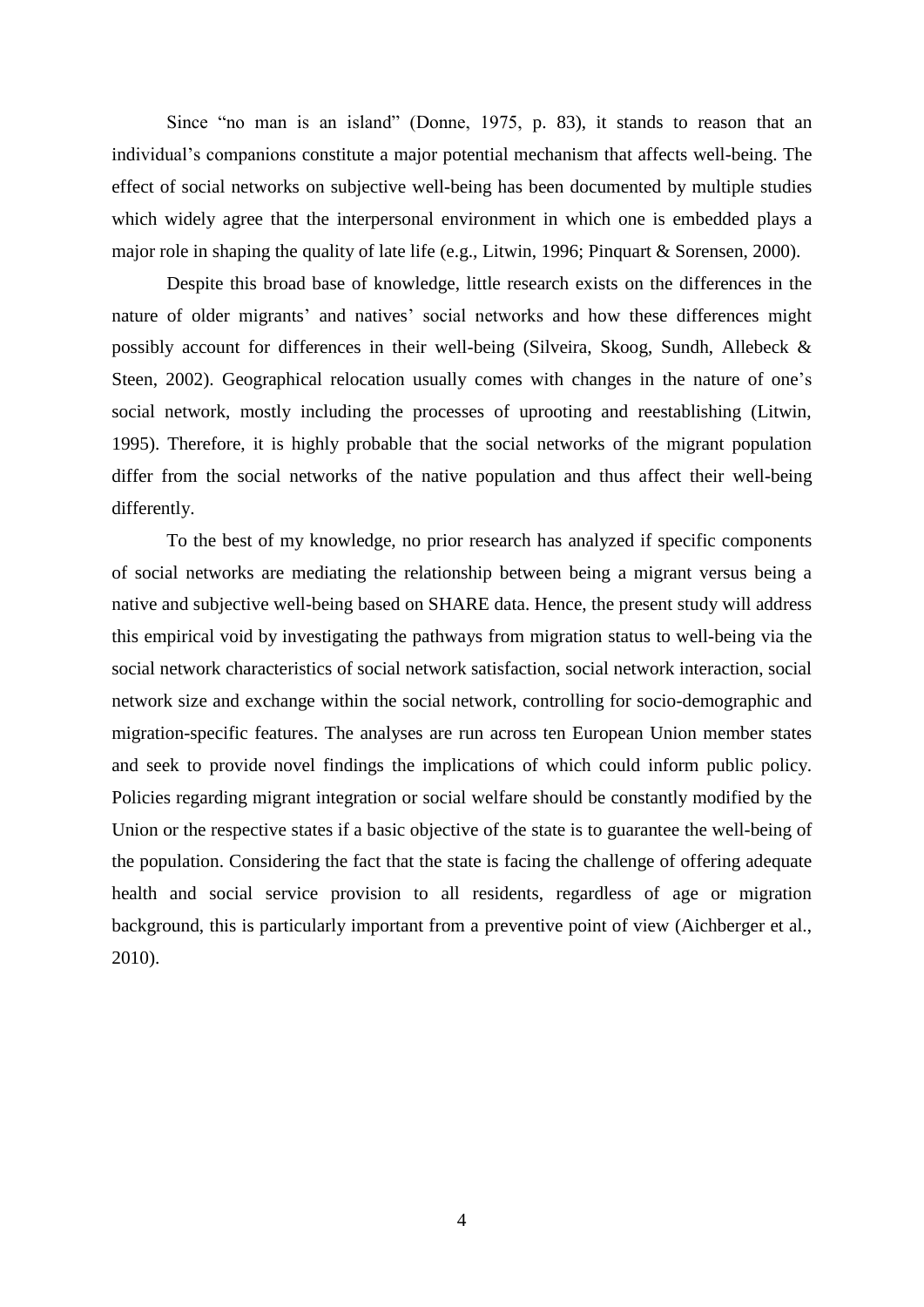## **2 Theoretical Background**

#### **2.1 Subjective Well-being**

"Well-being is the central goal of human activity" (Ormel, Lindenberg, Steverink & Verbrugge, 1999, p. 62). The nature and sources of well-being have intrigued social scientists, policymakers, and laypeople for the last several decades. Dozens of studies have been conducted and a myriad of theories have been formulated. Recent reviews of the scientific and theoretical work on well-being point out disagreements in the many different ways of conceptualization and measurement of the concept. Formerly, particularly in psychological research, the focus had been on human misery, that is, the negative aspects of well-being like mental disorders. The emergence of positive psychology led to the inclusion of positive aspects and thus to a holistic examination of well-being (Myers & Diener, 1995). In the current study, the concept of well-being is based on the work of the utilitarian Jeremy Bentham (1996), who assumed that presence of pleasure and absence of pain are the basis of "the good life", and refers to an individual's valuation of his or her life situation in general – the totality of pleasures and pains (Diener, 1984; Ormel et al., 1999).

An individual's well-being can be appraised by him or herself or by someone else, for example by the spouse or a researcher. The individual's own appraisal is called "subjective well-being" (Helliwell & Barrington-Leigh, 2010; Ormel et al., 1999). Self-reported wellbeing is mostly used in order to assess the concept. Studies have shown that self-evaluation of well-being is a reliable measure of actual well-being (e.g., Helliwell & Barrington-Leigh, 2010).

Diener, Emmons, Larsen and Griffin (1985), who reviewed theoretical and empirical contributions to subjective well-being, identified three components of the construct: positive affect, negative affect, and cognitive appraisal. Frequent positive affect, infrequent negative affect, and a global sense of positive life evaluation indicate high subjective well-being. According to Helliwell and Barrington-Leigh (2010), these three components approach human experience differently and as a consequence they tell different stories. Affect includes the variety of emotional states and frequency of mood changes, the ups and downs of daily life, and is usually captured by recall. Cognitive evaluation of an overall situation is the result of a cognitive-judgmental process which takes place or is updated at the time the individual is asked about their appraisal. In order to draw a comprehensive picture of well-being, the systematic collection of all three components in one study is required (Helliwell &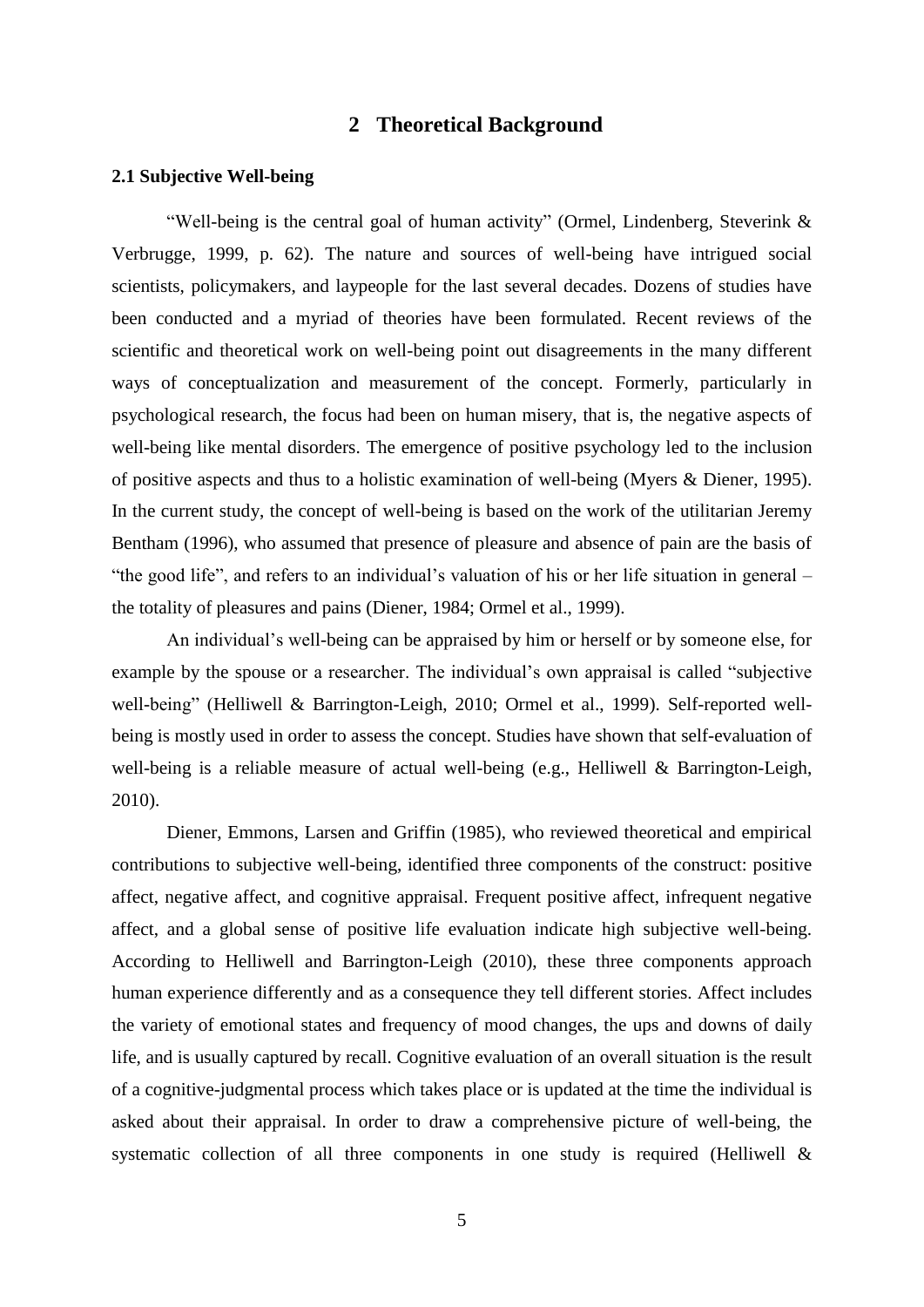Barrington-Leigh, 2010). Amit and Litwin (2010) suggest that quality of life represents the positive affective component of well-being, depression the negative affective component, and life satisfaction represents the cognitive component.

Quality of life, the positive affective element of subjective well-being, is defined by the World Health Organization (WHO) as "an individual's perception of their position in life in the context of the culture and value systems in which they live and in relation to their goals" (World Health Organization Quality of Life Group, 1998, p. 1570). In the present study, the definition of quality of life refers to perceived life quality in the sense of a pleasurable feeling at a certain moment in time.

Depression, the negative affective element of subjective well-being, is characterized by low mood and aversion to activity. Depressive mood is usually accompanied by symptoms such as irritability, loss of interest and enjoyment, suicidality, pessimism, et cetera. Therefore, depression is mostly measured by the presence of its symptoms (American Psychiatric Association, 2013).

Life satisfaction, the cognitive-judgmental element of subjective well-being, is the way people evaluate their lives as a whole. Life satisfaction is more a favorable attitude towards life than an appraisal of current feelings. It results from global assessment of one's life according to chosen criteria, or in other words, from comparison to the standard that each person sets for him or herself (Diener et al., 1985). It is a frequently used measure for wellbeing and best captured by asking individuals to rate their satisfaction with life in general, as opposed to summing their satisfaction across different areas of life (Diener, 1984; Kahneman & Krueger, 2006).

Due to the fact that subjective well-being is a complex and multi-faceted issue, a multitude of studies has analyzed actual and potential determinants of subjective well-being (e.g., Bonini, 2007; Helliwell, 2003). The process of ageing is a crucial determinant which poses various possible threats to the subjective well-being of an individual: suffering from a medical condition or disability, the loss of close persons, work, and independence and therefore a decrease in social interaction and social participation (Croezen, Avendo, Burdorf & Van Lenthe, 2013). In the following, two essential sources of subjective well-being will be outlined in combination with old age: social networks and migration experience which is a central event in the life course of the respective individual.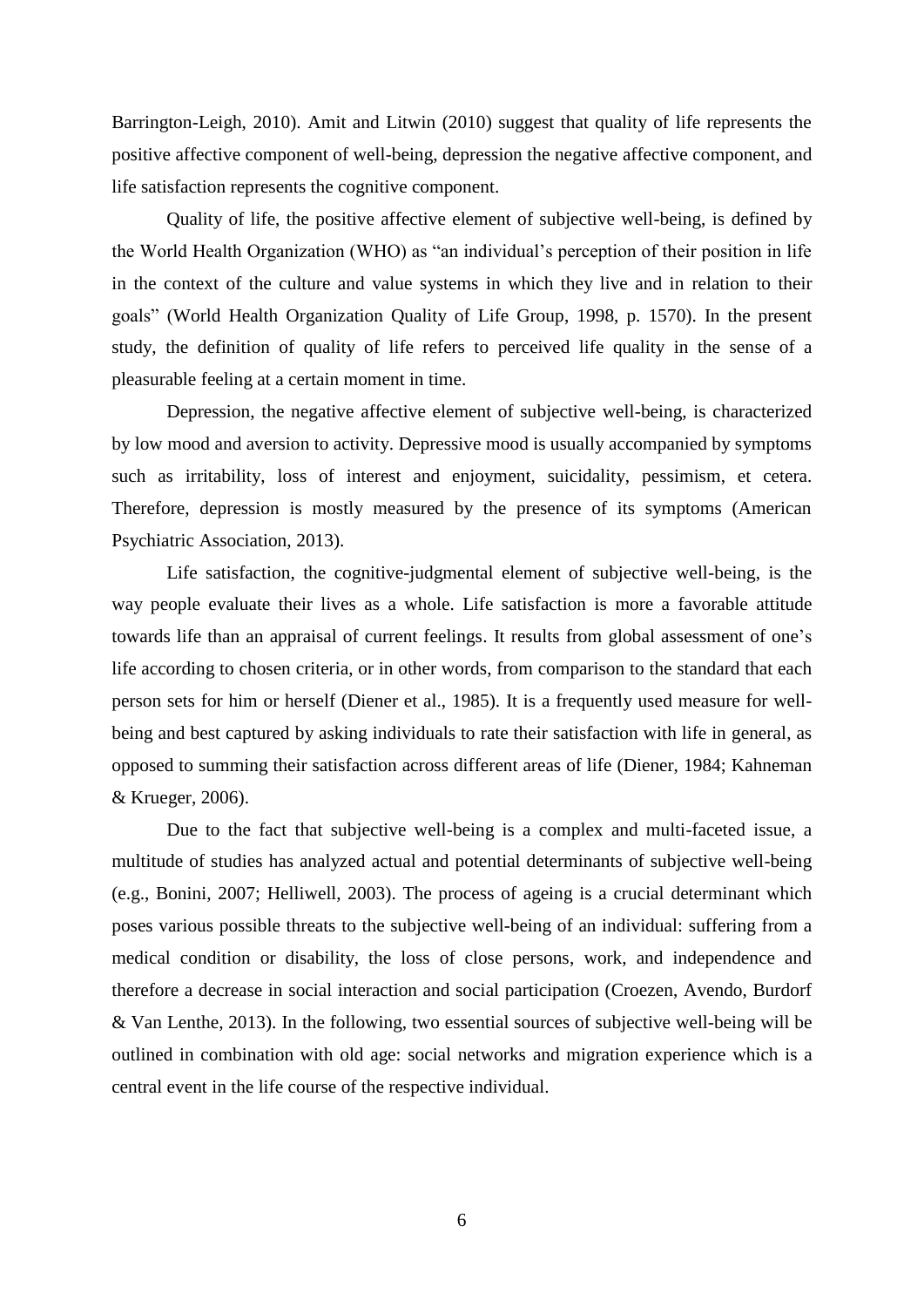#### **2.2 Migration**

As portrayed above, geographical relocation of human beings has been of significance since ancient times and with respect to the contemporary political centrality of the issue within the European Union, migration has become, yet again, the subject of heated discussion in the academy and beyond. The act of migration is defined as the movement by an individual or a group of individuals from one place to another without having a date of return in mind (Tinghög, 2009). The present inquiry focuses on international migration, i.e., migrating from one country to another, in contrast to internal migration, i.e., migrating within a state (International Organization for Migration, 2011). The area from which the individuals start the process of migration is the country of origin, and the area where the process of migration ends is the host country (Litwin, 1995).

The dynamics and motives of relocation are manifold, and they are often analyzed in terms of the "push-pull model" introduced by Everett Lee (1966) who divided the factors influencing migration into push and pull factors. Push factors drive people to leave an area and pull factors attract people to an area such as socio-economic, political or ecological benefits. According to a study conducted by Büttner and Stichs (2014) on behalf of the German Federal Agency of Migration and Refugees (BAMF), the social networks of migrants constitute a pull factor of particular importance, especially having a spouse in the host country. Most of the migrants settled down in a place where points of contacts already exist. Some migrants may be pushed out, for example deported or displaced in the course of war and therefore forcefully separated from their country of origin, whereas others may leave their homeland in joyful anticipation of a bright future in the host country. The dynamics of every individual migration experience are unique apart from one important commonality: the act of migration itself. Since the present study sought to focus on the consequences of the migration act, only first-generation migrants who experienced being uprooted and replanted in their life course were included. The experience of uprooting and replanting comes with a number of significant changes and consequences in the life of the immigrant, like psychological and social changes which might influence the quality of their late life (Litwin, 1995).

#### **2.3 Migration and Subjective Well-being**

"Uprooting depression" is a theoretical concept which draws a connection between the act of migration and the level of subjective well-being. It was brought up by the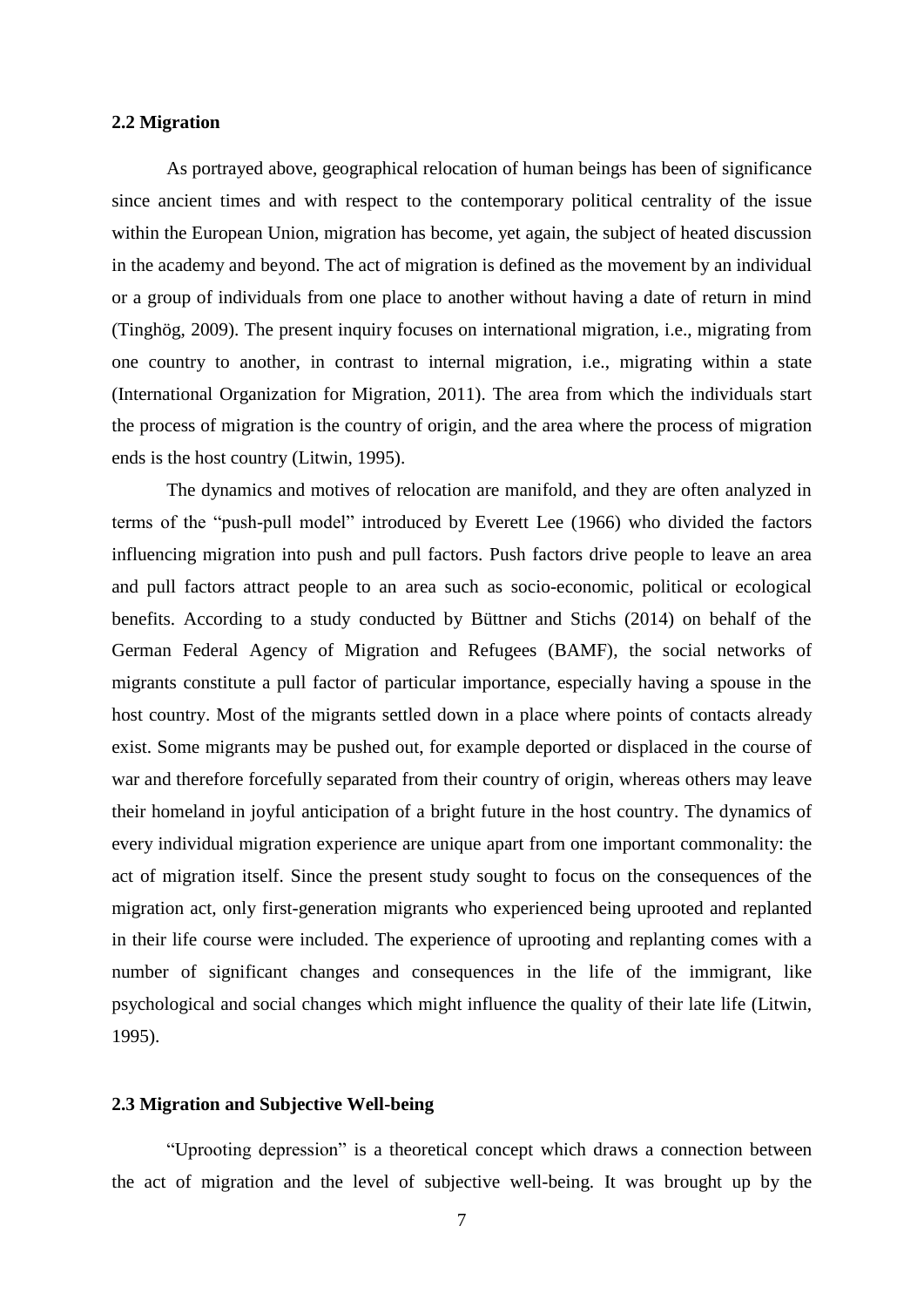psychiatrist Emil Kraepelin (1921) who first recognized uprooting as a social-psychological problem. Zwingmann and Pfister-Ammende (1973) took up the subject of uprooting depression in their book "Uprooting and after…" and described it as an adaptation disorder which may arise in the course of being uprooted from an environment and being transplanted into another.

Geographical relocation is a life changing event and not all migrants are able to adjust properly. Since many of them do not manage to establish satisfactory links within the host country, the migration experience may lead to loss of connectedness, mostly in a social sense, which in turn may result in low subjective well-being or depression. In extreme cases, the maladaptation results in a return to the country of origin where again the problem of readaptation might emerge (Barrett & Mosca, 2013).

Numerous researchers have attempted to study the consequences of migration movements in their psychological significance by comparing the foreign-born to the nativeborn. Some of the conducted studies indicate that there are no significant well-being differences between migrants and natives (e.g., Tucci, Eisnecker & Brücker, 2014), however, the clear majority of them suggest significant subjective well-being disparities supporting the above mentioned theoretical considerations. In the course of his dissertation, Petter Tinghög (2009), for example, found a higher prevalence of ill mental health among immigrants in Sweden than among native-born Swedes. Sylvia Kämpfer (2014) analyzed the life satisfaction of migrants in Germany and indicated a disadvantage in life satisfaction of the immigrant population compared to the native population. In line with this, findings from a cross-European study using data from the European Social Survey (ESS; Jowell, Roberts, Fitzgerald & Eva, 2007) demonstrated lower levels of subjective well-being among firstgeneration migrants than among natives (Hadjar & Backes, 2013). Levecque and Van Rossem (2015) also used ESS data and looked into the mental health differences between native, first-generation and second-generation migrants. They showed that natives and second-generation migrants do not differ significantly in their mental health state but firstgeneration migrants had lower levels of mental health. This finding gives more reason to the assumption that the uprooting experience and its related consequences are likely to impair subjective well-being.

A recently burgeoning body of research has been focusing upon the well-being discrepancies between elderly European migrants and natives of which a few works will be outlined in the following. According to Aichberger, Neuner, Hapke, Rapp, Schouler-Ocak and Busch (2012), there is a significant association between migrant status and depressive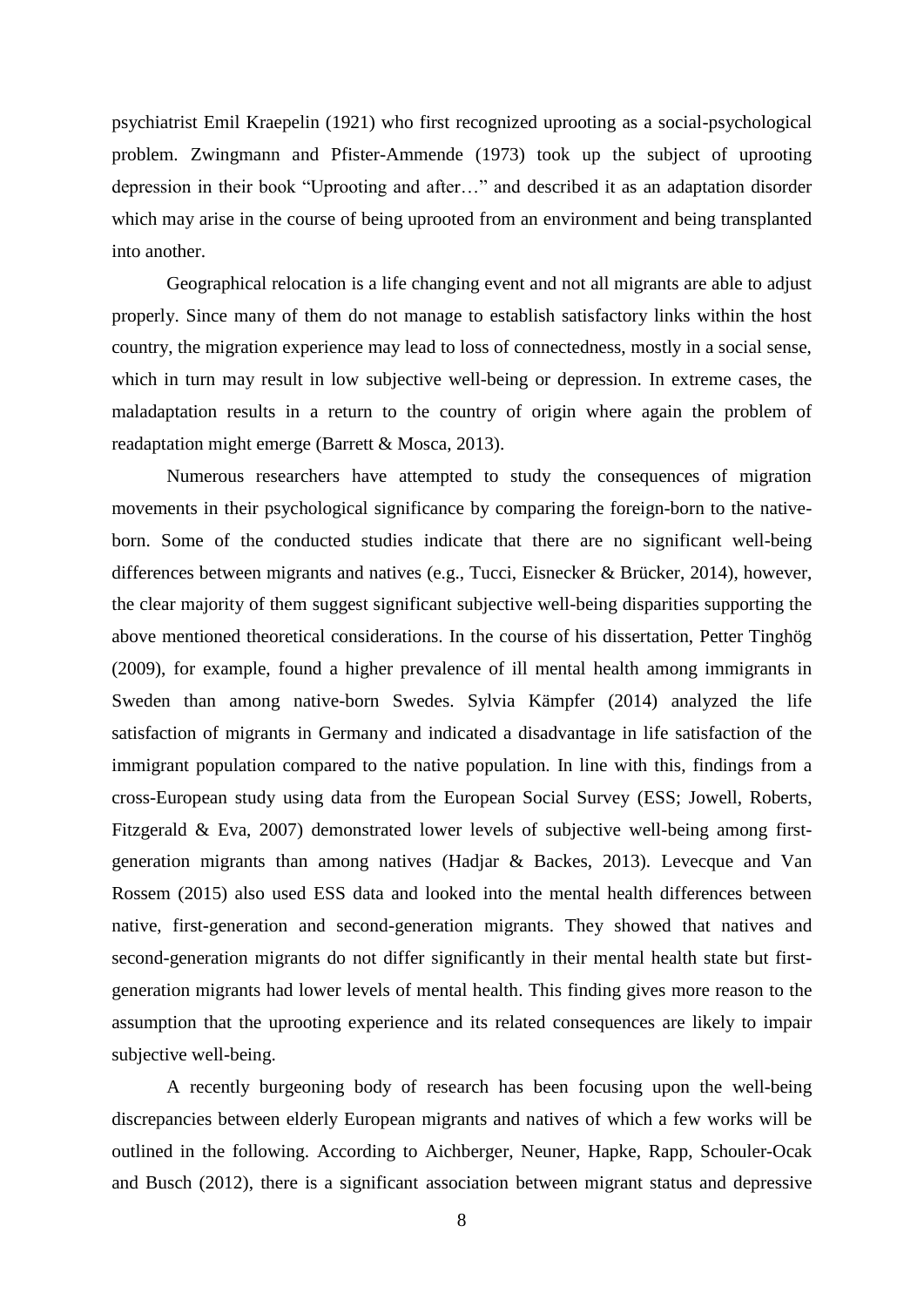symptoms among the older population in Germany. Ladin and Reinhold (2013) demonstrated an existent difference in depression rates between older migrant and non-migrant men, using cross-European SHARE data. Moreover, it could be shown based on SHARE data that elderly first-generation migrants in general suffer substantially higher depression rates (Aichberger et al., 2010; Lanari & Bussini, 2012) and have lower quality of life (Sand & Gruber, 2016) than elderly natives across Europe, even after controlling for numerous different variables, such as socio-demographic characteristics.

Most of the studies that have concerned themselves with migration and subjective well-being make a long story short: the act of migration seems to produce outcomes that heighten the risk of low subjective well-being, especially in late life. It is therefore expected that migrants will report lower quality of life, higher levels of depression and lower life satisfaction.

*H1: Migrants will report lower subjective well-being than natives.*

#### **2.4 Social Networks, Migration and Subjective Well-being**

The term "social network" is defined as the set of interpersonal relationships that people of all ages maintain (Mitchell, 1969), and encompasses different aspects, such as social network structure, social network interaction and social network quality (Litwin, Stoeckel & Schwartz, 2015). Social network support or exchange is an additional aspect that is gaining in significance with increasing age due to providing financial and especially practical benefits (Litwin, 1996). A social network comprises a person's closest companions, such as family members, friends, neighbors, work associates, or service personnel (Litwin, 2000).

The interpersonal attachments within a social network enhance one's sense of belonging. Based on an extensive literature review, Baumeister and Leary (1995) concluded that human beings have the fundamental need of belonging to other human beings, and described the "need to belong" as a desire to form and keep at least a minimum of lasting, positive, and significant interpersonal relationships. Neediness to belong is evolutionary and universal; nevertheless, there are cultural as well as individual variations in how people express and meet this need. According to the authors, satisfying the need of belonging involves maintaining stable reciprocal social bonds, frequent interactions with and an affectively pleasant feeling of attachment towards the network of intimates. The authors further suggested that belongingness is highly linked to well-being, whereby high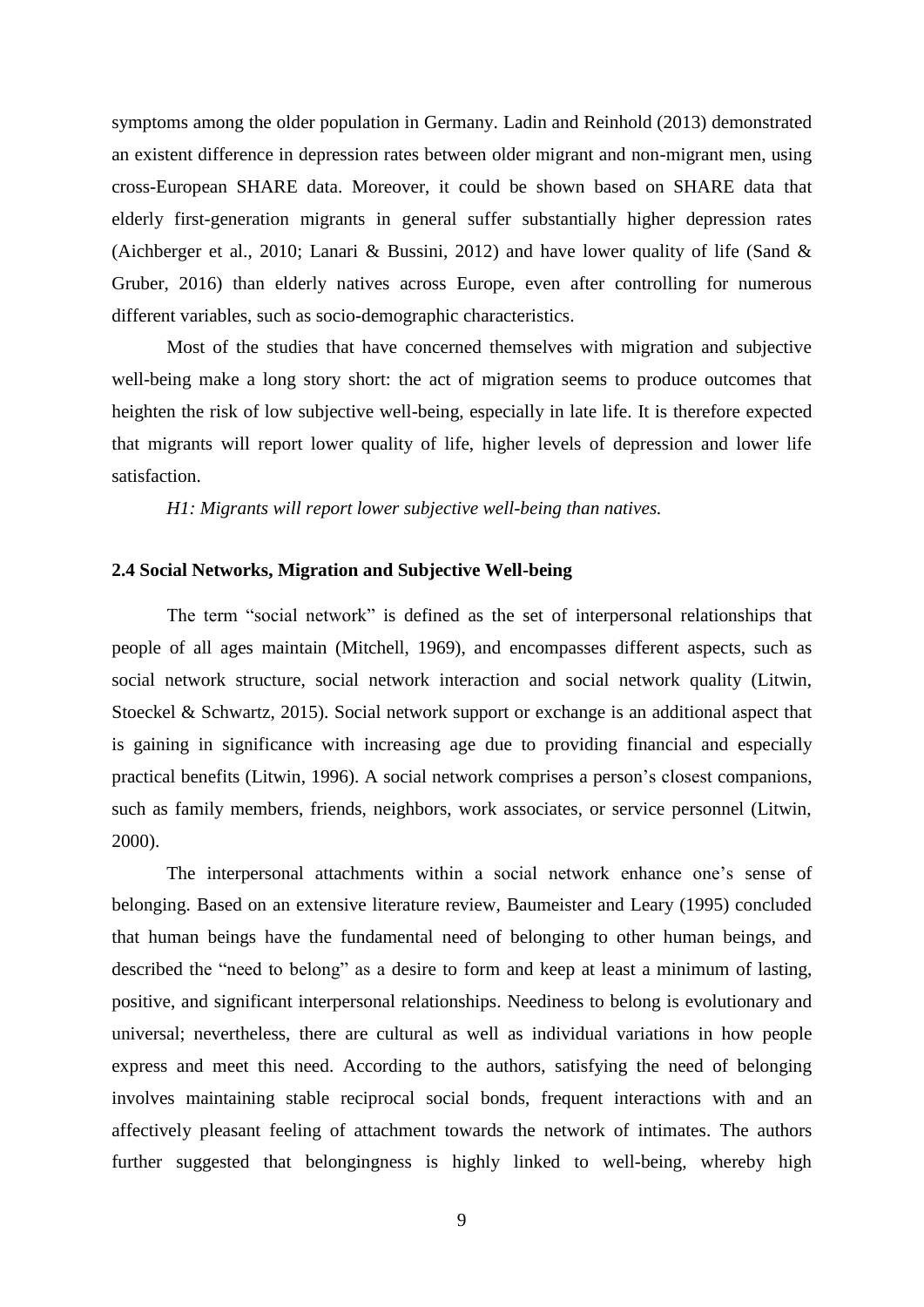belongingness is related to high well-being and a lack of belongingness to low subjective well-being.

In fact, an impressive body of evidence has demonstrated a significant connection between social relationships and well-being. Even though some studies cite limited effects (e.g., Bowling, Farquhar, Grundy & Formby, 1993) or even negative effects (e.g., Krause & Rook, 2003), generally a strong positive association across different settings has been found (e.g., Barger, Messerli-Bürgy & Barth, 2014; Diener & Seligman, 2004; Gray, 2009). Furthermore, the connection between social networks and well-being in later life has been widely studied. For example, Baldassare, Rosenfield and Rook (1984) looked into social network characteristics that affect well-being among elderly respondents in Northern California and found that perceived companionship is a major predictor of well-being. More recently, the value of social networks for life satisfaction of older people has been confirmed (Tomini, Tomini & Groot, 2016). Pinquart and Sorensen (2000) conducted a meta-analysis in order to summarize the sources of subjective well-being in late life, and identified social networks as a significant positive one. Seeing the strong association between social networks and subjective well-being, the question concerning direction of effects arises – which of the factors might be endogenous, i.e. explained or predicted by other variables in the model, and which exogenous, i.e. explaining or predicting other variables. Most studies that have provided causal evidence have consistently identified social relationships as the causal factor (Baumeister & Leary, 1995; Tomini et al., 2016).

Turning to migration, it has to be noted that the process of being uprooted and transplanted mostly takes place in a social sense. Rivka Bar-Yoseph (1986) termed these complementary processes as desocialization and resocialization. More precisely, migrants leave their social networks in whole or in part in the country of origin and form new social relationships in the host country. Tucci and colleagues (2014) alluded that establishing attachment bonds within the host country is a major challenge to face for migrants. Studies point out the risk of dissolution of social ties in the course of migration which may lead to social deprivation and isolation (Narchal, 2012; Ponizovsky & Ritsner, 1998). Moreover, Silveira and colleagues (2002) found that elderly non-Swedish born people rated their depression levels significantly higher than their Swedish born counterparts inter alia due to feelings of dissatisfaction with their social life and isolation. Kuo and Tsai (1986) conducted a study among migrants who had been living in the host country for about 15 years on average, and concluded that active cultivating of social networks within the host society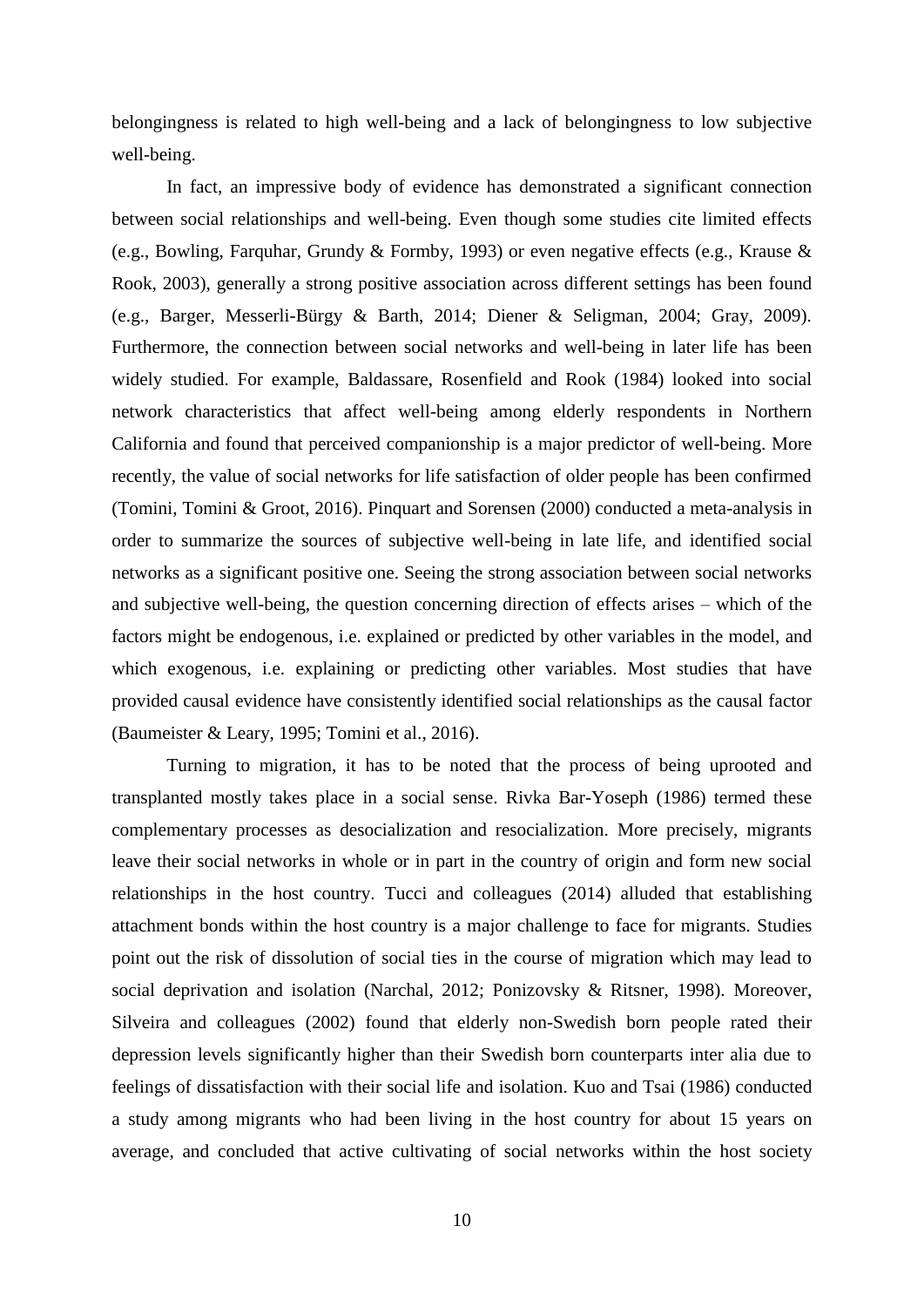significantly decreases psychological distress and the detrimental effects of the uprooting process.

Taking into consideration that migration comes with social uprooting and that interpersonal relationships are critical to well-being, there is reason to suppose that the expected relationship between migration status and subjective well-being could be explained by social networks, i.e. by the sum of the respective social network aspects that comprise the phenomenon (*Figure 1*). It is presumed that migrants might be less well "connected" than natives which might contribute to a lower well-being in comparison with natives.

*H2: The relationship between migration status and subjective well-being will be mediated by social networks.*

Baldassare and colleagues (1984) claimed that further research should concentrate on the impact of specific social relationships characteristics on elderly well-being. A few studies focused on individual social network components (e.g. Barger et al., 2014; Litwin, 2009; Litwin et al., 2015) and found indeed that social networks can impact well-being in several ways. The following sections will analyze four different characteristics which make up the nature of social networks: social network satisfaction, social network interaction, social network size and exchange within the social network.



*Figure 1*. The relationship between migration status and subjective well-being mediated by social network characteristics.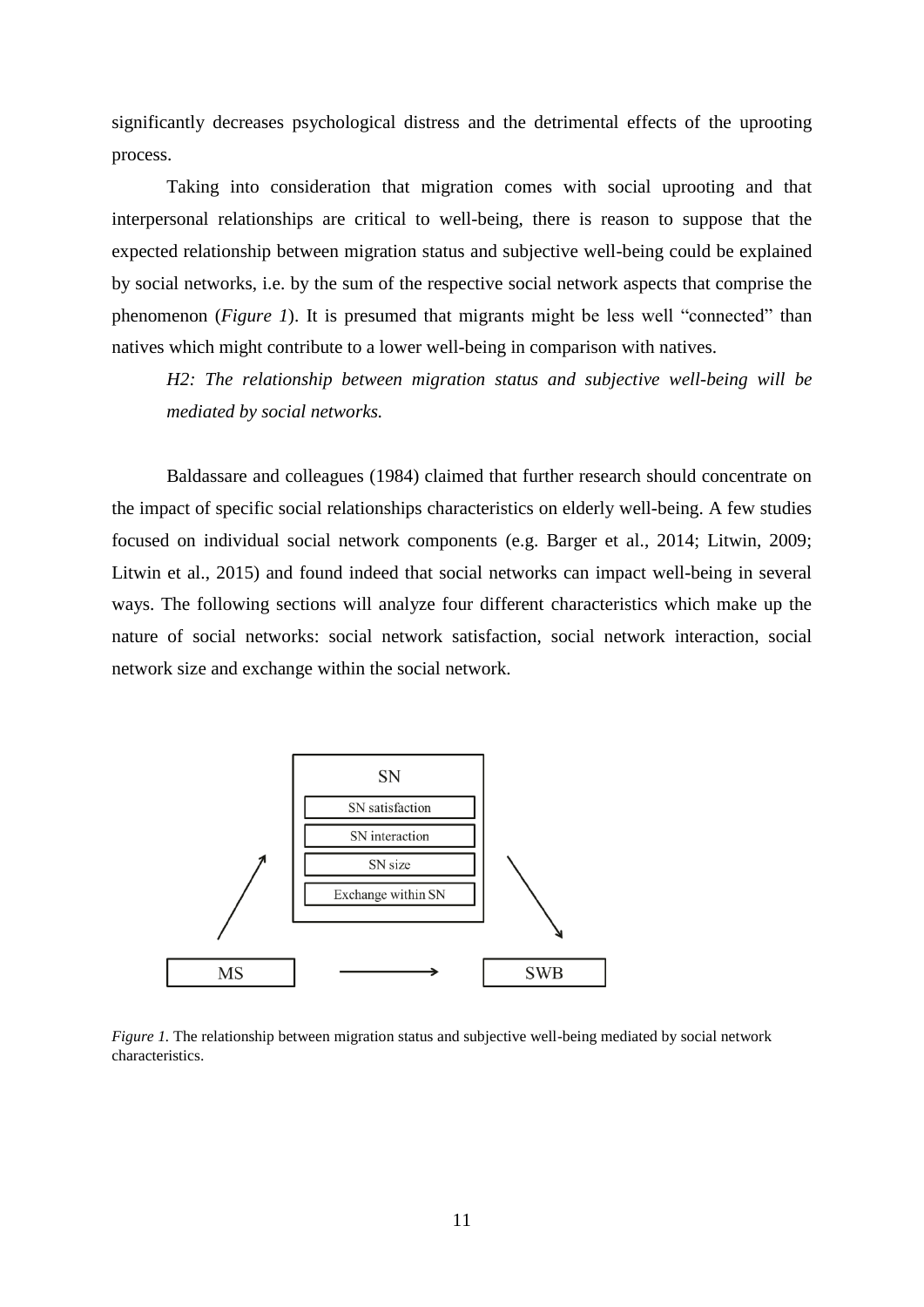The present study aims to find out if there are significant differences concerning the social network aspects between migrants and natives and if the particular aspects account for the expected subjective well-being disparities between the two groups.

#### *2.4.1 Social Network Satisfaction*

People who migrate leave their social network wholly or partially behind in the country of origin and establish new social ties upon their arrival in the host country. The loss of associates and the not yet established intimacy and connectedness can lead to social dissatisfaction. Migrants claim lower levels of satisfaction with their general social situation as well as with their family situation, i.e., their most immediate interpersonal environment, than natives (Silveira et al., 2002). Prior research has illustrated the importance of satisfaction with one's social bonds for late life well-being: The perceived quality of one's social ties appeared to be an important predictor of a good old age (Carstensen, 1991; Litwin & Shiovitz-Ezra, 2006) and decreasing morality (Birditt & Antonucci, 2008). Furthermore, social network satisfaction has been shown to be associated with fewer depressive symptoms (Litwin et al., 2015). Based on these findings, it is assumed that migrants will be less satisfied with their current social network situation than non-migrants and hence rate their well-being lower.

*H3a: Migrants will report lower subjective well-being than natives due to lower social network satisfaction.*

Thomas Nagel (1974) broached the issue of subjective reality in his paper "What is it like to be a bat?" to clarify the distinction between subjective perception and objective actuality. He explained that each situation is perceived and evaluated in a different, unique way by every living being. Therefore, a social network reality characterized by a certain structure, interaction and exchange rate is perceived differently. For example, having a social network consisting of ten people living under the same roof with whom one interacts and exchanges goods and services on a daily basis could delight one person and yet drive another into depression. For one's subjective well-being one's subjective perception of the social network situation is crucial, rather than the objective features it consists of (Goldstein, Ritter & Herbst, 2002). Particularly when looking into the social networks of elderly or migrant individuals, which might be more networks of necessity than networks of choice (Litwin,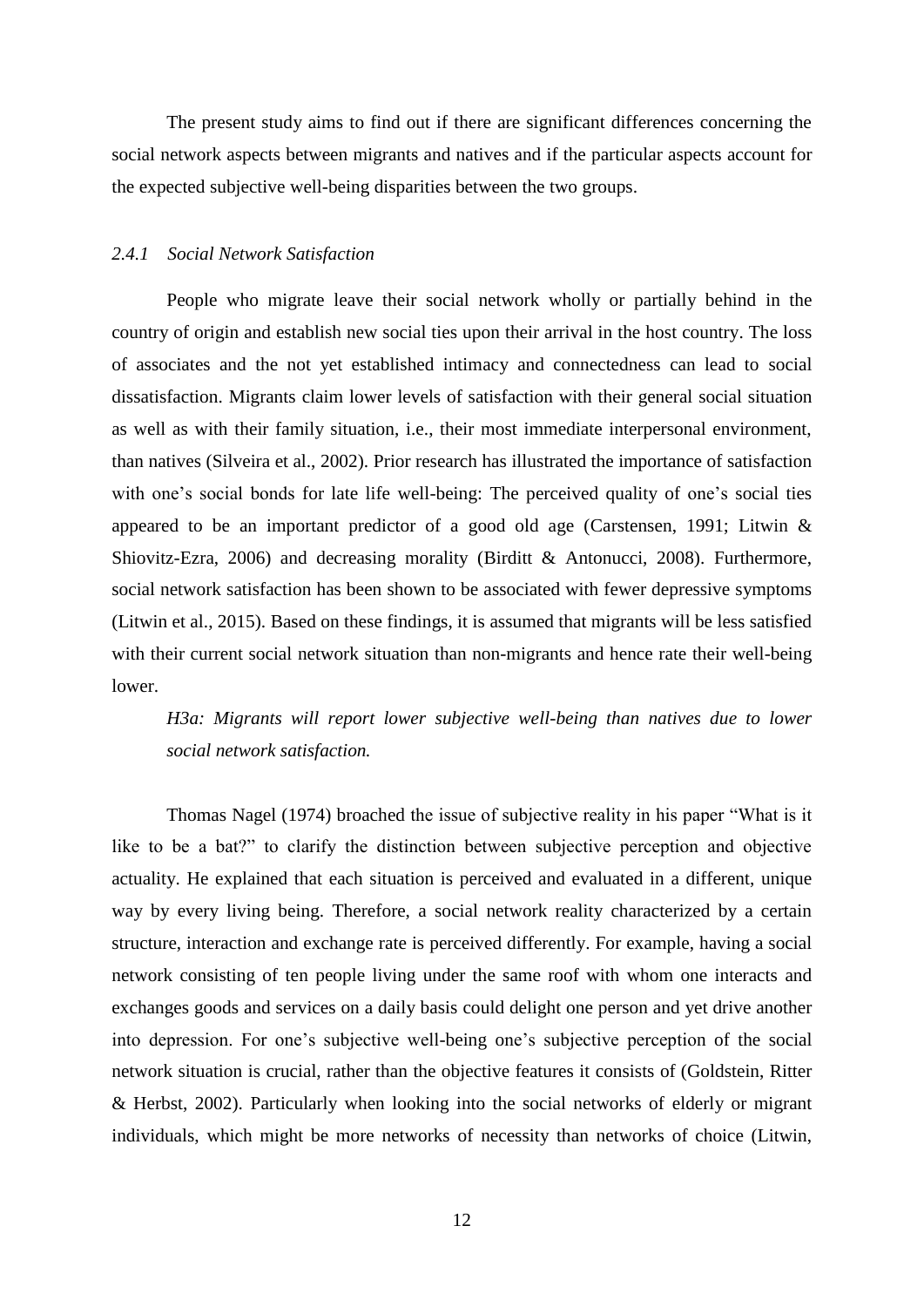1995), the subjective evaluation will probably have a higher influence on their well-being than structural, interactional or instrumental aspects.

Litwin and colleagues (2015) examined the relationship between different social network characteristics and depressive symptoms among old Europeans using SHARE data and found social network satisfaction to have a stronger association with depression compared to the other social network components structure and interaction. Litwin (1995) had found out already before in a different setting that the degree of satisfaction with social ties is more influential on mental health than other examined social network characteristics. In line with this, a meta-analysis by Pinquart and Sorensen (2000) concluded that the perceived quality of social contacts is more strongly related to subjective well-being than the quantity.

Thus, it is assumed that the subjective social network satisfaction is a stronger predictor for subjective well-being than the objective social network features of size, interaction and exchange.

*H3b: Social network satisfaction will have a higher relative influence on the relationship between migration status and subjective well-being than the other social network characteristics.*

#### *2.4.2 Social Network Interaction*

The interaction between an individual and his or her social network members can be expressed by means of the frequency of contact with and the geographical proximity to those in the network among other variables (Litwin et al., 2015). Gerstel and Gross (1982; 1984) conducted research on commuter and long distance couples, but extended their findings also to prisoners and migrants. They found that less interaction with the closest associates due to being in absentia is related to a lower subjective well-being. Furthermore, Kiilo, Kasearu and Kutsar (2016) showed that first-generation migrants have less frequent contact with their social network than natives. The authors claimed that this could be explained by the proximity factor. Living apart, i.e. in a different country, from at least a part of one's social network leads to lower average geographical proximity to the whole social network and to less frequency of personal contact with them. Despite rapid development of information and communications technologies that make keeping in touch transnationally at relatively low cost possible, living apart might also lead to lower average contact frequency with the social network in general, particularly among the older population, due to a lack of digital skills.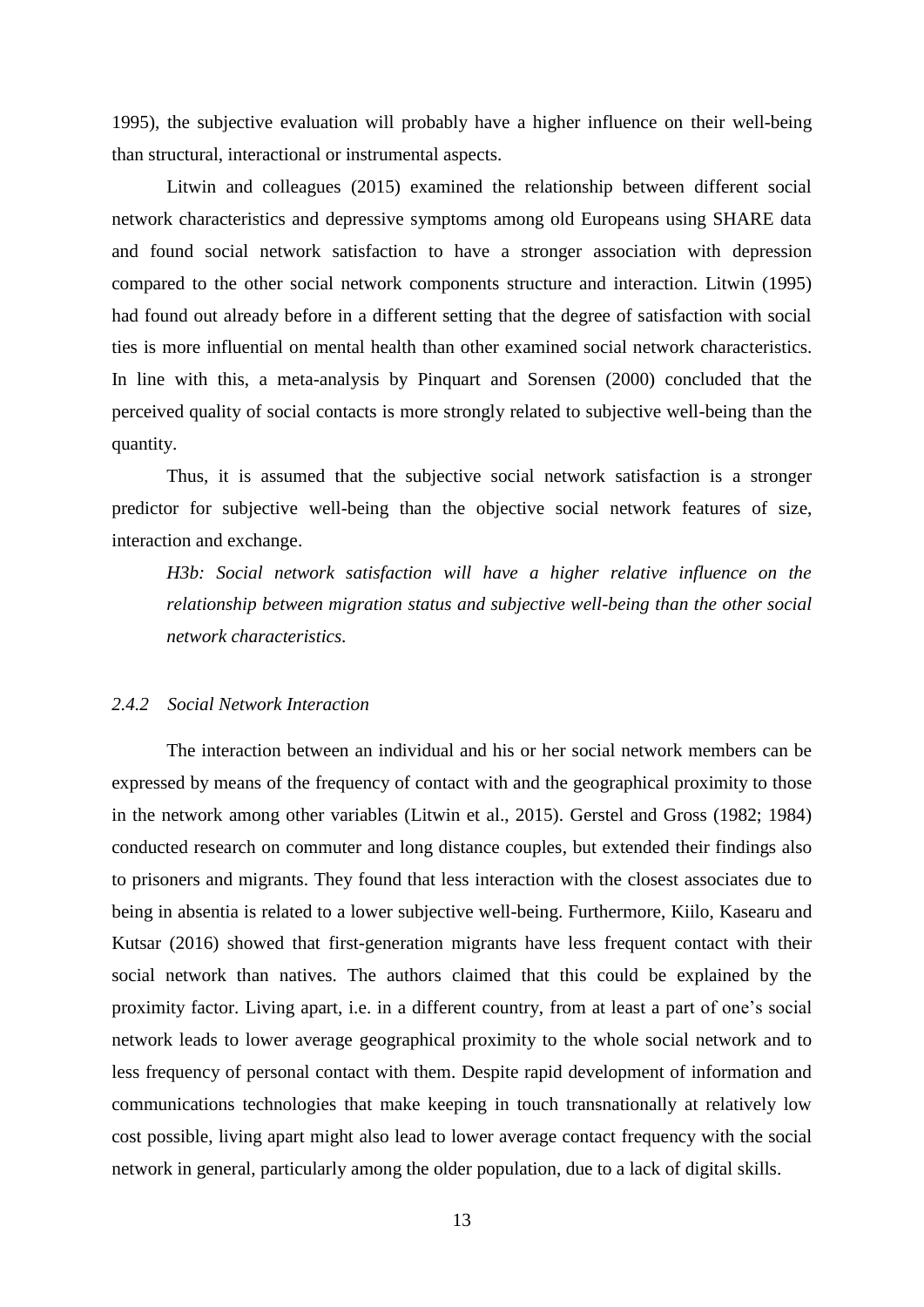It has been found that interacting frequently with social ties (Angel & Angel, 1992; Gray, 2009) as well as high frequency of visual contact with relatives (Zunzunegui, Alvarado, Del Set & Otero, 2003) are positively associated with high subjective well-being among elderly people. However, contact frequency with the social network has also been shown to be associated to a greater extent of depressive symptoms among respondents aged 80 and older. Closer geographic proximity was demonstrated to be related to having fewer depressive symptoms among respondents aged 65 to 79, however, above the age of 80 the effect disappeared (Litwin et al., 2015). These age effects might be due to a shift from network of choice to network of necessity with increasing age and frailty.

Based on the assumptions that, on the one hand, migrants live geographically further away from and have lower contact frequency, especially in person, with their closest companions on an average than natives, and that, on the other hand, overall higher interaction level is connected to higher subjective well-being, it is expected that migrants will rate their subjective well-being level lower.

*H4: Migrants will report lower subjective well-being than natives due to lower social network interaction.*

#### *2.4.3 Social Network Size*

As mentioned previously, migration severs old social ties and requires establishing new ones. The migration act involves a multitude of social changes in the life of an individual, and it is argued by Angel and Angel (1992) that the change in the size of the migrant's social network is one of the most significant changes experienced. For instance, a study in the Norwegian context which compared Norwegian natives to Pakistani immigrants showed that the latter reported significantly fewer "good friends" (Syed et al., 2006)

The size of migrants' close circles has been demonstrated to be associated with depression. In other words, the more intimate and personal relationships the migrants maintain, the lower their depression level is (Kuo & Tsai, 1986). Furthermore, existing research on the interplay between social network size and well-being in late life points out that larger personal networks are associated with greater life satisfaction and fewer depressive symptoms (Fuller-Iglesias, Sellars & Antonucci, 2008; Litwin, et al., 2015; Tomini et al., 2016).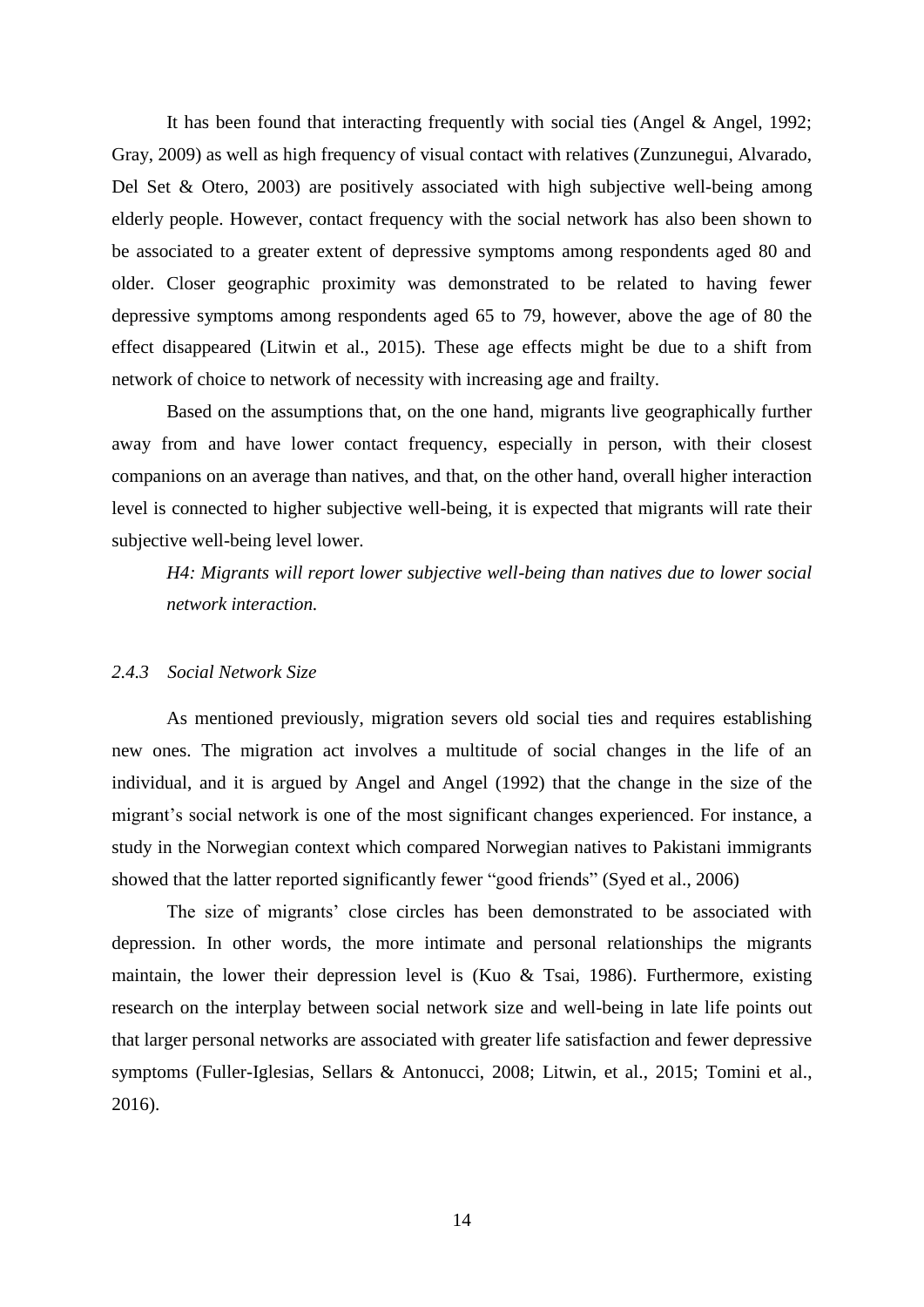Since social network size seems to differ by migration status and individuals with a large social network fare better than those who have few social bonds (Levitt, Antonucci, Clark, Rotton, & Finley, 1986), it is expected that:

*H5: Migrants will report lower subjective well-being than natives due to smaller social network size.*

#### *2.4.4 Social Network Exchange*

Interpersonal transactions are emotional or instrumental in nature (Litwin, 1996). The present study focuses on the exchange of instrumental aid, i.e., giving and receiving material or practical help. According to the "convoy model", people move through life together with significant others with whom they exchange goods and services. The social convoy helps them to cope with the stresses of life and leads to positive well-being (Kahn & Antonucci, 1980; Antonucci & Akiyama, 1987). Being embedded in a frequently exchanging network is particularly beneficial for older people due to greater necessity of receiving social support compared to other age categories (Antonucci & Akiyama, 1987) and to willingness to provide social support in order to feel in control and to perceive life as meaningful (Krause, Herzog & Baker, 1992).

Voluminous social network research that deals with the subject of providing and receiving social support has been done. Certainly, to give and receive assistance can have both positive and negative consequences for well-being in old age (e.g., Liang, Krause & Bennett, 2001). However, the evidence for a positive association between social support and well-being prevails: Getting provided with support by one's social network is correlated with decreased incidence and severity of depression (Lin & Dean, 1984), whereas a lack of receiving social support is connected to a higher level of elderly depression (La Gory & Fitzpatrick, 1992). Giving help to network members in late life has also been shown to be associated with positive outcomes (Chen & Silverstein, 2000).

The presumed loss of intimate connectedness in the course of migration might be accompanied by reduced social exchange of goods and services. And according to Walsh and Walsh (1987), the perceived amount of social support contributes significantly to immigrants' well-being. Moreover, Silveira and Ebrahim (1998) examined social determinants of wellbeing in elderly migrants and natives in the United Kingdom, and found that inequalities in social support may partly explain differences in life satisfaction between the two groups.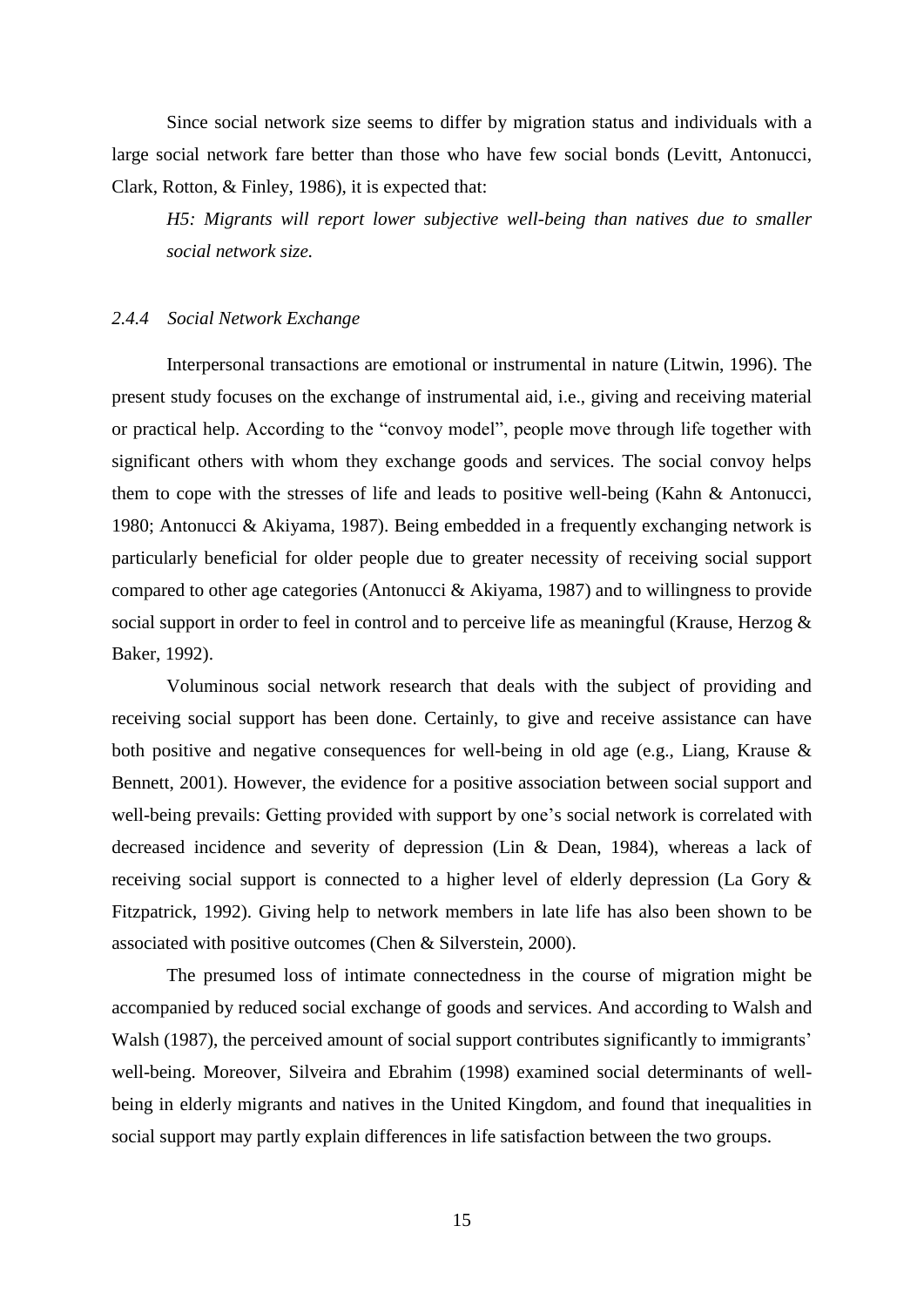Seeing firstly the existing evidence for the relationship between exchange within the social network and well-being and secondly the presumable social exchange inequalities between migrants and natives allows for the supposition that social network exchange might mediate the relationship between migration status and subjective well-being.

*H6: Migrants will report lower subjective well-being than natives due to less social network exchange.*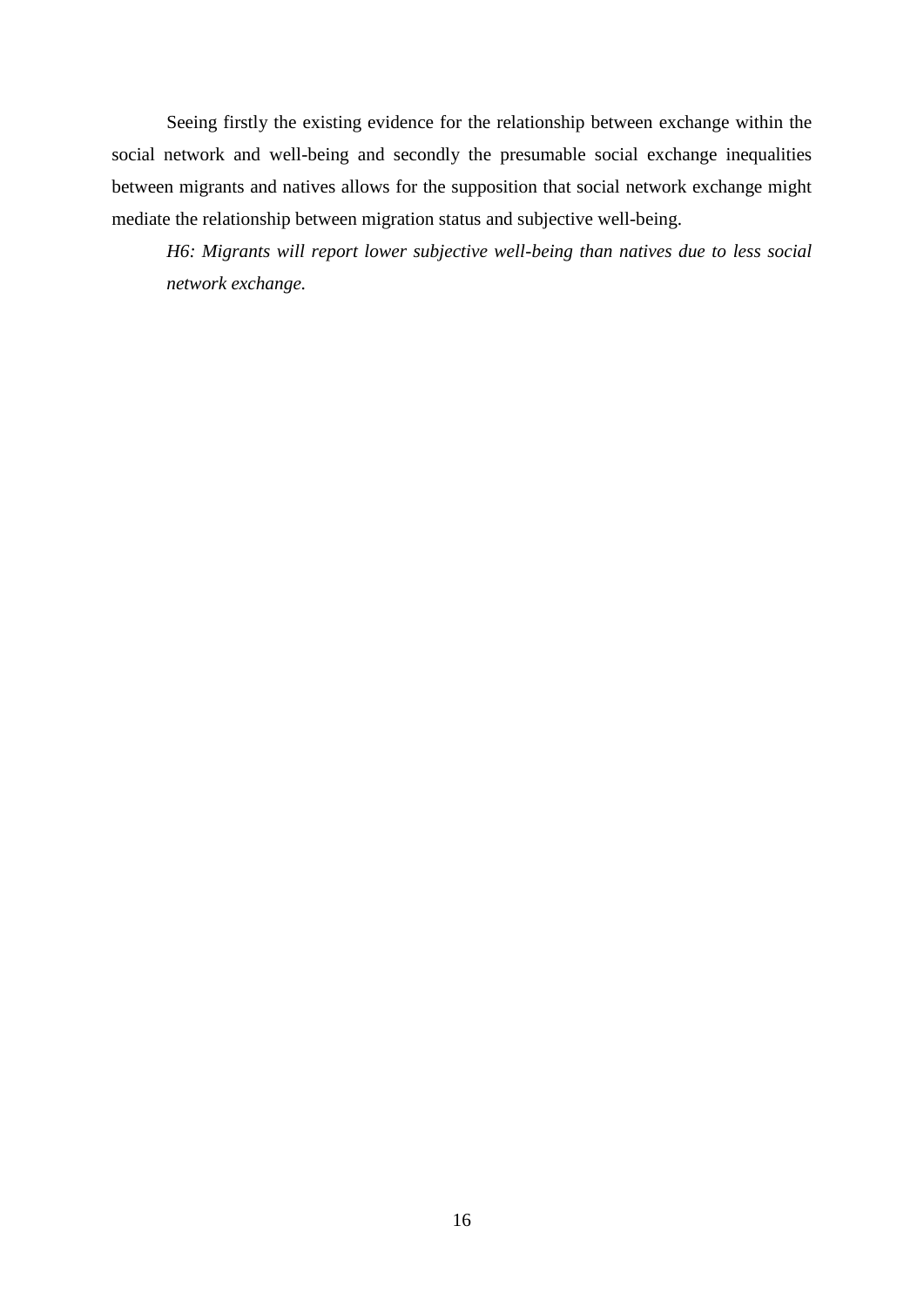#### **3 Methodology**

#### **3.1 Sample**

Data were derived from the fourth wave of SHARE, collected in 2010 (Börsch-Supan, 2013). The SHARE survey was started in 2004 and is administered biennially via computerassisted personal interviews (CAPI). It is a multidisciplinary panel study which collects micro data on health, socio-economic status, and social and family networks of persons aged 50 and older (plus their spouses regardless of age) across most European Union countries and Israel (Börsch-Supan et al., 2013). The present study did not make use of the longitudinal structure of SHARE, but rather of a cross-sectional design, because the migration act occurred in all cases before the survey. In the event that relevant information of the respondents was only provided in previous waves such as details on immigration characteristics, the required data were merged to the wave 4 data.

The SHARE data are based on nationally representative samples, drawn from population registries or from multistage sampling. Respondents who met the inclusion criteria of being born 50 years ago or before, speaking the official language of the country and not living in an institution or abroad at the time of the interview, were eligible and interviewed in their homes by trained interviewers. The ethical standards of SHARE were reviewed by the University of Mannheim's internal review board. Malter and Börsch-Supan (2013) provide a more detailed description of the project's methods and sampling.

The current study addressed the data of ten countries across Europe, which became the most important receiving European countries after World War 2 over the last half century (Lanari & Bussini, 2012) and/or contain at least 100 cases of migrants within SHARE (Sand & Gruber, 2016): Denmark and Sweden representing Northern Europe, Austria, Belgium, France, Germany, Switzerland and the Netherlands representing Central Europe, and Spain and Italy representing Southern Europe. Eastern European countries were mainly countries of out-migration for the studied period, and hence were not included in the present study.

Cases with missing data on one or more of the variables of interest were excluded from the analysis. The final analytical sample comprised 21,502 respondents. The sample included 9,740 men (45.3 %) and 11,762 women (54.7 %) aged 50 to 101 ( $M = 66.0$ ,  $SD =$ 10.2). 19,739 of all observations were natives (91.8%) and 1,763 were migrants (8.2%). The two groups did not significantly differ in age or sex distribution. The migrant sample, of which 69.4% hold the citizenship of the host country and 63.2% migrated after the age of 18, lived for 42.8 years  $(SD = 17.7)$  in the country of destination on average.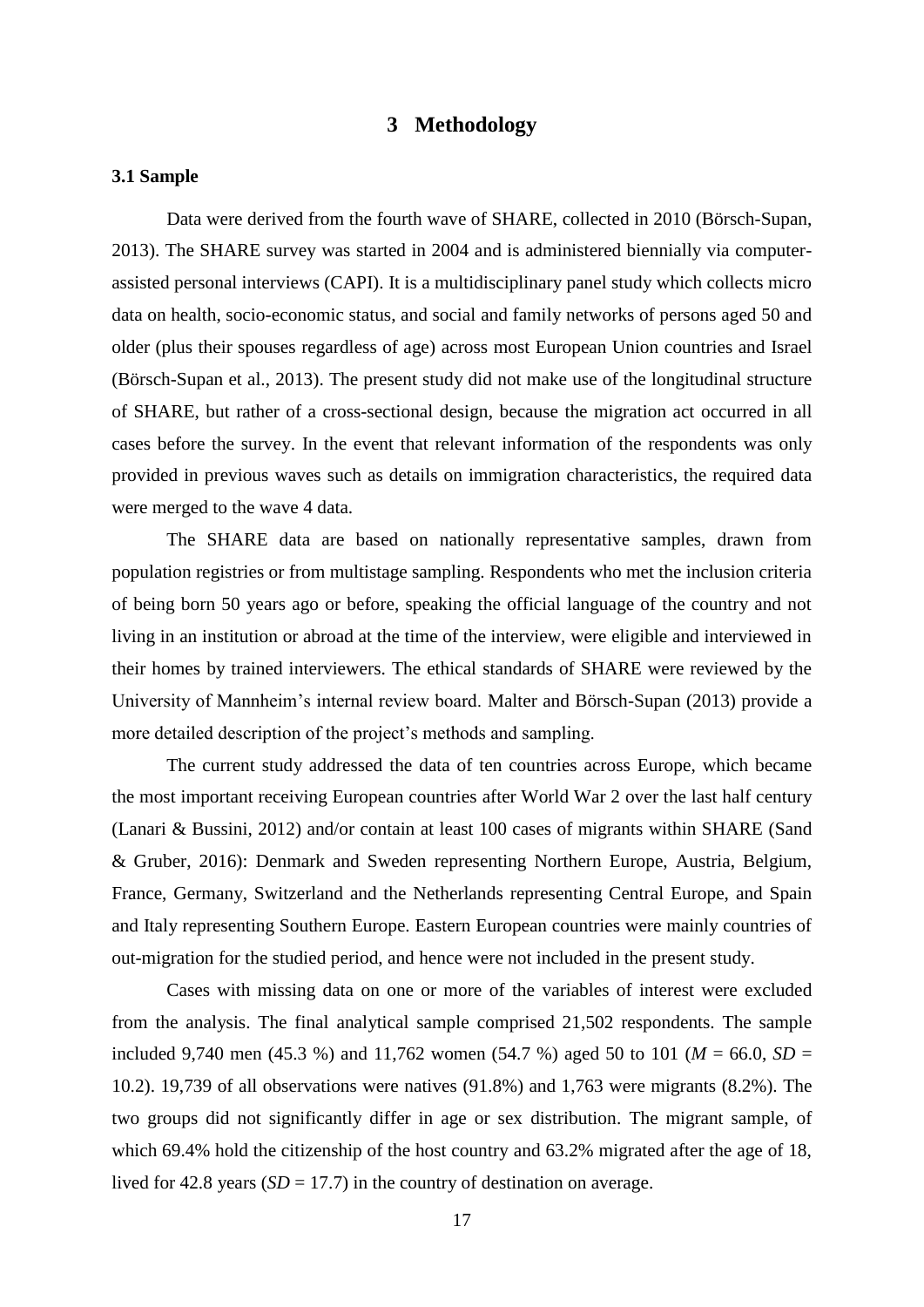#### **3.2 Measures**

#### *3.2.1 Dependent Variables*

As mentioned above, the dependent variables of this study reflected the three components of subjective well-being: positive affect, negative affect and cognition. The corresponding measures in SHARE were quality of life, depression and life satisfaction. Thus, high subjective well-being was indicated by high quality of life, a low depression level and high life satisfaction.

Quality of life was measured by the CASP-12, an abridged 12-item version of the original CASP-19 scale (Hyde, Wiggins, Higgs & Blane, 2003), which was designed to quantify the perceived quality of life in older age. The CASP includes three questions in each of the following four domains: *control* (e.g. "How often do you feel that what happens to you is out of your control?") *autonomy* (e.g. "How often do you think that you can do the things that you want to do?"), *self-realization* (e.g. "How often do you feel that life is full of opportunities?") and *pleasure* (e.g. "How often do you look forward to each day?"). The items are assessed on a four point Likert scale from "never" (1) to "often" (4), respectively. Thus, the score ranges from 12 to 48, whereby a high score indicates high quality of life. The reliability score obtained for the 12 items in the present sample was acceptable ( $\alpha = 0.80$ ). The complete questionnaire can be found in Appendix I.

Depression was measured by the EURO-D scale (Prince et al., 1999), which was developed for the purposes of comparing depression across European countries. The EURO-D measures late-life depressive symptoms, and therefore includes questions about feelings of depression, pessimism, suicidality, guilt, sleeping troubles, loss of interest, irritability, loss of appetite, fatigue, reduction in concentration, loss of enjoyment, and tearfulness over the last month. The answers of the respondents were coded as "present" (1) or "absent" (0). The sum score equals a summary count of the symptoms and ranges from 0 to 12, with a high score indicating higher levels of depression. The reliability for the 12-item scale of the study sample was acceptable ( $\alpha = 0.70$ ). The complete scale can be found in Appendix II.

Life satisfaction was assessed on the single item "On a scale from 0 to 10 where 0 means completely dissatisfied and 10 means completely satisfied, how satisfied are you with your life?" There is ongoing discussion whether capturing life satisfaction by single-item or multi-item scales is preferred. The measurement of life satisfaction in surveys by one global question was discussed by Kahneman and Krueger (2006) who state the single probe as sufficient.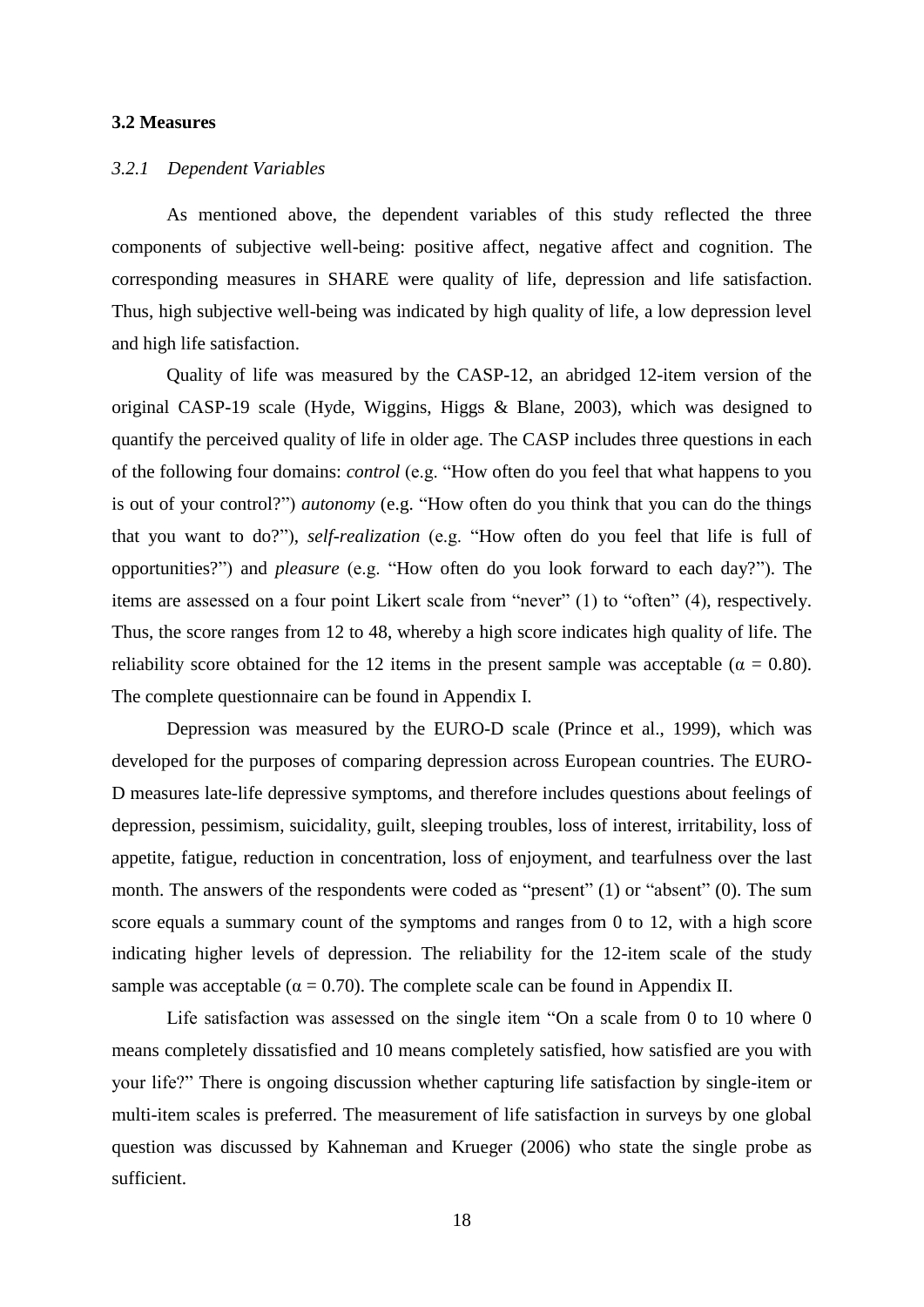#### *3.2.2 Independent Variable*

The explanatory variable of interest, migration status, was determined on the basis of current country of residence/country of interview and country of birth. Respondents were asked to answer the question "Were you born in [country of interview]?" Those who were born outside their current country of residence were defined as migrants (1), whereas respondents who were born inside their current country of residence were defined as natives (0). The present study refers to first-generation migrants only.

#### *3.2.3 Mediator Variables*

The mediator variables were a range of characteristics of respondents' self-reported social networks. The fourth wave of SHARE came with the major innovation of a name generated social network module of which the current analysis took advantage (see Litwin, Stoeckel, Roll, Shiovitz-Ezra & Kotte, 2013). This name generator asked respondents to identify up to six persons with whom they discussed personal matters within the last twelve months and one additional person who was important for any reason. This approach also follows Phillip Mayer (1962) who advised to capture migration in a social sense "by mapping out their networks of relations from the personal or egocentric point of view" (p. 577). These persons to whom the respondent referred by first name could be family members, friends, neighbors, or other acquaintances. The named persons were considered as the respondents' closest interpersonal milieu, their "social network".

Social network size (from 0 to 7) was measured as the number of people the respondents named. The respondents were asked a set of questions on every sited social network member. Social network interaction was reflected by geographical proximity ("Where does [social network member] live?") and frequency of contact ("During the past twelve months, how often did you have contact with [social network member] either personally, by phone or mail?"). The proximity score ranged from "in the same household" (1) to "more than 500 km away" (8). The contact score ranged from "daily" (1) to "never" (7). Social network satisfaction was assessed by the item "Overall, how satisfied are you with the relationship that you have with the person/relationships that you have with the persons we have just talked about?" on a ten point Likert scale from "completely dissatisfied" (0) to "completely satisfied" (10). The analysis employed mean scores for each of the aforementioned network indicators. Exchange within social network was addressed by means of four measures: *financial help given* ("Please think of the last twelve months. Not counting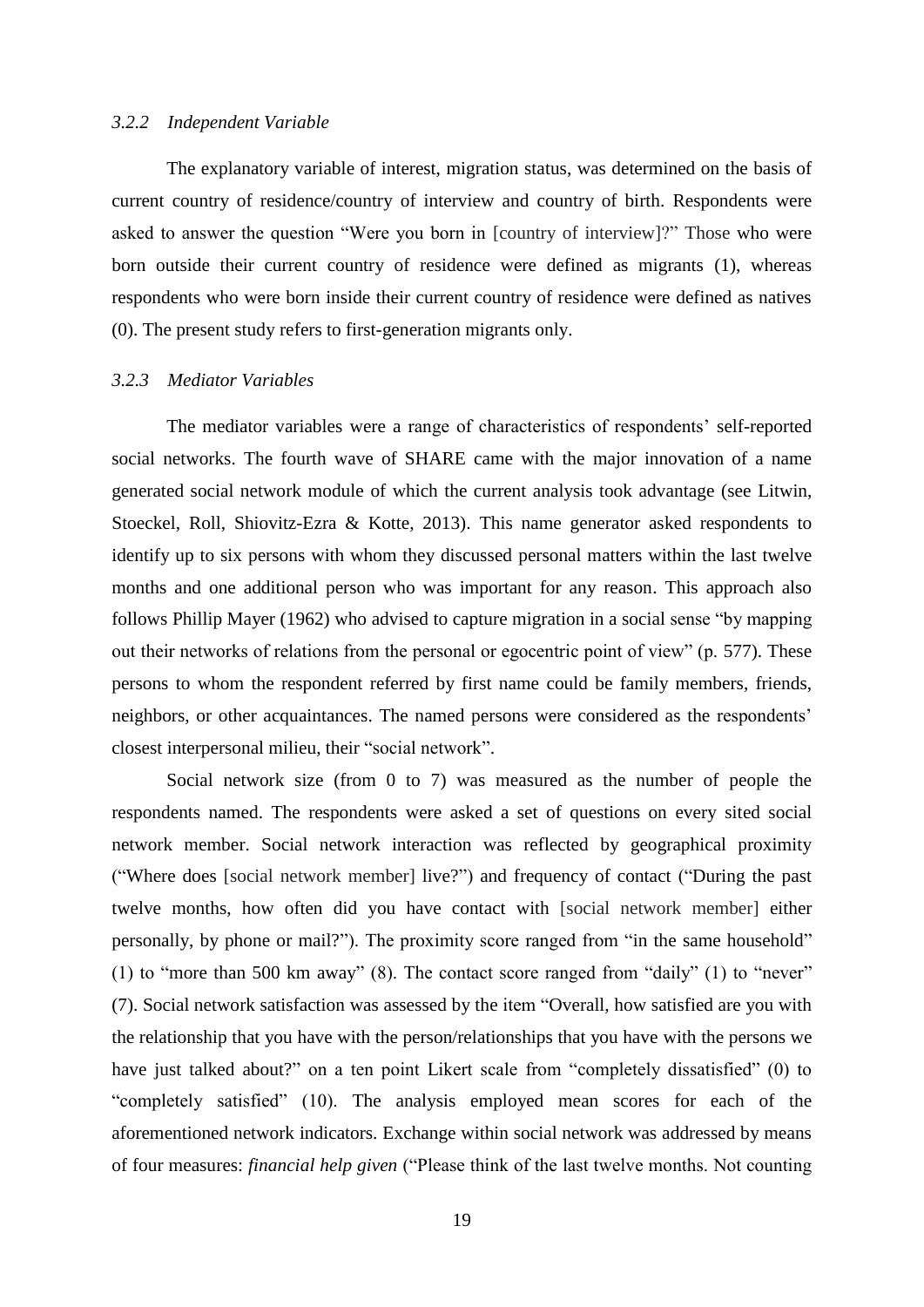any shared housing or shared food, have you given any financial or material gift or support to any person inside/outside this household amounting to […] or more?"), *financial help received* ("Please think of the last twelve months. Not counting any shared housing or shared food, have you received any financial or material gift or support from anyone inside/outside this household amounting to […] or more?"), *practical/personal help given* ("In the last twelve months, have you personally given personal care or practical household help to a family member living inside/outside your household, a friend or neighbor?") and *practical/personal help received* ("In the last twelve months, has any family member from inside/outside the household, any friend or neighbor given you personal care or practical household help?"). For each of the four measurements, there was coded either a positive response (1) or a negative response (0).

678 respondents named no network members. Thus, the following variables of additional information on social network members were coded as "not applicable". To avoid the risk of biased results due to their exclusion from the analysis, the following procedures were applied: For the continuous variables, firstly, the mean value of all the other respondents' answers was calculated. Secondly, the answers of the no network cases were set on this mean value and a "no network" category was added to the control variables. For the categorical variables concerning exchange within social network, the values for the no network cases were coded as 0.

#### *3.2.4 Control Variables*

There is evidence for possibly confounding factors concerning the abovementioned variables and their inter-relationships. Factors on a micro-level like socio-demographic (Pinquart & Sorensen, 2000) and migration-specific characteristics (Berry, Phinney, Sam & Vedder, 2006; Sand & Gruber, 2016; Tucci et al., 2014) as well as the macro-level factor country of destination (Bonsang & Van Soest, 2012; Böhnke, 2008; Lanari & Bussini, 2012) had been identified as possible sources of variation and therefore had to be controlled. The control variables in the present analysis included the following measures: age at the time of the interview, sex (male/female), country of destination/interview (due to the given heterogeneity, country fixed effects were employed in the model), no network (to control for the cases which named no social network members) and the immigration characteristics length of residence (number of years since migration), citizenship status and age of migration (binary variable generated for migration below/above 18).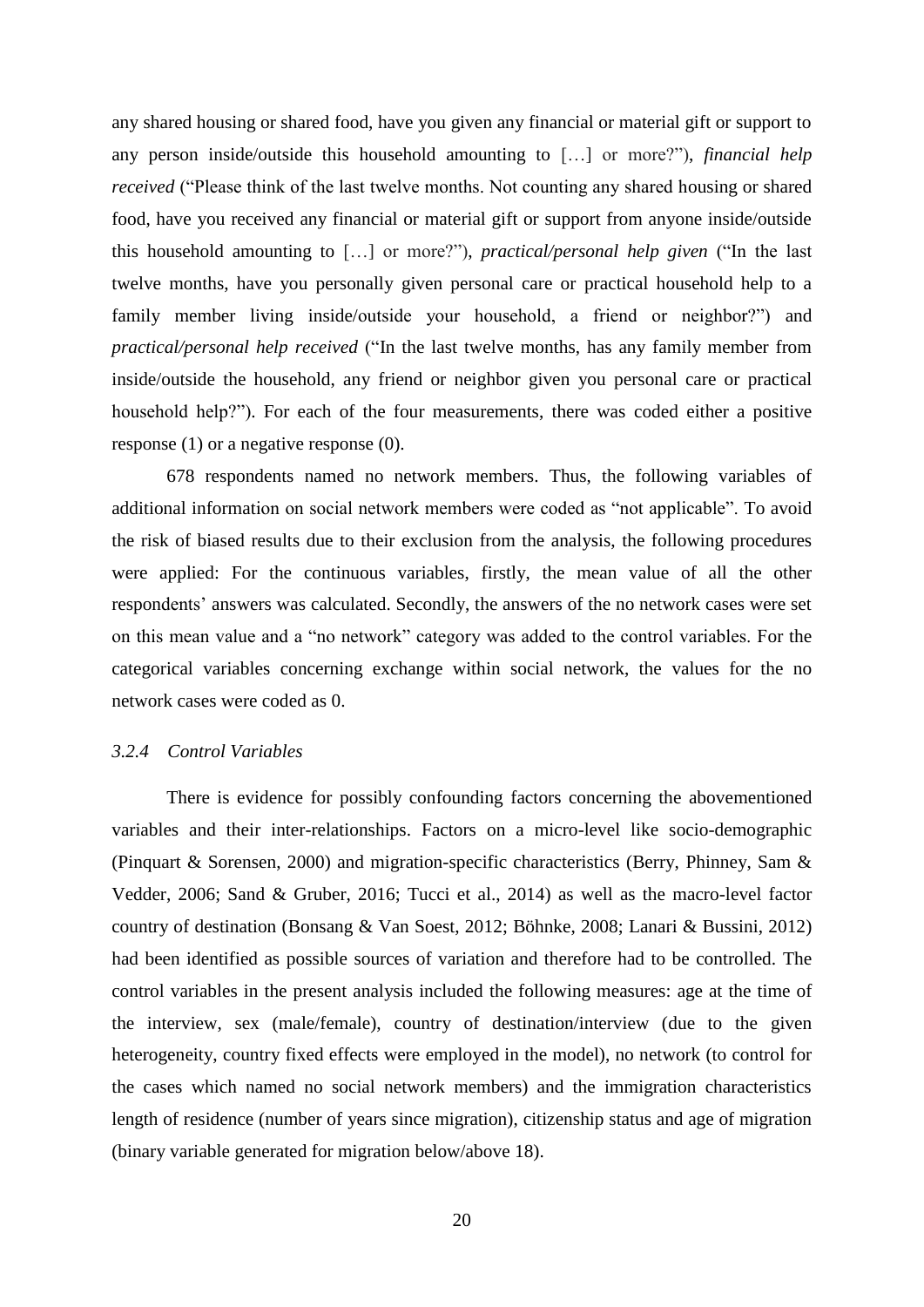#### **3.3 Statistical Analysis**

The analyses were performed using Stata statistical software version 14.1 and proceeded in three stages.

First, the socio-demographic and immigration characteristics of the sample as well as the social network characteristics were described by migration status, using sample means and standard deviations for the continuous variables and percentages for the categorical variables. Additionally, two-sample t-tests were conducted to compare the scores of the social network characteristics for migrants and natives.

In the second stage of the analysis, multiple regression was carried out in order to test Hypothesis 1. The effect of migration status on subjective well-being including the control variables was calculated by running the regression three times, changing for the three indicators of the dependent variable subjective well-being.

Finally, mediation analyses were executed by means of the KHB method (Breen, Karlson & Holm, 2013) for each of the three dependent variables in order to test Hypotheses 2 to 6. The KHB method decomposes the total effect of the model into the direct effect of migration status on the subjective well-being indicator and the indirect effects via the mediator variables social network characteristics. KHB allows for adding numerous mediator variables the effects of which get disentangled and moreover, provides a significance test of the indirect effects, the Sobel test (Sobel, 1982).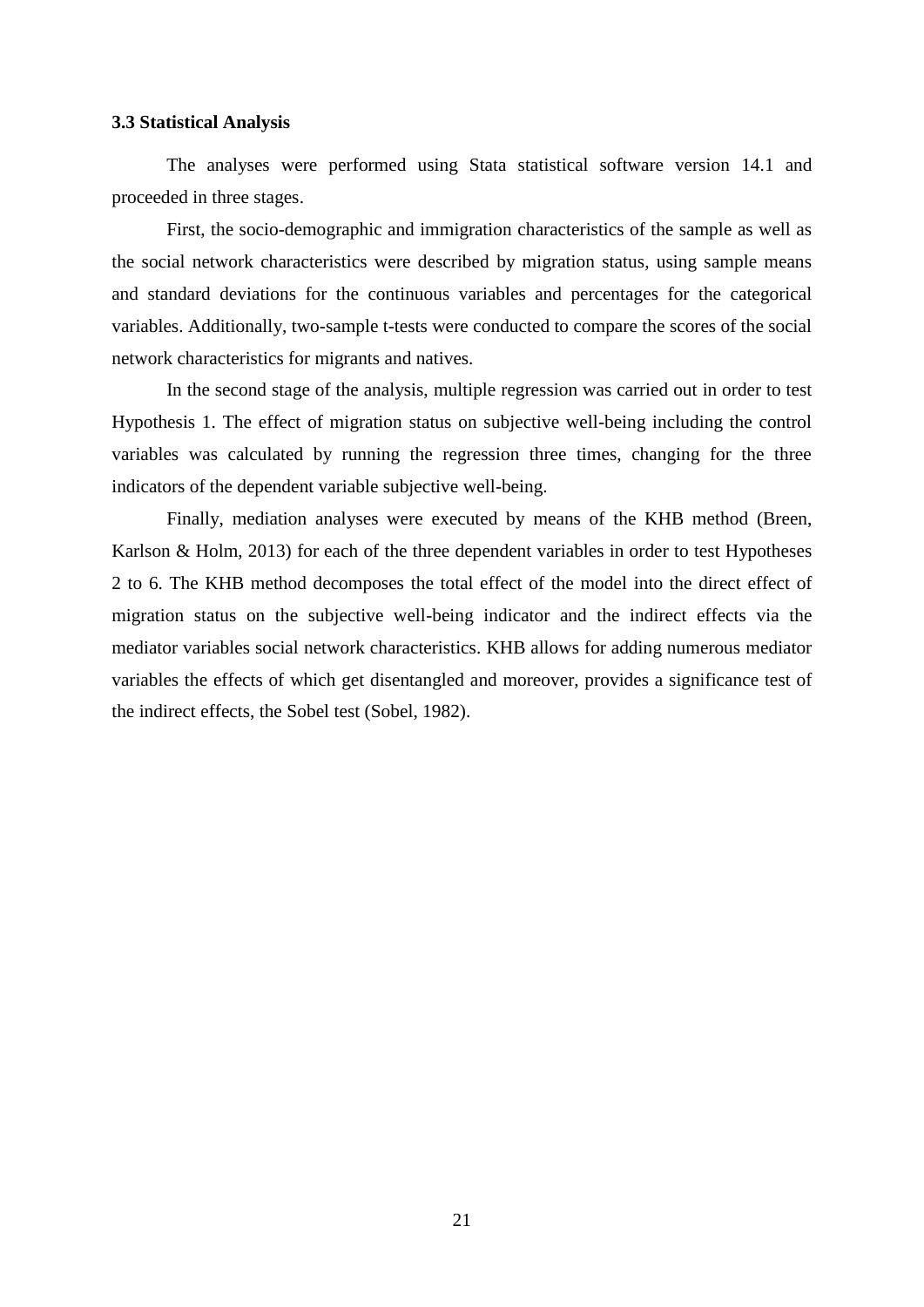### **4 Results**

#### **4.1 Social Network Characteristics**

Before performing the confirmative analyses, the present study first sought to gain an overview of the social network characteristics separately for migrants and natives. *Table 1* presents the social network characteristics by migration status. Mean scores and their standard deviations are displayed for the continuous variables, and percentage scores for the categorical variables. Unpaired t-tests were carried out on each network characteristic to check for significant differences between the two groups.

|                                              |          | <b>Natives</b><br>$(n = 19,739)$ |      | Migrants<br>$(n = 1,763)$ |
|----------------------------------------------|----------|----------------------------------|------|---------------------------|
| Variables                                    | $\%$     | Mean (SD)                        | $\%$ | Mean (SD)                 |
| Social network size                          |          | $2.7(1.6)*$                      |      | 2.8(1.7)                  |
| Social network satisfaction                  |          | 8.8(1.4)                         |      | 8.9(1.3)                  |
| Geographical proximity to social<br>network  |          | $3.5(1.5)$ ***                   |      | 3.7(1.7)                  |
| Frequency of contact with social<br>network  |          | $2.0(1.0)***$                    |      | 2.1(1.0)                  |
| Financial help given to social<br>network    | 12.6     |                                  | 13.1 |                           |
| Financial help received by social<br>network | $2.6***$ |                                  | 4.0  |                           |
| Practical help given to social<br>network    | 10.6     |                                  | 10.6 |                           |
| Practical help received by social<br>network | 10.2     |                                  | 9.2  |                           |

*Table 1.* Social network characteristics by migrant and native status.

\*  $p < .05$ , \*\*\*  $p < .001$ 

The average social network of both migrants and natives comprised two to three meaningful persons, whereas migrants reported a slightly greater number. Respondents had a high level of satisfaction with their social network as a whole. The differences in mean satisfaction between the migrant and native respondents were not evident. As for the social network interaction variables, statistically significant differences between migrants and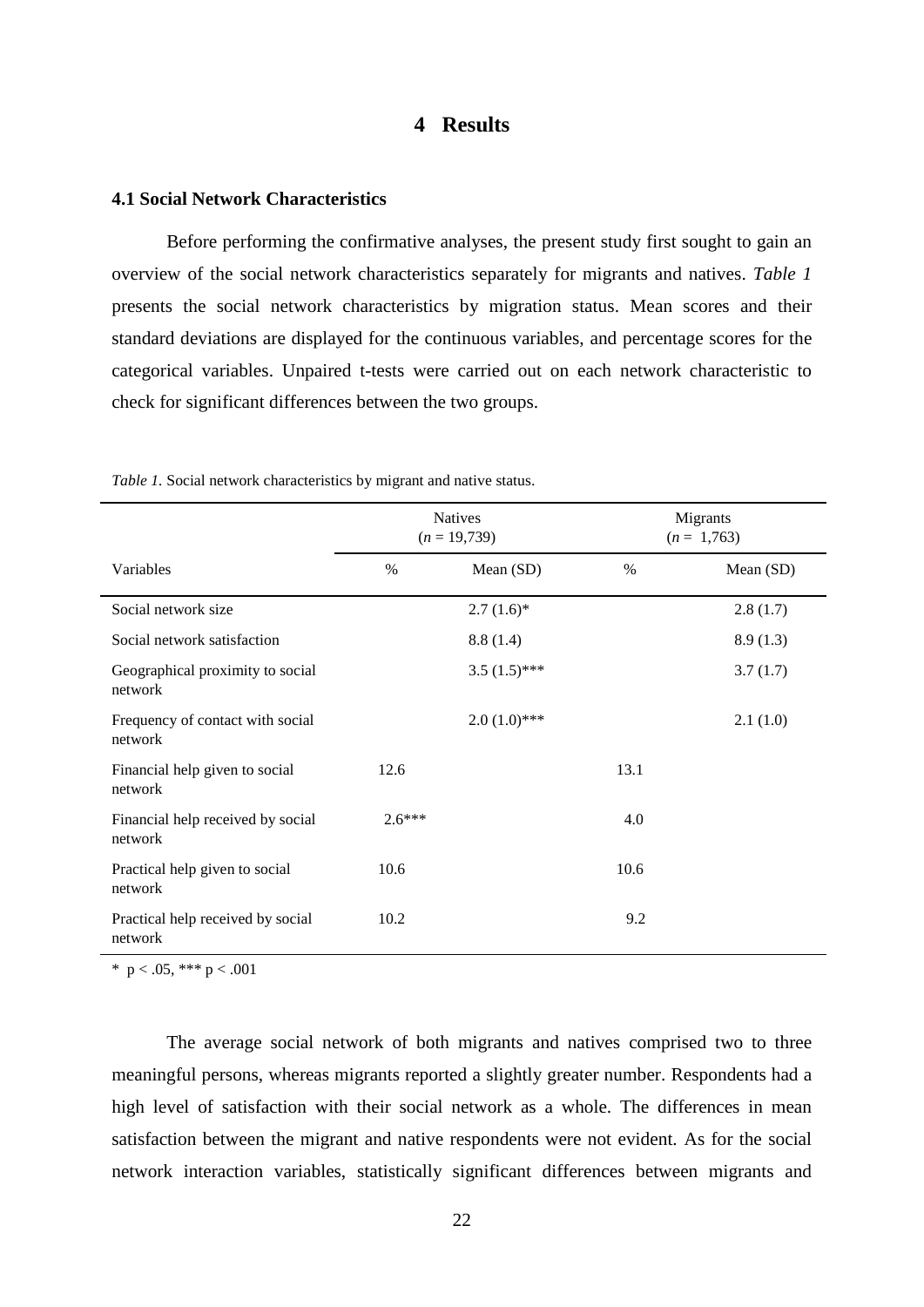natives emerged. Migrants reported higher geographical proximity to their social network than natives, and also the range in proximity among the migrant sample was wider. The frequency of contact score was higher among migrants than among natives, indicating that migrants have less frequent contact with their social network members than natives. When comparing the social network exchange characteristics of migrants and natives, the table does neither show significant differences in giving financial help to social network, nor in giving practical help to or receiving practical help from social network. The only difference emerged concerning receiving financial help from social network, indicating that migrants are more likely to receive financial help by their social networks than natives.

#### **4.2 Hypothesis 1: Migration and Subjective Well-being**

In order to test Hypothesis 1 which proposed that migrants will report lower levels of subjective well-being than natives, multiple regressions were performed, as noted earlier, for each of the three indicators of the outcome measure subjective well-being. *Table 2* summarizes the effects of migration status on the subjective well-being variables.

*Table 2.* Quality of life, depression and life satisfaction by migration status including control variables.

| Variables         | Þ        | SЕ  | $R^2$ |
|-------------------|----------|-----|-------|
| Quality of life   | $-.84**$ | .25 | .161  |
| Depression        | $.38***$ | .09 | .087  |
| Life satisfaction | $-18**$  | .07 | .082  |

\*\*  $p < .01$ , \*\*\*  $p < .001$ 

Control variables: Age, sex, length of residence, age at migration, citizenship status, country

The regression revealed statistically significant differences between both groups on quality of life, depression and life satisfaction. Migration status had a significant effect on quality of life, indicating that natives ( $M = 38.1$ ,  $SD = 6.2$ ) reported higher quality of life than migrants ( $M = 37.6$ ,  $SD = 6.0$ ), and it explained 16% of the variance in quality of life including the control variables. Migration status also effected the level of depression significantly, showing that the native respondents  $(M = 2.4, SD = 2.2)$  reported lower levels of depression than the migrant respondents ( $M = 2.6$ ,  $SD = 2.2$ ), and made up 9% of the variance in depression including the controls. Migration status influenced life satisfaction significantly, revealing that natives  $(M = 7.9, SD = 1.6)$  showed higher life satisfaction than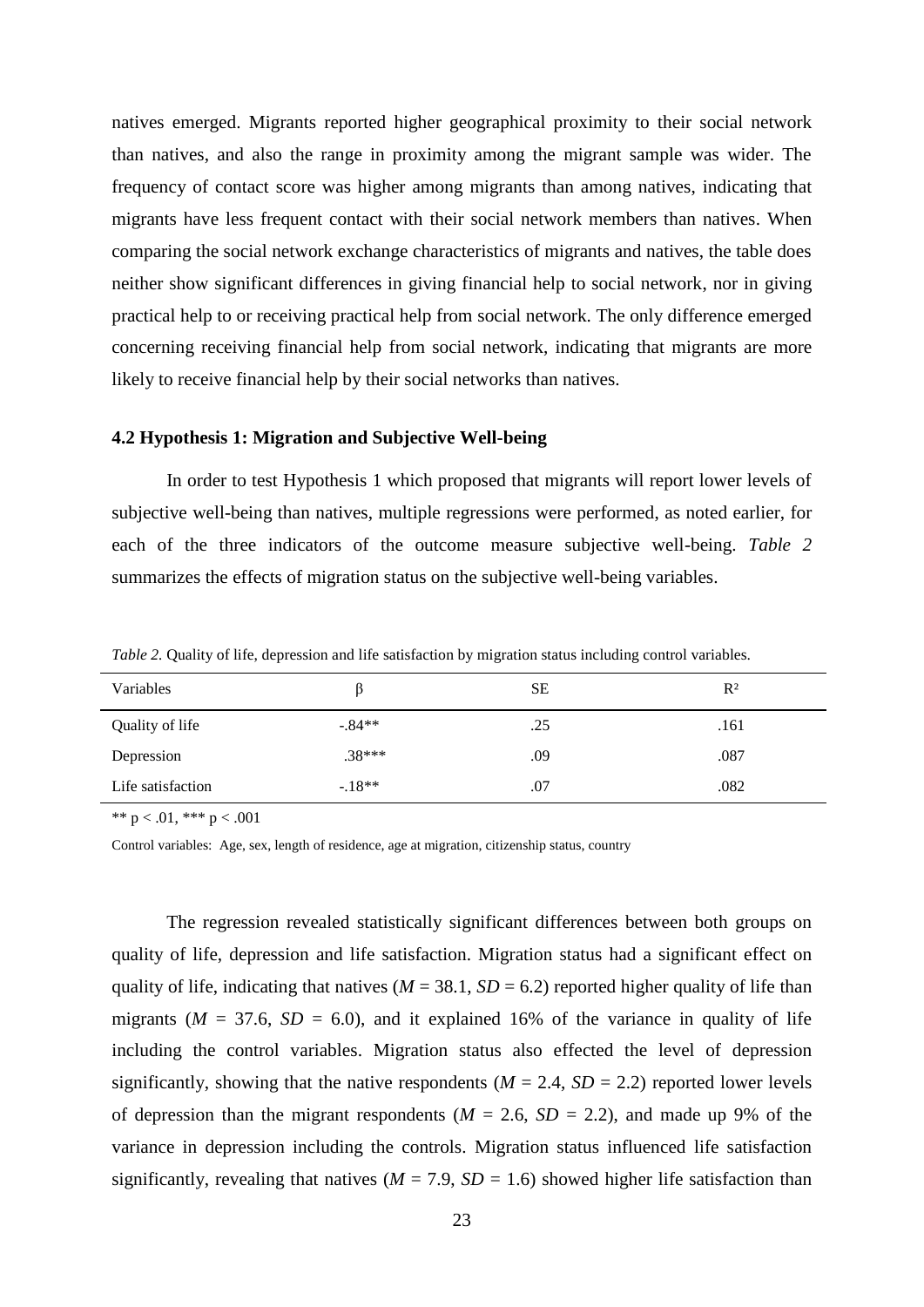migrants ( $M = 7.6$ ,  $SD = 1.8$ ), and accounted for 8% of the variance in life satisfaction, inclusively control variables. Thus, Hypothesis 1 was supported regarding all three indicators of subjective well-being, even after taking the control variables into account.

#### **4.3 Hypotheses 2-6: Social Networks, Migration and Subjective Well-being**

In order to test Hypotheses 2 to 6, which focused on the indirect effect of migration status via social network characteristics on subjective well-being, mediation analyses were executed by means of the above mentioned KHB method. The KHB method allows for adding several mediator variables to one computation model, accounting for their interaction with each other. The results show both their effects altogether and disentangled from one another. The significance of the summed up indirect effect as well as of the individual indirect effects was given by the Sobel test. Mediation analyses were carried out for each of the three dependent variables quality of life, depression and life satisfaction.

#### *4.3.1 Subjective Well-being Indicator Quality of Life*

Starting with quality of life, the obtained results which are displayed in *Table 3* show that the total effect of the model and the direct effect of migration status on quality of life, as already shown above, were statistically significant. However, the indirect effect via the sum of all the social network characteristics applied within the present study was statistically insignificant what leads to rejection of Hypothesis 2. Social networks did not explain a substantial amount of shared variance between migration status and quality of life.

Turning to the individual social network characteristics, social network satisfaction had a significant mediating influence in the relationship between migration status and quality of life. However, it has to be pointed out that the revealed result was not of the nature stated in Hypothesis 3a. As mentioned, migrants indeed reported lower subjective well-being, but not due to lower social network satisfaction, because migrants did not differ significantly in their social network satisfaction from natives. The reversed algebraic sign of the indirect effect social network satisfaction compared to the direct and total effect alludes to another explaining mechanism. Therefore, Hypothesis 3a could be supported only partially. Even though social network satisfaction did not operate in the expected way, it had the highest relative influence on the migration status – quality of life relationship among all of the examined social network characteristics, which was in line with Hypothesis 3b. The mediation effect of both of the social network interaction indicators geographical proximity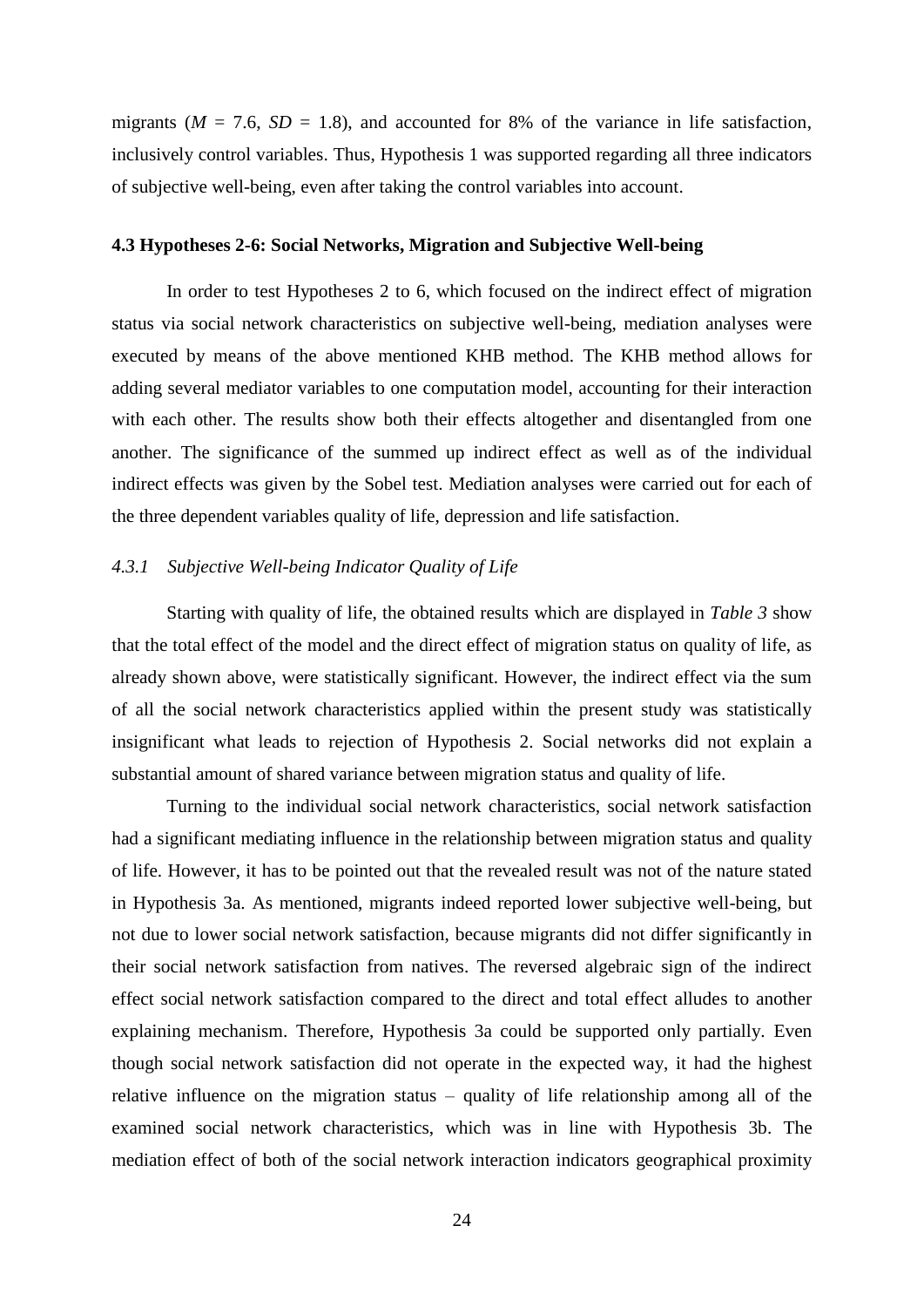to the social network and frequency of contact with the social network were not statistically significant. Hence, Hypothesis 4 had to be rejected. There was also no statistically significant indirect effect via social network size, thus Hypothesis 5 could not be confirmed. Since the mediation effects of financial help given, financial help received, practical help given and practical help received were not significant, the results failed to support Hypothesis 6 that postulated an effect of social network exchange.

|                             | $\beta$    | <b>SE</b> |
|-----------------------------|------------|-----------|
| Total effect                | $-.846***$ | .238      |
| Direct effect               | $-.897***$ | .238      |
| Indirect effect             | .051       | .231      |
| via SN satisfaction         | $.092*$    | .044      |
| via geographic proximity    | .001       | .003      |
| via frequency of contact    | .010       | .007      |
| via SN size                 | $-.014$    | .025      |
| via financial help given    | .016       | .013      |
| via financial help received | $-.002$    | .006      |
| via practical help given    | .002       | .005      |
| via practical help received | $-.056$    | .041      |
|                             |            |           |

*Table 3.* Decomposition of total effect of migration status on quality of life into direct and indirect effects via social network characteristics including control variables.

\* p < .05, \*\*\* p < .001

#### *4.3.2 Subjective Well-being Indicator Depression*

For the well-being indicator depression, another mediation analysis was carried out to test Hypotheses 2 to 6, leading to the results shown in *Table 4.* The total and direct effect, as noted earlier, were significant but the indirect effect of migration status via social networks on depression was insignificant. Hence, Hypothesis 2 had to be rejected.

Regarding the disentangled indirect effect of the social network characteristics, social network satisfaction appeared to be a significant mediator, but not to operate in the expected way as already mentioned above, so Hypothesis 3a could be confirmed only partially. Social network satisfaction had the strongest mediating effect from all analyzed social network characteristics, providing evidence for Hypothesis 3b. The two social network interaction indicators geographical proximity and frequency of contact did not have a significant effect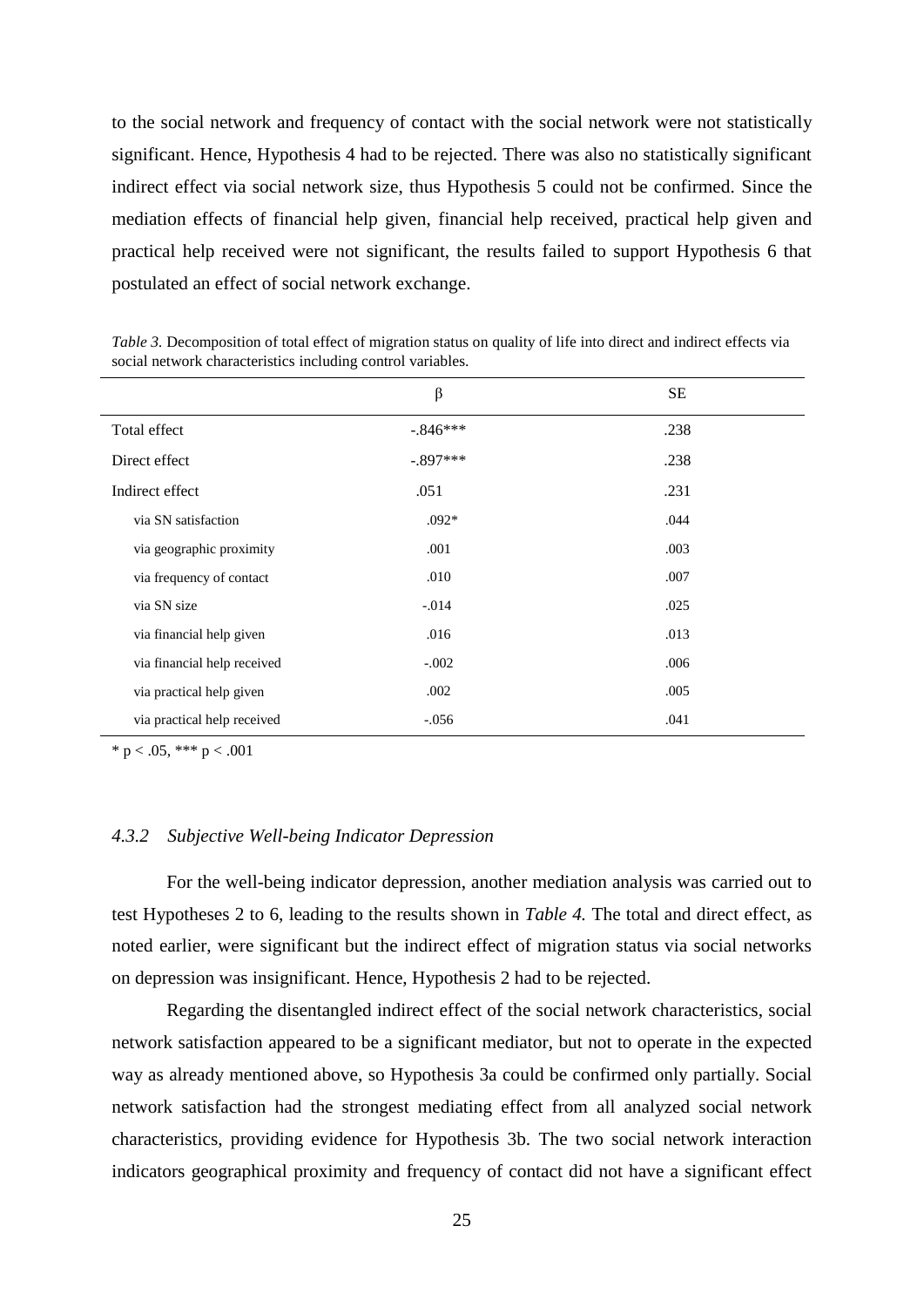on the migration status – depression association, thus Hypothesis 4 could not be confirmed. Since the mediation effect via social network size was also not significant, Hypothesis 5 had to be rejected as well in terms of depression. The social network exchange indicators financial help given, financial help received, practical help given and practical help received did not explain a substantial amount of variance between migration status and depression. Hence, Hypothesis 6 could not be confirmed.

|                             | $\beta$   | <b>SE</b> |
|-----------------------------|-----------|-----------|
| Total effect                | $.380***$ | .090      |
| Direct effect               | $.387***$ | .090      |
| Indirect effect             | $-.006$   | .070      |
| via SN satisfaction         | $-.023*$  | .011      |
| via geographic proximity    | $-.003$   | .004      |
| via frequency of contact    | $-.002$   | .005      |
| via SN size                 | .004      | .004      |
| via financial help given    | $-.002$   | .002      |
| via financial help received | .001      | .002      |
| via practical help given    | $-.001$   | .002      |
| via practical help received | .021      | .015      |

*Table 4.* Decomposition of total effect of migration status on depression into direct and indirect effects via social network characteristics including control variables.

\* p < .05, \*\*\* p < .001

#### *4.3.3 Subjective Well-being Indicator Life Satisfaction*

Turning to the third well-being measure life satisfaction, *Table 5* shows the same result trends as in the previous two well-being measures quality of life and depression. There was a significant total effect of the model and, as abovementioned, a significant direct effect of migration status on life satisfaction. Yet, the indirect effect of social network characteristics was not significant. Hypothesis 2 had to be rejected.

The social network characteristic satisfaction had a significant mediating influence, but it can be seen by the inverted algebraic sign and the non-existent differences in social network satisfaction between migrants and natives that the mediating effect was not of the assumed nature, leading to only partly confirmation of Hypothesis 3a. The result that social network satisfaction had the biggest effect of all the postulated social network characteristics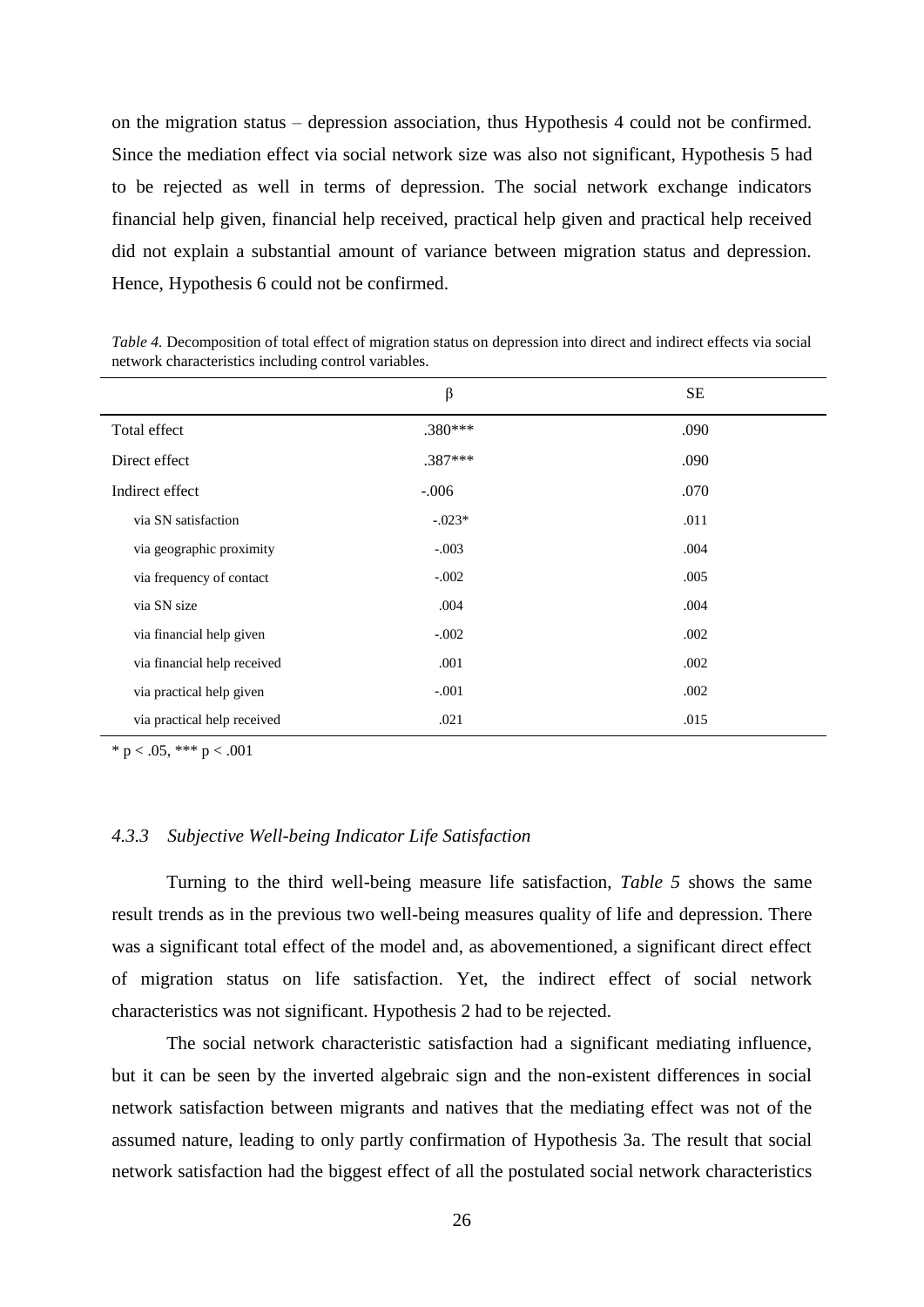supported Hypothesis 3b. Since neither geographical proximity nor frequency of contact had a significant impact, Hypothesis 4 which postulated a social network interaction effect could not be confirmed. Social network size did not have a statistically significant effect in the relationship between migration status and life satisfaction. Hence, Hypothesis 5 had to be rejected. There was no significant mediation effect via the social network exchange indicators financial help given, financial help received, practical help given and practical help received, which lead to rejection of Hypothesis 6.

|                             | β         | <b>SE</b> |
|-----------------------------|-----------|-----------|
| Total effect                | $-.183**$ | .066      |
| Direct effect               | $-.210**$ | .066      |
| Indirect effect             | .026      | .074      |
| via SN satisfaction         | $.034*$   | .016      |
| via geographic proximity    | .003      | .005      |
| via frequency of contact    | .002      | .001      |
| via SN size                 | $-.004$   | .007      |
| via financial help given    | .003      | .002      |
| via financial help received | $-.001$   | .001      |
| via practical help given    | .001      | .001      |
| via practical help received | $-0.012$  | .008      |

*Table 5.* Decomposition of total effect of migration status on life satisfaction into direct and indirect effects via social network characteristics including control variables.

 $* p < .05, ** p < .01$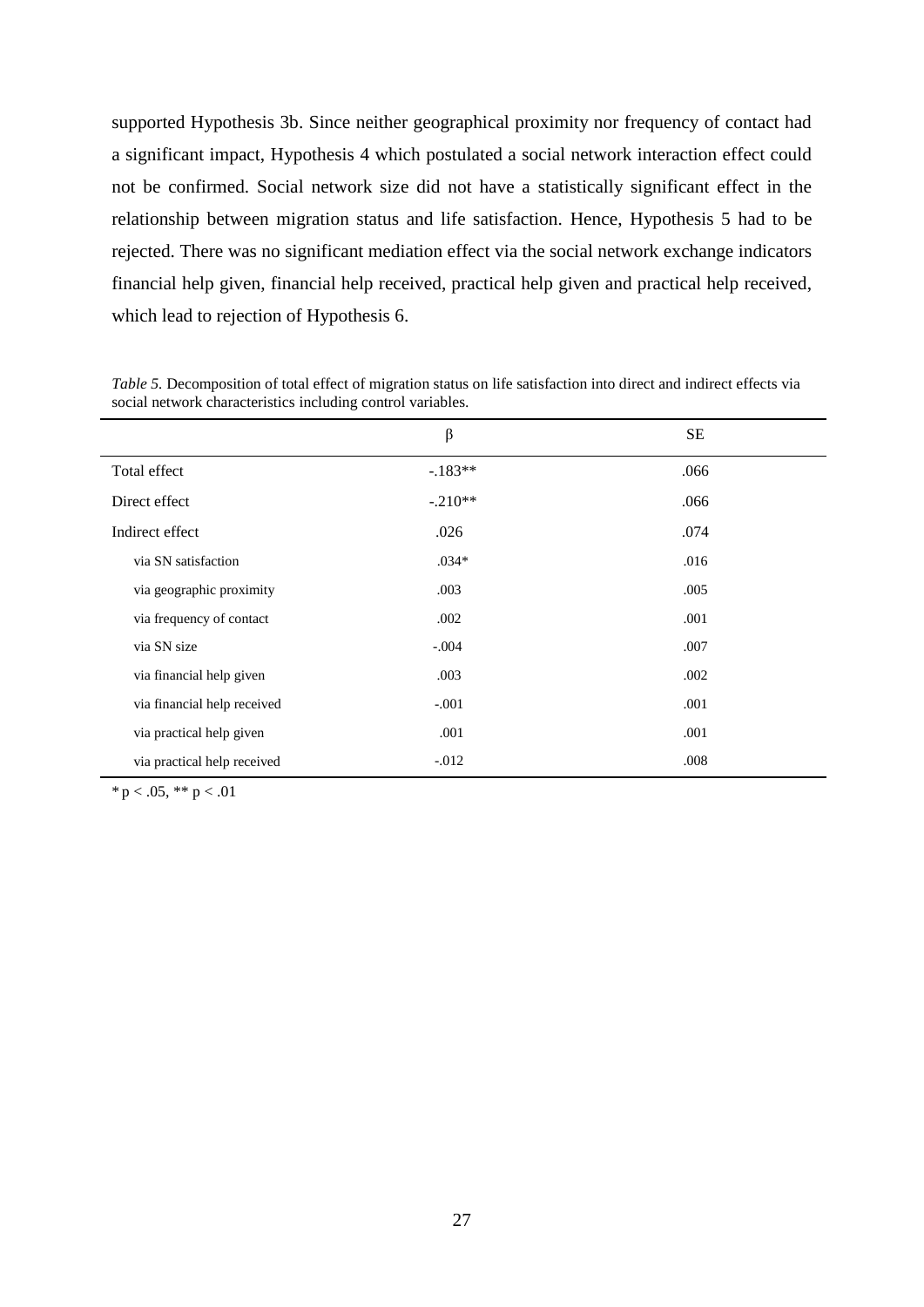#### **5 Discussion**

This study focused on older migrants across Europe and intended to explore if they differ from their native counterparts in subjective well-being and if characteristics of their social networks mediate the presumed relationship between migration status and subjective well-being. It was expected that due to social uprooting and reestablishing in the course of migration, the nature of migrants' social networks would differentiate from natives' social networks – it was assumed that migrants would have smaller social networks, would be less satisfied, interact less and exchange less goods and services with their social networks and therefore rate their subjective well-being, indicated by quality of life, depression and life satisfaction, lower than natives.

The same result pattern was found for each of the three well-being indicators quality of life, depression and life satisfaction: significant disparities between aged migrants and natives. However, the relationship between migration status and subjective well-being did not seem to be mediated either by the social network characteristics in sum or by the size, interaction or exchange level of the social network. Social network satisfaction appeared to be the only significant mediator and thus had the strongest influence on the migration status – subjective well-being connection from all the examined social network characteristics.

In the following paragraphs, each hypothesis with its respective results will be discussed in detail, providing possible explanations and implications for the obtained findings.

#### **5.1 Summary and Interpretation of the Results**

The first hypothesis queried in this analysis posited that migrants would rate their subjective well-being lower than natives. The findings indeed showed that migrants reported lower quality of life, higher depression levels and lower life satisfaction than natives, and are therefore consistent with the results by Sand and Gruber (2016) who demonstrated lower quality of life and by Aichberger and colleagues (2010) as well as Lanari and Bussini (2012) who found higher depression rates among migrants than among natives all based on crossnational European SHARE data. The current study is the first one to evince life satisfaction disparities on the one hand and subjective well-being disparities identified by positive affect, negative affect and cognition (Diener et al., 1985) between migrants and natives on the other hand, using data from SHARE.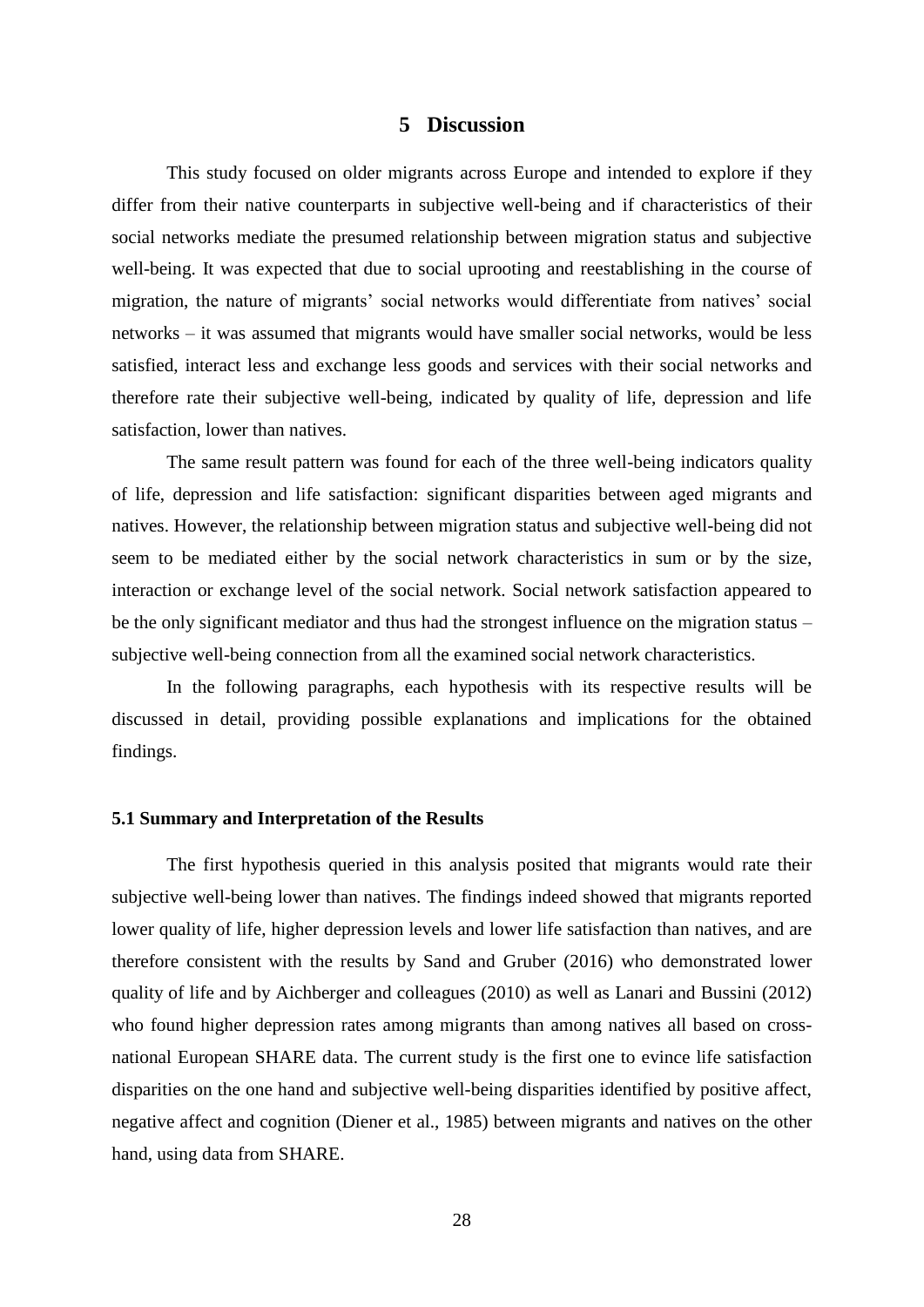Yet, the main interest of this study was to test if migrants' social networks differ from natives' social networks and therefore in turn explain their subjective well-being discrepancies. Unexpectedly, no evidence was found for the assumption that social networks, i.e. the examined social network characteristics in sum, mediate the relationship between migration status and subjective well-being. Furthermore, the findings concerning the individually analyzed social network characteristics were almost overall incongruent with what was expected and postulated beforehand. It is likely that study limitations (see 5.2) account for these unsuspected results.

The findings regarding the social network characteristic satisfaction draw an unexpected picture. It was assumed that migrants would report lower satisfaction with their social networks and therefore lower subjective well-being than natives. Indeed, migrants rated their subjective well-being lower, and social network satisfaction was found to be a significant mediator, however, not of the expected nature, because the migrant respondents did not differ significantly in their self-rated social network satisfaction from the native respondents. Both groups had a similarly high satisfaction level regarding their social networks. What stands out particularly is that the algebraic sign of the indirect effect social network satisfaction is reversed compared to the direct and the total effect. The result indicates that social network satisfaction is acting as a buffer for the immigration-related lower subjective well-being. Migrants appear to be very satisfied with their social network situation but not with their life situation at a whole. This may seem illogical but could be explained with what Robert Putnam (2000) termed the bonding vs. bridging phenomenon. He differentiated between *bonding social capital*, which is based on social networks within the ethnic group, and *bridging social capital*, based on social networks across ethnic boundaries, and he argued that bonding is good for "getting by" in contrast to bridging which is crucial for "getting ahead". Since the variables available in the SHARE data set do not allow to differ between these two types of social capital, it cannot be examined if the migrants' social networks are from the same origin or not. But seeing the present result and knowing of the existence of ethnic sub-communities (Büttner & Stichs, 2014), as well as considering that migration is often "a family-centered action" (Kiilo et al., 2016; p. 72) allows for the presumption that many migrants might dock to a community of the same ethnicity within the host country and persist there. They may be satisfied with their cozy "getting by" social networks which operate as a buffer against all their immigration-related stress. This again may lead to persisting in these less "functional" social networks instead of doing the effort to bridge and thus "get ahead" in the host society, which is strongly associated with overall life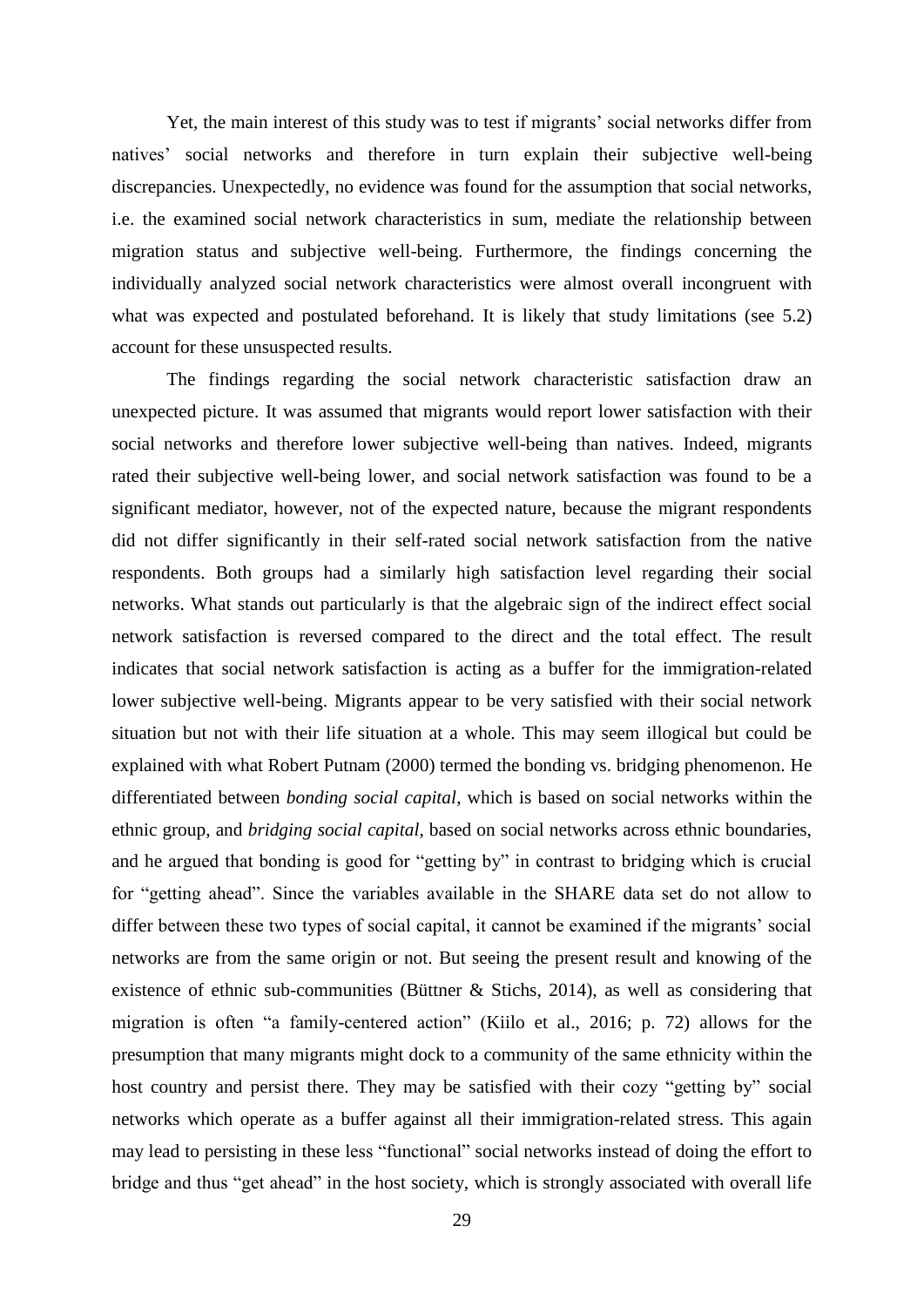satisfaction (Tucci et al., 2014). Additionally, studies which point out that the economic integration of migrants is a crucial factor for their well-being (e.g. Amit & Litwin, 2010; Aycan & Berry, 1996) substantiate the assertion that social networks which are getting migrants ahead within the host country foster their overall subjective well-being. In particular, this might apply to the elderly migrant population which grew up in the early stages of economic development, a time when the fulfillment of basic needs was the main issue and the economic situation was essentially accounting for differences in well-being (Diener & Seligman, 2004).

Nevertheless, social network satisfaction turned out to have – as postulated – the highest relative mediating influence on the relationship between migration status and subjective well-being from all the examined social network characteristics. As indicated by Litwin and colleagues (2015), it is less important with whom one is in late life, but more how people feel about the person or persons who surround them. The result of the present study provides evidence for this notion.

Turning to social network interaction, the hypothesis that migrants would rate their well-being lower than natives due to less interaction with their social networks could not be confirmed. Indeed, migrants live geographically further away from their social network and have less contact to their social network members than their native counterparts. However, the fact that older migrants have a lower contact frequency with their closest companions does not seem to influence their subjective well-being. The non-significance of this result can be explained by the shift from networks of choice to networks of necessity due to migration or old age (Litwin, 1995), and emphasizes the weight of social network satisfaction once more.

Social network size was presumed to be smaller among the migrant group than among the native group and therefore account for their lower subjective well-being, but it appeared to be the other way around – migrants reported larger social networks but lower well-being than natives. This unexpected finding might be explained by similar results of research conducted by Fung, Carstensen and Lang (2001) who point out the benefits of selective diminution of network ties in late life.

The final social network characteristic analyzed in the present study is social network exchange. Although prior research has provided evidence for a strong connection between migration, social support and well-being, the assumption that migrants would exchange less goods and services with their social networks than natives and thus rate their well-being lower could not be confirmed. The first explanation for this discrepancy might be that a great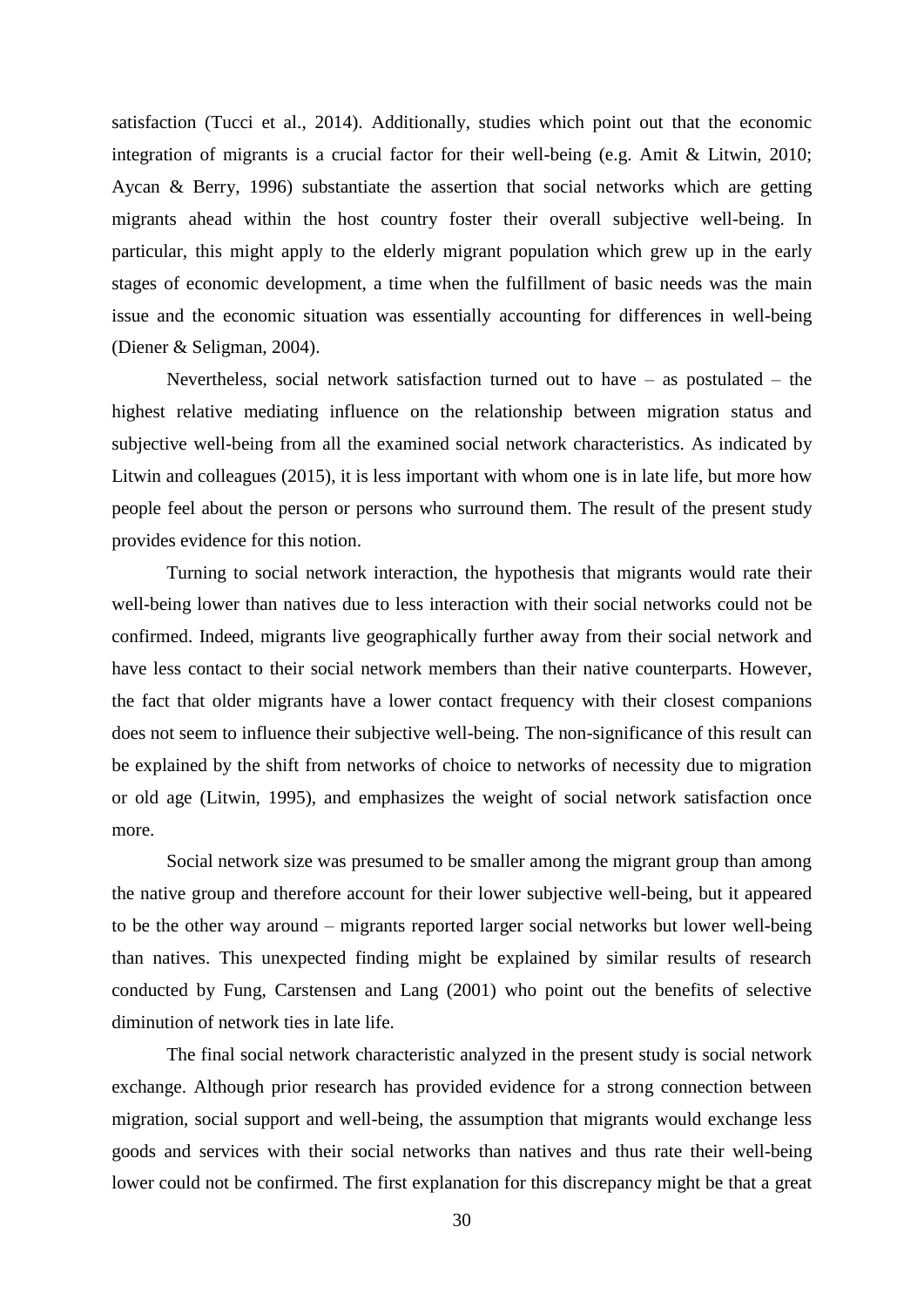part of the sample did not respond to the social exchange measure variables due to filter questions. Thus their variable values had to get filled up artificially and might have distorted the analysis. The second reason for the non-significance of the result may be that by means of the given variables in SHARE it was only possible to investigate if and how much someone was giving and receiving but not to measure the gap between someone's expectations for social exchange and the support actually given and received which is crucial for well-being. For example, two persons might get the same amount of social support but rate their wellbeing differently because one of them has minimal expectations of social assistance and the other one has high demands for support from his or her social network (Litwin, 1995). This gap should particularly be taken into account within migrant-native comparing research because as suggested by Bordone & De Valk (2016), there might be greater needs among migrants than among natives. Hence, SHARE should include a measure of fit between an individual's social exchange needs and the actual given and received amount of social exchange in order to find out how far these needs are met, for instance by applying questions like "Would you say that the help you receive meets your need?", which can be found at other points within the SHARE questionnaire.

#### **5.2 Limitations**

A number of limitations should be taken into consideration when interpreting the findings that this study was able to generate.

Even though the generally large sample of the present study must be acknowledged, it has been found that migrants made up only approximately eight percent of the total sample and thus the migrant sample is not only small, but also hardly a matching comparison group to the native sample.

Furthermore, the analysis revealed that among the migrant respondents the mean length of residence in the host country was around 43 years and that about 70 percent of them held the citizenship of the host country. Additionally, all the migrants were able to speak the corresponding language of the host country proficiently since SHARE is administered in the majority language(s) of the respective interview country. Language proficiency has been pointed out as a means for the ultimate attainment of integration in the host country (Amit & Litwin, 2010; Hunkler, Kneip, Sand & Schuth, 2015). Hence, the migrant population in SHARE appeared to be already well integrated and might not represent the trials and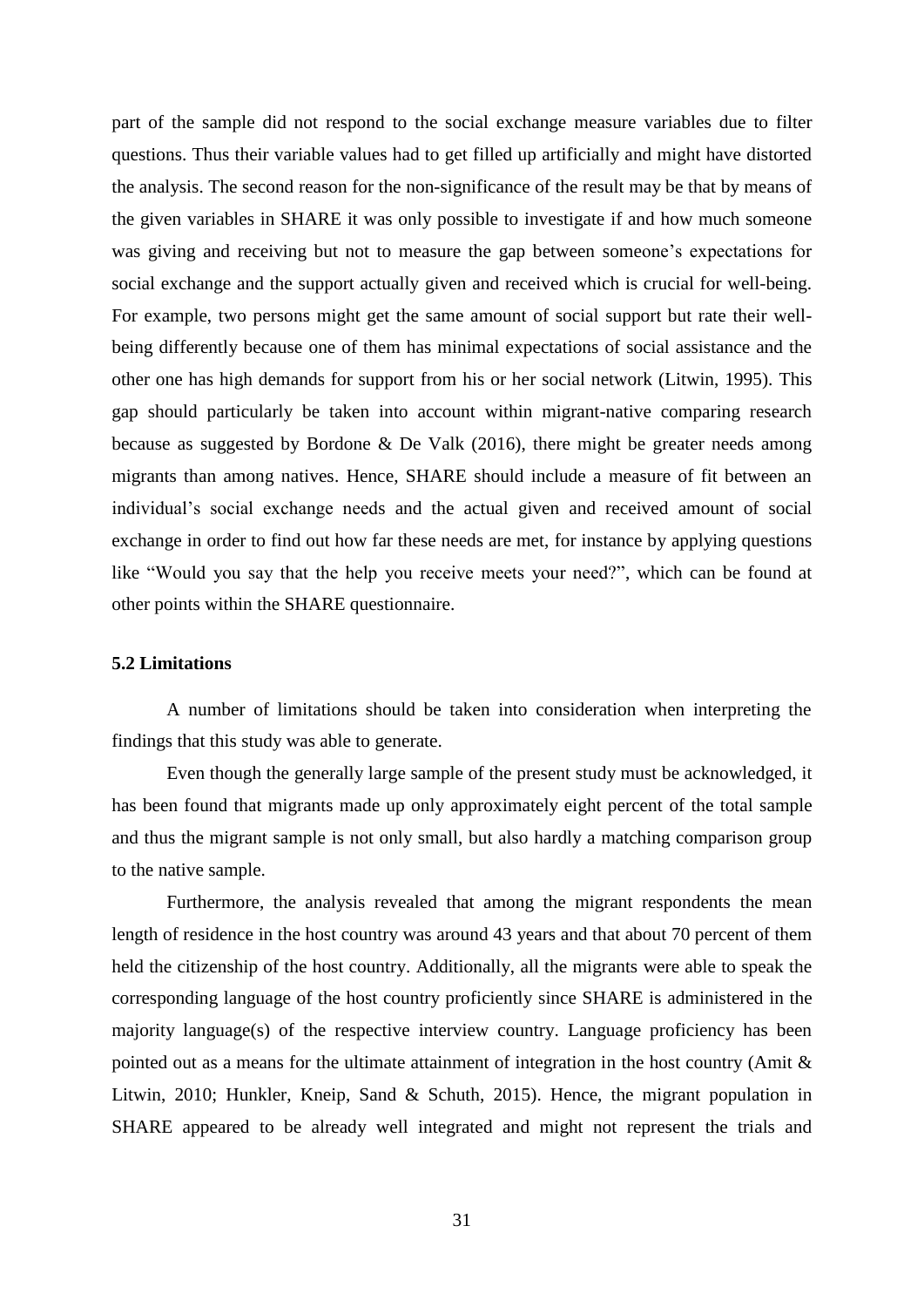tribulations of recently uprooted and transplanted migrants who are still in the process of restoration within the host society.

In addition, there was no information available in the wave 4 SHARE data about the personality traits of the respondents, which are crucial determinants of their well-being (Costa & McCrae, 1984), and thus it could not be controlled for them in the analysis. A particularly influential variable with regard to the present study might have been the trait extraversion which encompasses several factors that seem likely to enhance the tendency to form and maintain social ties and is strongly related to subjective well-being (Costa & McCrae, 1980). However, the "Big Five personality traits" (McCrae & Costa, 1987) will be retrieved within the data collection of the latest SHARE wave, allowing further research to control for personality characteristics.

Despite these limitations regarding the suitability of SHARE to examine the topic of migration, SHARE provides an unparalleled opportunity to study social networks and subjective well-being of older people in a comparative cross-European context.

#### **5.3 Implications for Practice and Further Research**

Since depression is a globally leading cause of disease (Üstün, Ayuso-Mateos, Chatterji, Mathers & Murray, 2004), it poses a burden not only on the individuals concerned, but also on the European healthcare systems which are in charge of providing adequate services. Promoting well-being not only is valuable on a micro-level, because it makes people feel good, but also is valuable on a macro-level, because it has beneficial consequences for society. Thus, the findings that migration status effects subjective well-being across the European Union, as well as the revelation that social networks might buffer this effect, implicates a need for action on both the micro- and the macro-level.

Mental health practitioners who treat people need to be aware of their migration status and the entailed consequences as well as of the nature of the personal social network in which their clients are embedded (Stoeckel & Litwin, 2016) – how satisfactory it might be for them on the one hand and how functional on the other hand.

Turning to the interface between informal networks and the formal sector, an EU- or statewide large-scale tutoring program in which each incoming migrant gets assigned a personal, local tutor might be fruitful. Such a tutor could potentially become a part of the migrant's personal social network in order to not only act as a buffer against the immigrationrelated stress, but also help the migrant to get ahead within the host society.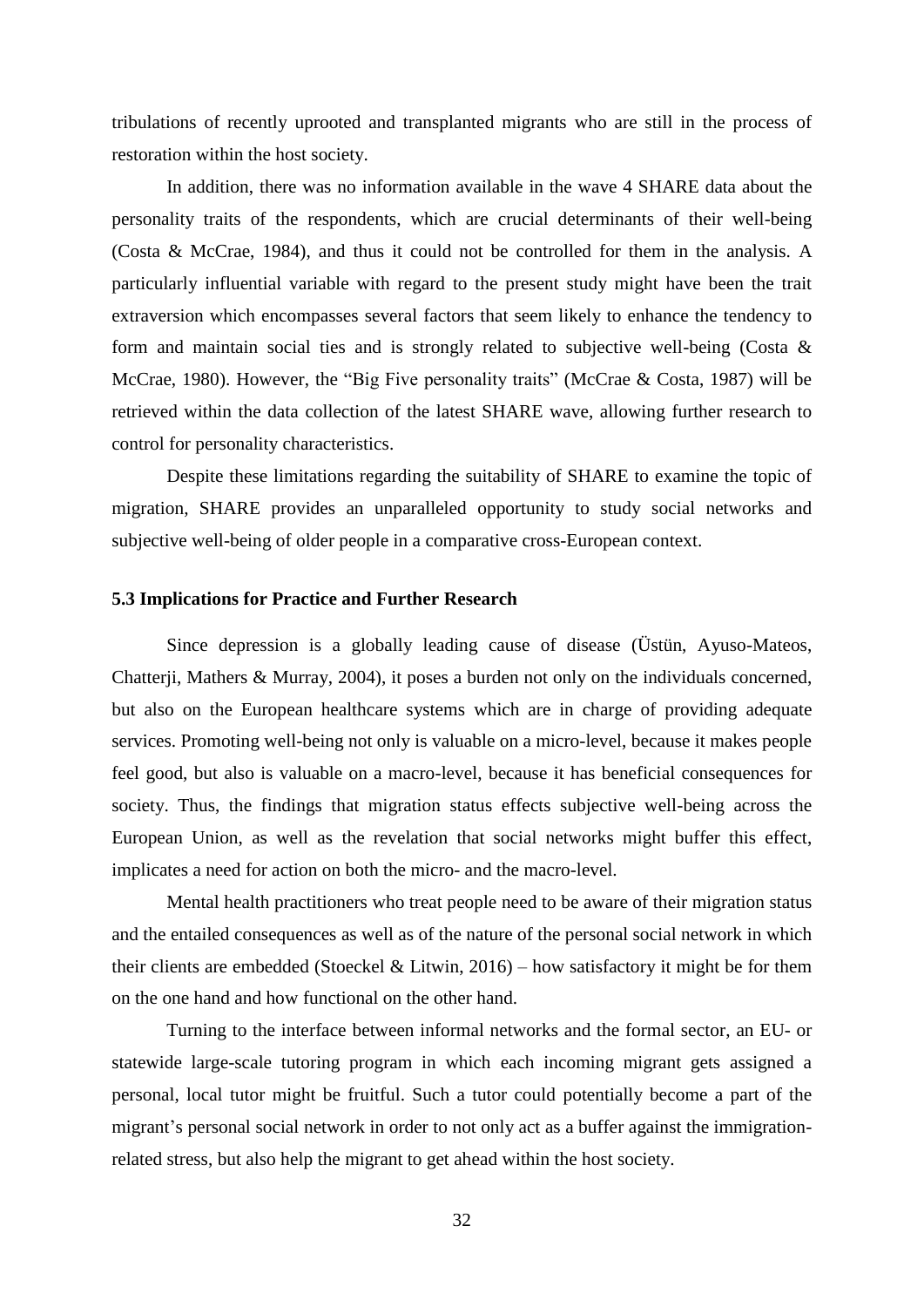Across Europe, different integration policies make a difference regarding migrants' mental health (Malmusi, 2015). Sand and Gruber (2016) argued that migrants' subjective well-being could be improved by fostering an integrative receiving context by means of promoting the reunification of family members. The results of the present study support this suggestion for one thing, that migrants would be satisfied with their social situation and have a buffer around them. However, taking into consideration the bonding vs. bridging phenomenon, the family reunification may constitute an obstacle to successful integration and therefore overall well-being.

The mental health of immigrants is by no means a new research topic; nevertheless, it needs to be constantly empirically re-examined in its high complexity. Future research that addresses the inter-relationships between migration, social networks and subjective wellbeing should clarify the role of age. Firstly, the present research question should be revised with a younger sample in order to test if the results hold as well for youthful migrants. Secondly, Litwin and colleagues (2015) found that social network characteristics matter differently at different points in late life. This disparity might depend on the persons' frailty and health status which mostly determine if the social network surrounding them is freely chosen or needed but undesired. Researchers should be aware of age differences, especially when analyzing the social network characteristics contact frequency and geographical proximity.

Moreover, since single social network characteristics did not appear to have large effects, the composition of network characteristics should be taken into consideration for further research with regard to the present research question. "Network types" is a construct first coined in the gerontological context by Clare Wenger (1991) which combines characteristics of social networks, and has already been found to be associated with wellbeing (Litwin & Shiovitz-Ezra, 2011).

#### **5.4 Conclusion**

In sum, the findings of the current study revealed that older migrants across Europe have lower quality of life, higher depression level and lower life satisfaction than their native counterparts. The association between migration status and subjective well-being in late life did not seem to be nuanced by the social network characteristics size, interaction or exchange. However, the migrants' lower well-being appeared to be buffered by being satisfied with their social networks. While the present research was able to offer additional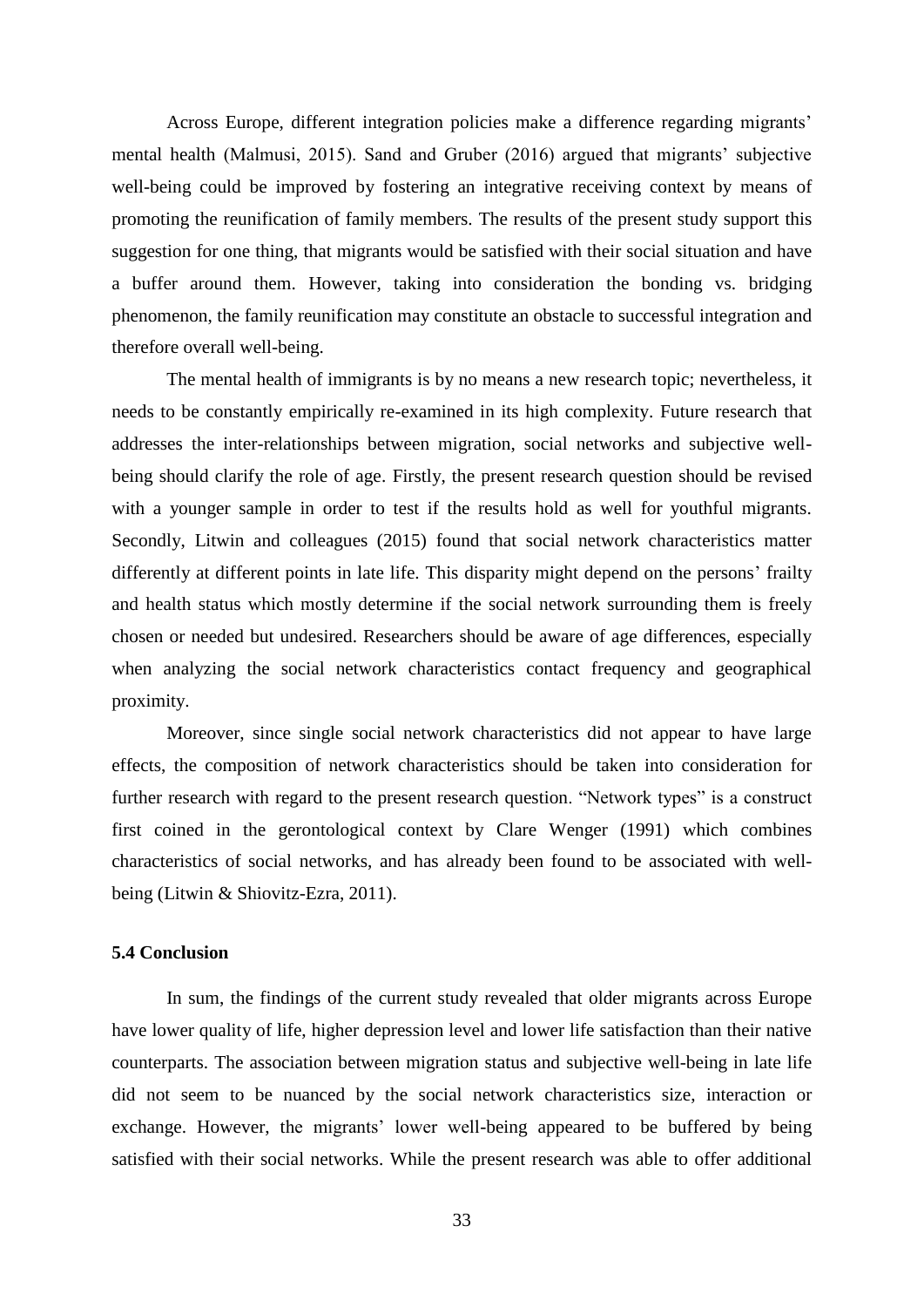findings to the fascinating field of elderly immigrants, their subjective well-being and the social networks in which they are embedded, these inter-relationships should be addressed in future research for further clarification aimed at promoting the well-being of Europe's older population.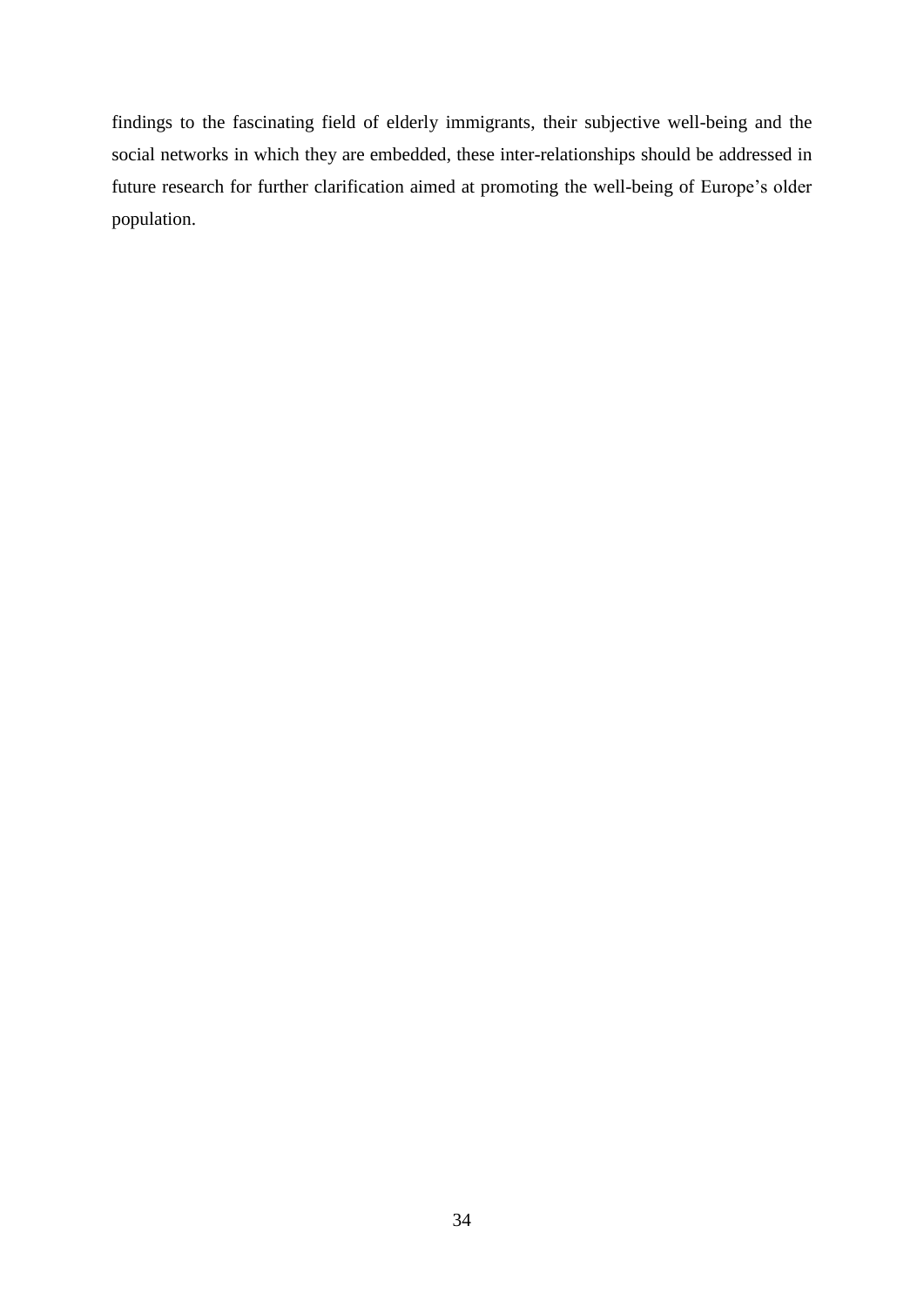#### **References**

- Aichberger, M. C., Neuner, B., Hapke, U., Rapp, M. A., Schouler-Ocak, M., & Busch, M. A. (2012). Association between migrant status and depressive symptoms in the older population in Germany. *Psychiatrische Praxis*, *39*(3), 116-121.
- Aichberger, M. C., Schouler-Ocak, M., Mundt, A., Busch, M. A., Nickels, E., Heimann, H. M., Ströhle, A., Reischies, F. M., Heinz, A. & Rapp, M. A. (2010). Depression in middle-aged and older first generation migrants in Europe: Results from the Survey of Health, Ageing and Retirement in Europe (SHARE). *European Psychiatry*, *25*(8), 468-475.
- American Psychiatric Association. (2013). *Diagnostic and Statistical Manual of Mental Disorders – Fifth Edition (DSM-5)*. Arlington: American Psychiatric Pub.
- Amit, K., & Litwin, H. (2010). The subjective well-being of immigrants aged 50 and older in Israel. *Social Indicators Research*, *98*(1), 89-104.
- Angel, J. L., & Angel, R. J. (1992). Age at migration, social connections, and well-being among elderly Hispanics. *Journal of Aging and Health*, *4*(4), 480-499.
- Antonucci, T. C., & Akiyama, H. (1987). Social networks in adult life and a preliminary examination of the convoy model. *Journal of Gerontology*, *42*(5), 519-527.
- Aycan, Z., & Berry, J. W. (1996). Impact of employment-related experiences on immigrants' psychological well-being and adaptation to Canada. *Canadian Journal of Behavioral Science*, *28*(3), 240.
- Baldassare, M., Rosenfield, S., & Rook, K. (1984). The types of social relations predicting elderly well-being. *Research on Aging*, *6*(4), 549-559.
- Barger, S. D., Messerli-Bürgy, N., & Barth, J. (2014). Social relationship correlates of major depressive disorder and depressive symptoms in Switzerland: Nationally representative cross sectional study. *BMC Public Health*, *14*(1), 273.
- Bar-Yoseph, R. (1986). Desocialization and resocialization The adjustment process of immigrants. *International Immigration Review*, *2*, 27-45.
- Barrett, A., & Mosca, I. (2013). Social isolation, loneliness and return migration: Evidence from older Irish adults. *Journal of Ethnic and Migration Studies, 39*, 1659-1677.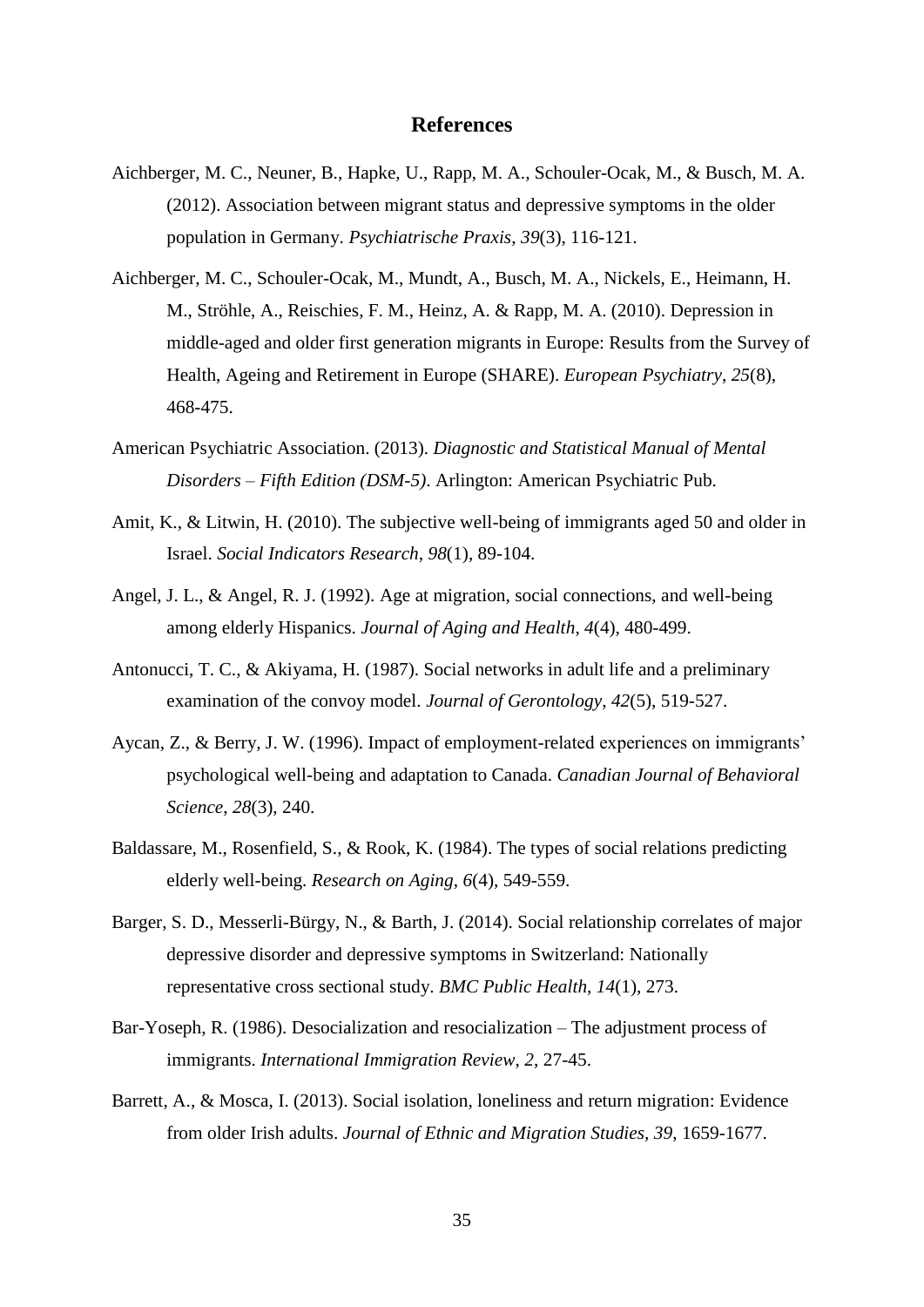- Baumeister, R. F., & Leary, M. R. (1995). The need to belong: Desire for interpersonal attachments as a fundamental human motivation. *Psychological Bulletin*, *117*(3), 497- 529.
- Bentham, J. (1996). *The collected works of Jeremy Bentham: An introduction to the principles of morals and legislation*. Oxford: Clarendon Press.
- Berry, J. W., Phinney, J. S., Sam, D. L., & Vedder, P. (2006). Immigrant youth: Acculturation, identity, and adaptation. *Applied Psychology*, *55*(3), 303-332.
- Birditt, K., & Antonucci, T. C. (2008). Life sustaining irritations? Relationship quality and mortality in the context of chronic illness. *Social Science & Medicine*, *67*(8), 1291- 1299.
- Böhnke, P. (2008). Does society matter? Life satisfaction in the enlarged Europe. *Social Indicators Research*, *87*(2), 189-210.
- Bonini, A. N. (2008). Cross-national variation in individual life satisfaction: Effects of national wealth, human development, and environmental conditions. *Social Indicators Research*, *87*(2), 223-236.
- Bonsang, E., & Van Soest, A. (2012). Satisfaction with social contacts of older Europeans. *Social Indicators Research*, *105*(2), 273-292.
- Bordone, V., & De Valk, H. A. (2016). Intergenerational support among migrant families in Europe. *European Journal of Ageing*, *13*(3), 259-270.
- Börsch-Supan, A. (2013). *Survey of Health, Ageing and Retirement in Europe (SHARE) Wave 4*. Release version: 5.0.0. SHARE-ERIC. Data set. DOI: 10.6103/SHARE.w4.600
- Börsch-Supan, A., Brandt, M., Hunkler, C., Kneip, T., Korbmacher, J., Malter, F., Schaan, B., Stuck, S., Zuber, S. (2013). Data Resource Profile: The Survey of Health, Ageing and Retirement in Europe (SHARE). *International Journal of Epidemiology*, *42*(4), 992-1001.
- Bowling, A., Farquhar, M., Grundy, E., & Formby, J. (1993). Changes in life satisfaction over a 2-1/2 year period among very elderly people living in London. *Social Science & Medicine*, *36*, 641-655.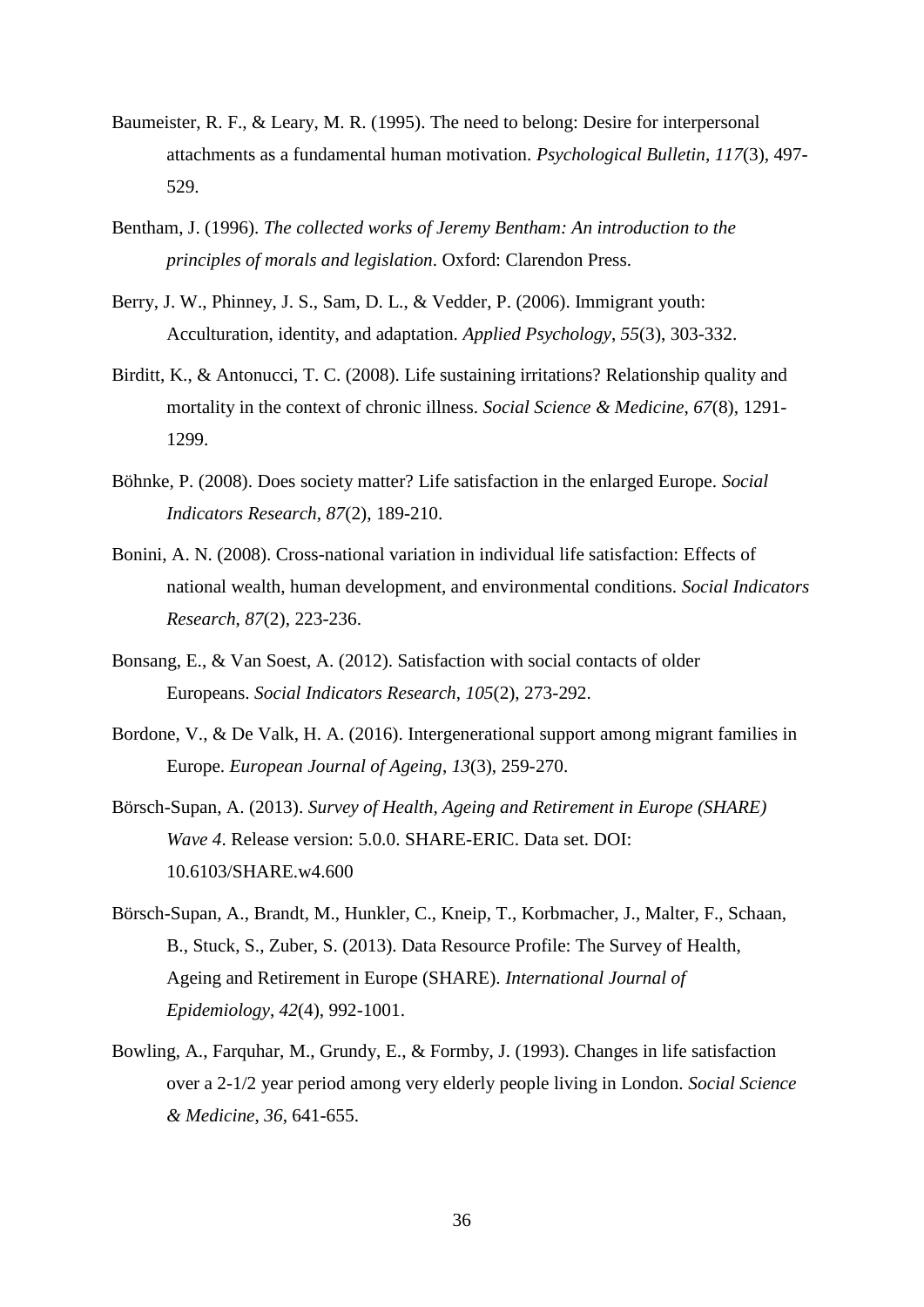- Breen, R., Karlson, K. B., & Holm, A. (2013). Total, direct, and indirect effects in logit and probit models. *Sociological Methods & Research*, *42*(2), 164-191.
- Büttner, T., & Stichs, A. (2014). *Die Integration von zugewanderten Ehegattinnen und Ehegatten in Deutschland: BAMF-Heiratsmigrationsstudie 2013*. Nürnberg: Bundesamt für Migration und Flüchtlinge.
- Carstensen, L. L. (1991). Selectivity theory: Social activity in life-span context. *Annual Review of Gerontology and Geriatrics*, *11*, 195-217.
- Chen, X., & Silverstein, M. (2000). Intergenerational social support and the psychological well-being of older parents in China. *Research on Aging*, *22*(1), 43-65.
- Costa, P. T., & McCrae, R. R. (1980). Influence of extraversion and neuroticism on subjective well-being: Happy and unhappy people. *Journal of Personality and Social Psychology*, *38*, 668-678.
- Costa, P. T., & McCrae, R. R. (1984). Personality as a lifelong determinant of well-being. In Malatesta, C. Z. & Izard, C. E. (Eds.), *Emotion in Adult Development* (141-157). Beverly Hills, CA: Sage.
- Croezen, S., Avendano, M., Burdorf, A., Van Lenthe, F. J. (2013). Does social participation decrease depressive symptoms in old age? In Börsch-Supan, A., Brandt, M., Litwin, H. & Weber, G. (Eds.), *Active Ageing and Solidarity Between Generations in Europe: First Results From SHARE After the Economic Crisis* (391-402). Berlin: De Gruyter GmbH & Co.
- Diener, E. (1984). Subjective well-being. *Psychological Bulletin*, *95*(3), 542-575.
- Diener, E., Emmons, R. A., Larsen, R. J., & Griffin, S. (1985). The satisfaction with life scale. *Journal of Personality Assessment*, *49*(1), 71-75.
- Diener, E., & Seligman, M. E. (2004). Beyond money: Toward an economy of wellbeing. *Psychological Science in the Public Interest*, *5*(1), 1-31.
- Donne, J. (1975). *Devotions upon emergent occasions.* Montreal: McGill Queens University Press.
- Fuller-Iglesias, H., Sellars, B., & Antonucci, T. C. (2008). Resilience in old age: Social relations as a protective factor. *Research in Human Development*, *5*(3), 181-193.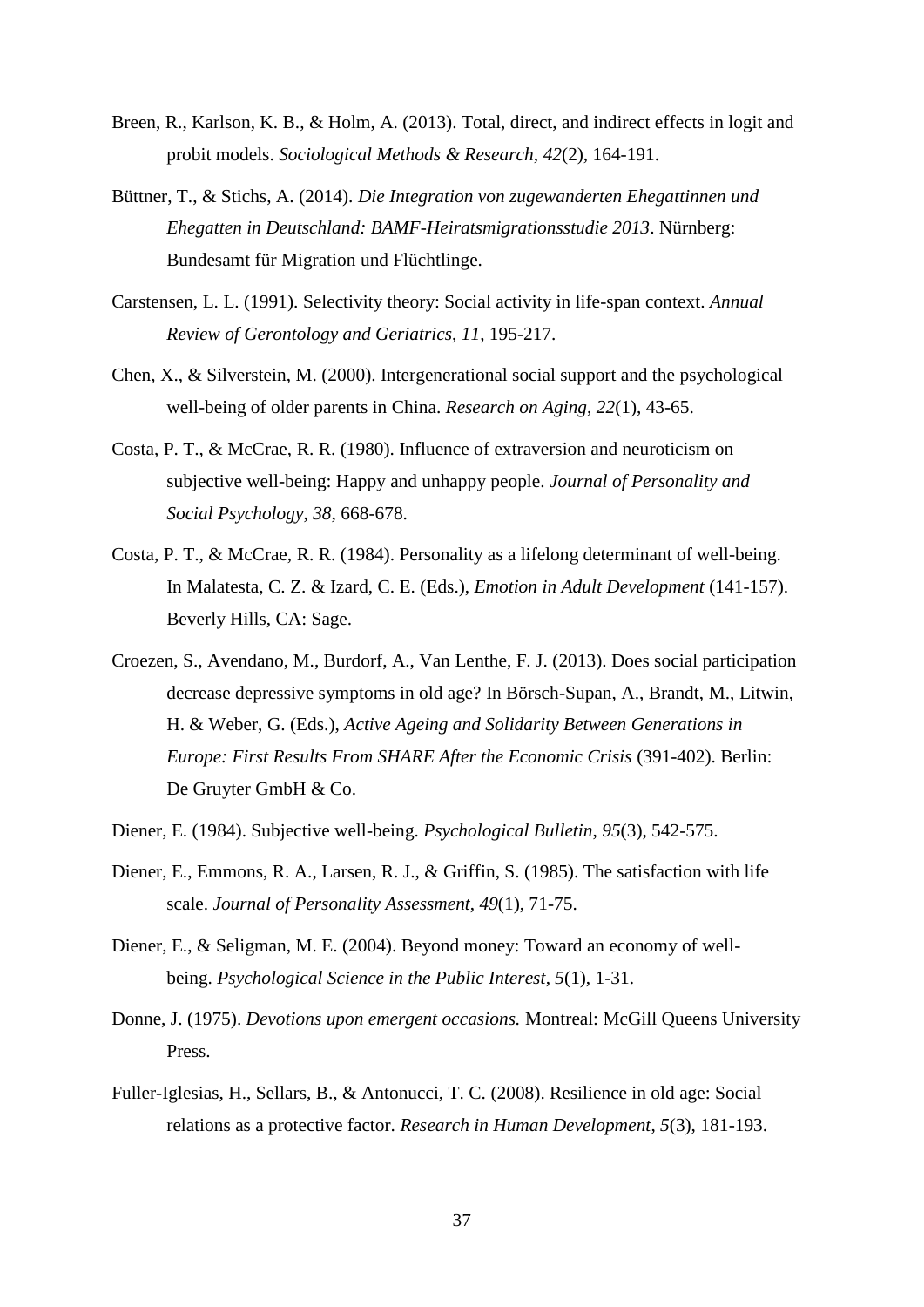- Fung, H. H., Carstensen, L. L., & Lang, F. R. (2001). Age-related patterns in social networks among European Americans and African Americans: Implications for socioemotional selectivity across the life span. *The International Journal of Aging and Human Development*, *52*(3), 185-206.
- Gerstel, N. & Gross, H. E. (1982). Commuter marriages: A review. *Marriage & Family Review*, *5*(2), 71-93.
- Gerstel, N. & Gross, H. E. (1984). *Commuter marriage: A study of work and family*. New York: Guilford Press.
- Goldstein, E. B., Ritter, M., & Herbst, G. (2002). *Wahrnehmungspsychologie (Vol. 2).* Heidelberg: Spektrum Akademischer Verlag.
- Gray, A. (2009). The social capital of older people. *Ageing & Society*, *29*, 5-31.
- Hadjar, A., & Backes, S. (2013). Migration background and subjective well-being a multilevel analysis based on the European Social Survey. *Comparative Sociology*, *12*(5), 645-676.
- Helliwell, J. F. (2003). How's life? Combining individual and national variables to explain subjective well-being. *Economic Modelling*, *20*(2), 331-360.
- Helliwell, J. F., & Barrington-Leigh, C. P. (2010). Viewpoint: Measuring and understanding subjective well‐being. *Canadian Journal of Economics*, *43*(3), 729- 753.
- Hunkler, C., Kneip, T., Sand, G., & Schuth, M. (2015). Growing old abroad: Social and material deprivation among first- and second-generation migrants in Europe. In Börsch-Supan, A., Kneip, T., Litwin, H., Myck, M. & Weber, G. (Eds.), *Ageing in Europe – supporting policies for an inclusive society* (199-208). Boston: De Gruyter GmbH & Co.
- Hyde, M., Wiggins, R. D., Higgs, P., & Blane, D. B. (2003). A measure of quality of life in early old age: The theory, development and properties of a needs satisfaction model (CASP-19). *Aging & Mental Health, 7*(3), 186-194.
- International Organization for Migration (2011). Key Migration Terms. Glossary on Migration, International Migration Law Series No. 25. Retrieved from <https://www.iom.int/key-migration-terms>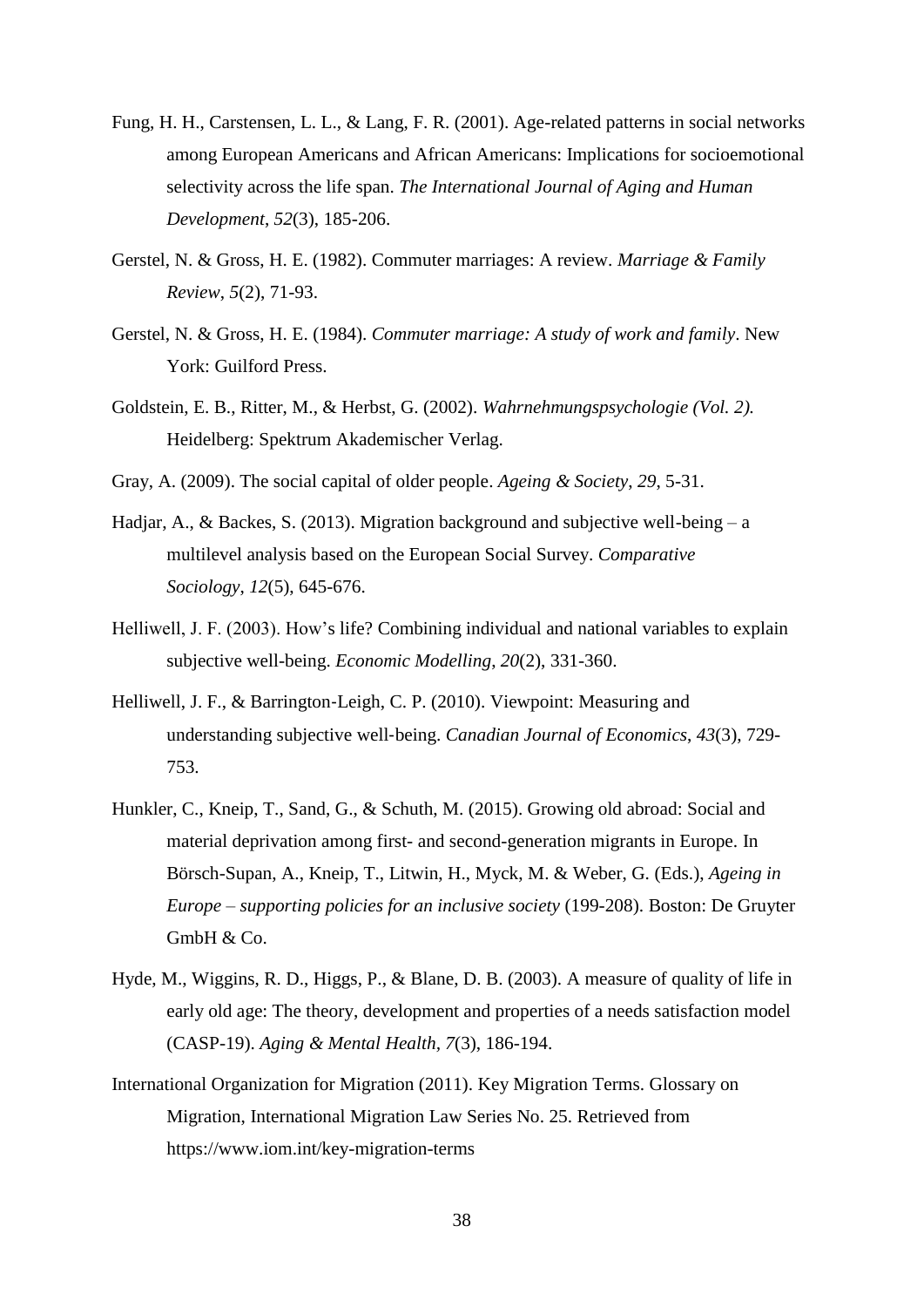- Jowell, R., Roberts, C., Fitzgerald, R. and Eva, G. (2007) *Measuring Attitudes Crossnationally: Lessons from the European Social Survey.* London: Sage Publications.
- Kahn, R. L., & Antonucci, T. C. (1980). Convoys over the life course: Attachment, roles, and social support. *Life-Span Development and Behavior*, *3*, 253-286.
- Kahneman, D., & Krueger, A. B. (2006). Developments in the measurement of subjective well-being. *Journal of Economic Perspectives*, *20*(1), 3-24.
- Kämpfer, S. (2014). *Migration und Lebenszufriedenheit: eine theoriegeleitete empirische Analyse*. Opladen: Budrich UniPress.
- Kiilo, T., Kasearu, K., & Kutsar, D. (2016). Intergenerational Family Solidarity. *GeroPsych*, *29*(2), 71–80.
- Kraepelin, E. (1921). Über Entwurzelung. *Zeitschrift für die gesamte Neurologie und Psychatrie, 63*, 1-8.
- Krause, N., Herzog, A. R., & Baker, E. (1992). Providing support to others and well-being in later life. *Journal of Gerontology*, *47*(5), 300-311.
- Krause, N., & Rook, K. S. (2003). Negative interaction in late life: Issues in the stability and generalizability of conflict across relationships. *Journal of Gerontology*, *58*(2), 88-99.
- Kuo, W. H. & Tsai, Y.-M. (1986). Social networking, hardiness and immigrants' mental health. *Journal of Health and Social Behavior*, *27*, 133-149.
- Ladin, K., & Reinhold, S. (2013). Mental health of aging immigrants and native-born men across 11 European countries. *Journal of Gerontology*, *68*(2), 298-309.
- La Gory, M., & Fitzpatrick, K. (1992). The effects of environmental context on elderly depression. *Journal of Aging and Health*, *4*(4), 459-479.
- Lanari, D., & Bussini, O. (2012). International migration and health inequalities in later life. *Ageing and Society*, *32*(6), 935-962.
- Lee, E. S. (1966). A theory of migration. *Demography*, *3*(1), 47-57.
- Levecque, K., & Van Rossem, R. (2015). Depression in Europe: Does migrant integration have mental health payoffs? A cross-national comparison of 20 European countries. *Ethnicity & Health*, *20*(1), 49-65.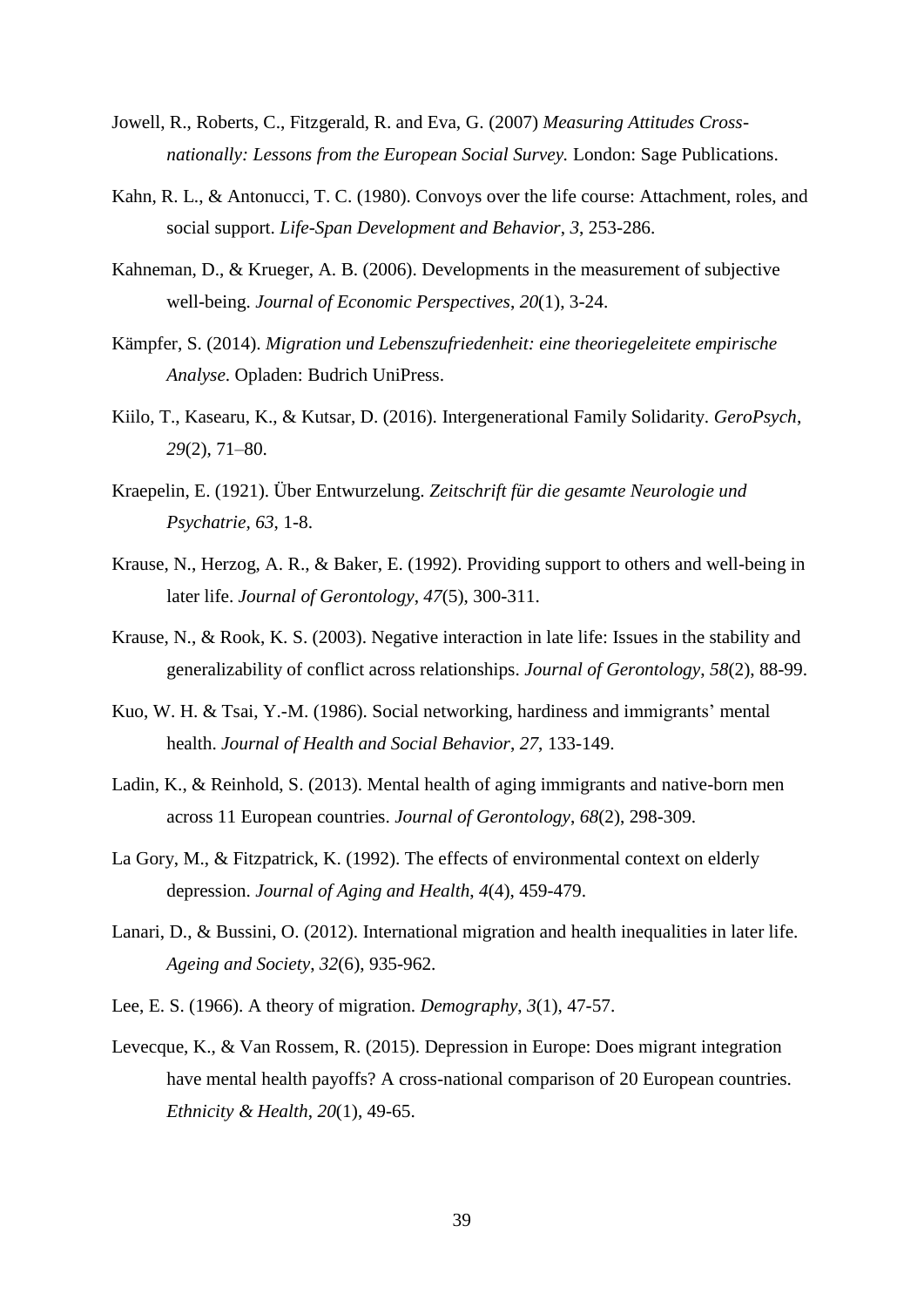- Levitt, M. J., Antonucci, T. C., Clark, M. C., Rotton, J., & Finley, G. E. (1986). Social support and well-being: Preliminary indicators based on two samples of the elderly. *The International Journal of Aging and Human Development*, *21*(1), 61-77.
- Liang, J., Krause, N. M., & Bennett, J. M. (2001). Social exchange and well-being: Is giving better than receiving? *Psychology and Aging*, *16*, 511-523.
- Lin, N., & Dean, A. (1984). Social support and depression. *Social Psychiatry and Psychiatric Epidemiology*, *19*(2), 83-91.
- Litwin, H. (1995). *Uprooted in old age: Soviet Jews and their social networks in Israel*. Westport: Greenwood Publishing Group.
- Litwin, H. (1996). *The social networks of older people: A cross-national analysis*. Westport: Greenwood Publishing Group.
- Litwin, H. (2000). Activity, social network and well-being: An empirical examination. *Canadian Journal on Aging*, *19*(3), 343-362.
- Litwin, H. (2009). Social networks and well-being: A comparison of older people in Mediterranean and non-Mediterranean countries. *Journal of Gerontology*, *65*(5), 599- 608.
- Litwin, H., & Shiovitz-Ezra, S. (2006). The association between activity and well-being in later life: What really matters? *Ageing and Society*, *26*(2), 225-242.
- Litwin, H., & Shiovitz-Ezra, S. (2011). Social network type and subjective well-being in a national sample of older Americans. *The Gerontologist*, *51*(3), 379-388.
- Litwin H., Stoeckel K. J., Roll, A., Shiovitz-Ezra, S., & Kotte, M. (2013). Social network measurement in SHARE Wave 4. In: Malter, F., & Börsch-Supan, A. (Eds.), *SHARE Wave 4: Innovations and Methodology* (18-37). Munich: Max-Planck-Institute for Social Law and Social Policy.
- Litwin, H., Stoeckel, K. J., & Schwartz, E. (2015). Social networks and mental health among older Europeans: Are there age effects? *European Journal of Ageing*, *12*(4), 299-309.
- Malmusi, D. (2014). Immigrants' health and health inequality by type of integration policies in European countries. *The European Journal of Public Health*, *25*(2), 293- 299.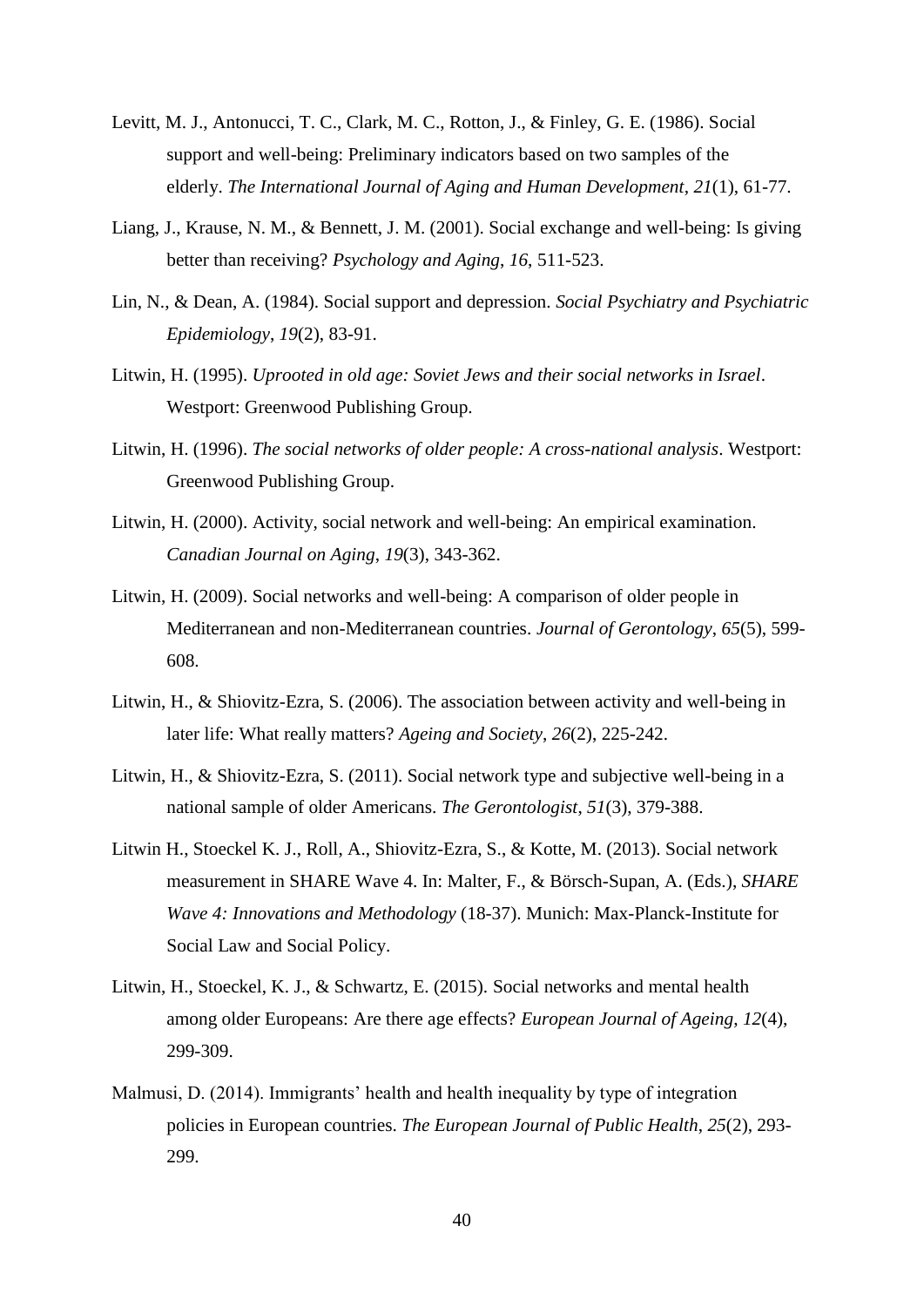- Malter, F. & Börsch-Supan, A. (2013). *SHARE Wave 4: Innovations & Methodology*. Munich: Max Planck Institute for Social Law and Social Policy.
- Mayer, P. (1962). Migrancy and the study of Africans in towns. *American Anthropologist*, *64*(3), 576-592.
- McCrae, R. R., & Costa, P. T. (1987). Validation of the five-factor model of personality across instruments and observers. *Journal of Personality and Social Psychology*, *52*(1), 81-90.
- Mitchell, J. C. (1969). *Social networks in urban situations: Analyses of personal relationships in Central African towns*. Manchester: Manchester University Press.
- Myers, D. G., & Diener, E. (1995). Who is happy? *Psychological Science*, *6*(1), 10-19.
- Nagel, T. (1974). What is it like to be a bat? *The Philosophical Review*, *83*(4), 435-450.
- Narchal, R. (2012). Migration Loneliness and Family Links: A Case Narrative. *International Journal of Social, Behavioral, Educational, Economic and Management Engineering, 6*(4), 68-74.
- Ormel, J., Lindenberg, S., Steverink, N., & Verbrugge, L. M. (1999). Subjective well-being and social production functions. *Social Indicators Research*, *46*(1), 61-90.
- Pinquart, M., & Sorensen, S. (2000). Influences of socioeconomic status, social network, and competence on subjective well-being in later life: A meta-analysis. *Psychology and Aging*, *15*, 187-222.
- Ponizovsky, A., & Ritsner, M. (1998). Patterns of loneliness in an immigrant population. *Comprehensive Psychiatry, 45*, 408-414.
- Prince, M. J., Reischies, F., Beekman, A. T. F., Fuhrer, R., Jonker, C., Kivela, S. L., Lawlor, B., Lobo A., Magnusson, H., Fichter, M. M., Van Oyen, H., Roelands, M., Skoog, I., Turrina, C. & Copeland, J. R. (1999). Development of the EURO-D scale – a European Union initiative to compare symptoms of depression in 14 European centers. *The British Journal of Psychiatry, 174*(4), 330-338.
- Putnam, R. D. (2000). *Bowling alone: The collapse and revival of American community*. New York: Simon and Schuster.
- Sand, G., & Gruber, S. (2016). Differences in subjective well-being between older migrants and natives in Europe. *Journal of Immigrant and Minority Health*, 1-8.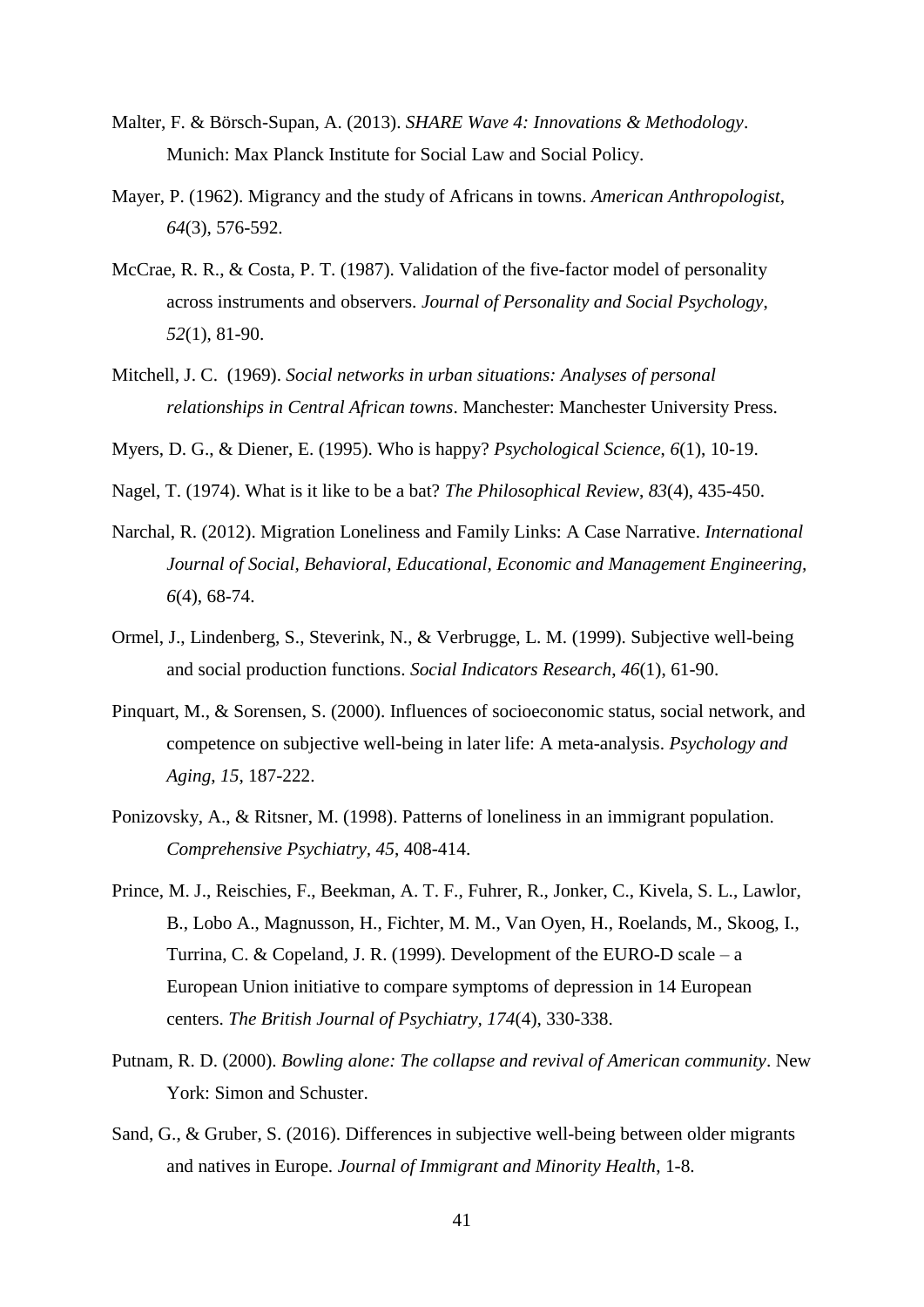- Silveira, E. R., & Ebrahim, S. (1998). Social determinants of psychiatric morbidity and well-being in immigrant elders and whites in east London. *International Journal of Geriatric Psychiatry*, *13*(11), 801-812.
- Silveira, E., Skoog, I., Sundh, V., Allebeck, P., & Steen, B. (2002). Health and well-being among 70-year-old migrants living in Sweden – results from the H 70 gerontological and geriatric population studies in Göteborg. *Social Psychiatry and Psychiatric Epidemiology*, *37*(1), 13-22.
- Sobel, M. E. (1982). Asymptotic confidence intervals for indirect effects in structural equation models. *Sociological Methodology*, *13*, 290-312.
- Stoeckel, K. J., & Litwin, H. (2016). The impact of social networks on the relationship between functional impairment and depressive symptoms in older adults. *International Psychogeriatrics*, *28*(1), 39-47.
- Syed, H. R., Dalgard, O. S., Dalen, I., Claussen, B., Hussain, A., Selmer, R., & Ahlberg, N. (2006). Psychosocial factors and distress: a comparison between ethnic Norwegians and ethnic Pakistanis in Oslo. *BMC Public Health*, *6*(1), 182.
- Tinghög, P. (2009). *Migration, stress and mental ill health: Post-migration factors and experiences in the Swedish context.* Doctoral dissertation. Linköping: Linköping University Electronic Press.
- Tomini, F., Tomini, S. M., & Groot, W. (2016). Understanding the value of social networks in life satisfaction of elderly people: A comparative study of 16 European countries using SHARE data. *BMC Geriatrics*, *16*(1), 203.
- Tucci, I., Eisnecker, P., & Brücker, H. (2014). Wie zufrieden sind Migranten mit ihrem Leben? *DIW-Wochenbericht*, *81*(43), 1152-1158.
- Üstün, T. B., Ayuso-Mateos, J. L., Chatterji, S., Mathers, C. & Murray, C. J. (2004). Global burden of depressive disorders in the year 2000. *The British Journal of Psychiatry*, *184*(5), 386-392.
- Walsh, A. & Walsh, P. A. (1987). Social support, assimilation, and biological effective blood pressure levels. *International Migration Review*, *21*, 577-591.
- Warnes, A. M., Friedrich, K., Kellaher, L., & Torres, S. (2004). The diversity and welfare of older migrants in Europe. *Ageing and Society*, *24*(3), 307-326.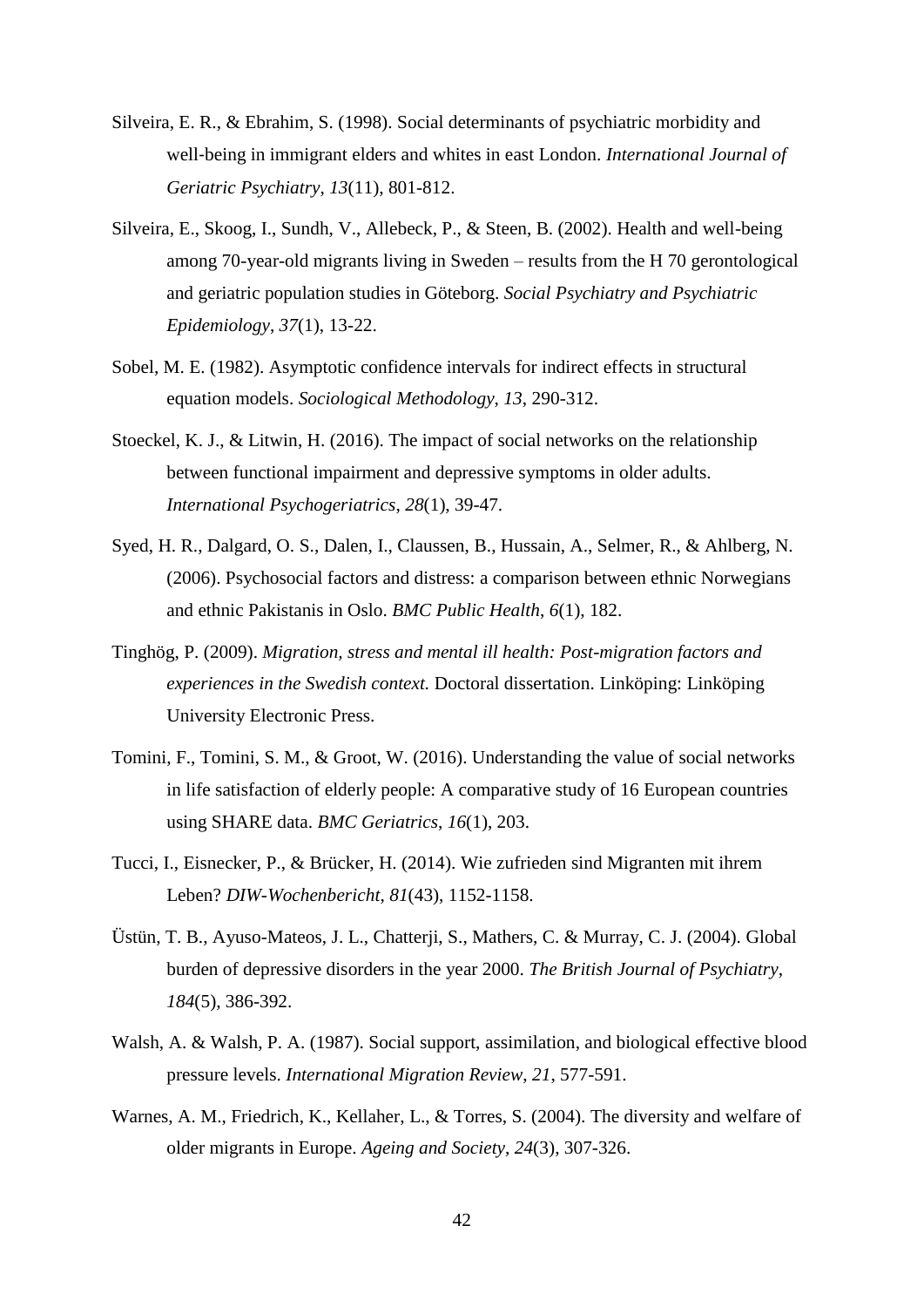- Wenger, G. C. (1991). A network typology: From theory to practice. *Journal of Aging Studies*, *5*(2), 147-162.
- World Health Organization Quality of Life Group (1998). The World Health Organization Quality of Life assessment: Development and general psychometric properties. *Social Science and Medicine*, *46*, 1569-1585.
- Zunzunegui, M. V., Alvarado, B. E., Del Ser, T., & Otero, A. (2003). Social networks, social integration, and social engagement determine cognitive decline in communitydwelling Spanish older adults. *Journal of Gerontology*, *58*, 93-100.
- Zwingmann, C. & Pfister-Ammende, M. (1973). *Uprooting and after...*. Heidelberg: Springer.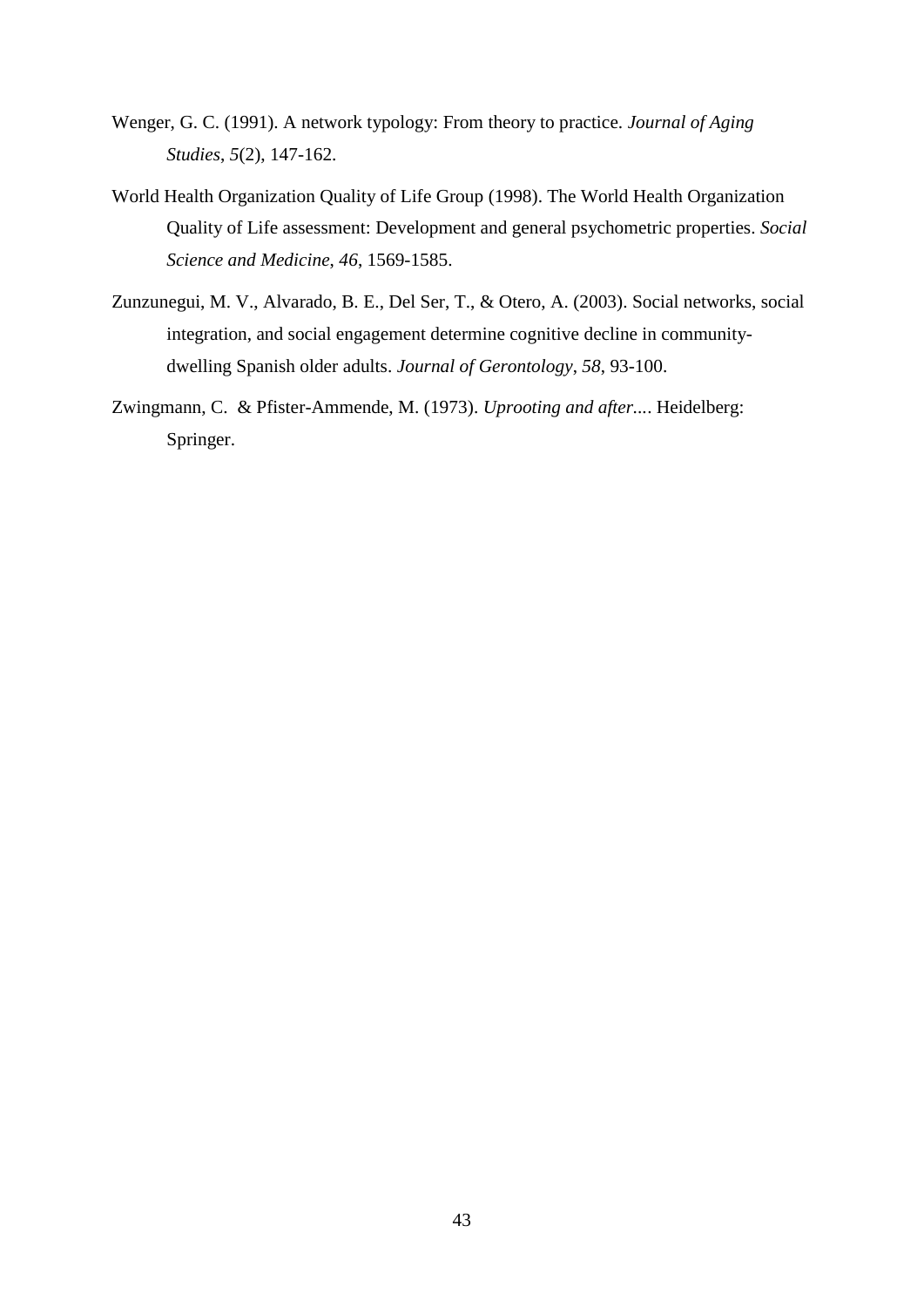# **APPENDIX I**

# **CASP-12**

| <b>Question text</b>                                                                               | <b>Subscale</b>  |
|----------------------------------------------------------------------------------------------------|------------------|
| How often do you think your age prevents you from doing the things<br>you would like to do?        | Control          |
| How often do you feel that what happens to you is out of your control?                             | Control          |
| How often do you feel left out of things?                                                          | Control          |
| How often do you think that you can do the things that you want to<br>do?                          | Autonomy         |
| How often do you think that family responsibilities prevent you from<br>doing what you want to do? | Autonomy         |
| How often do you think that shortage of money stops you from doing<br>the things you want to do?   | Autonomy         |
| How often do you look forward to each day?                                                         | Pleasure         |
| How often do you feel that your life has meaning?                                                  | Pleasure         |
| How often, on balance, do you look back on your life with a sense of<br>happiness?                 | Pleasure         |
| How often do you feel full of energy these days?                                                   | Self-Realization |
| How often do you feel that life is full of opportunities?                                          | Self-Realization |
| How often do you feel that the future looks good for you?                                          | Self-Realization |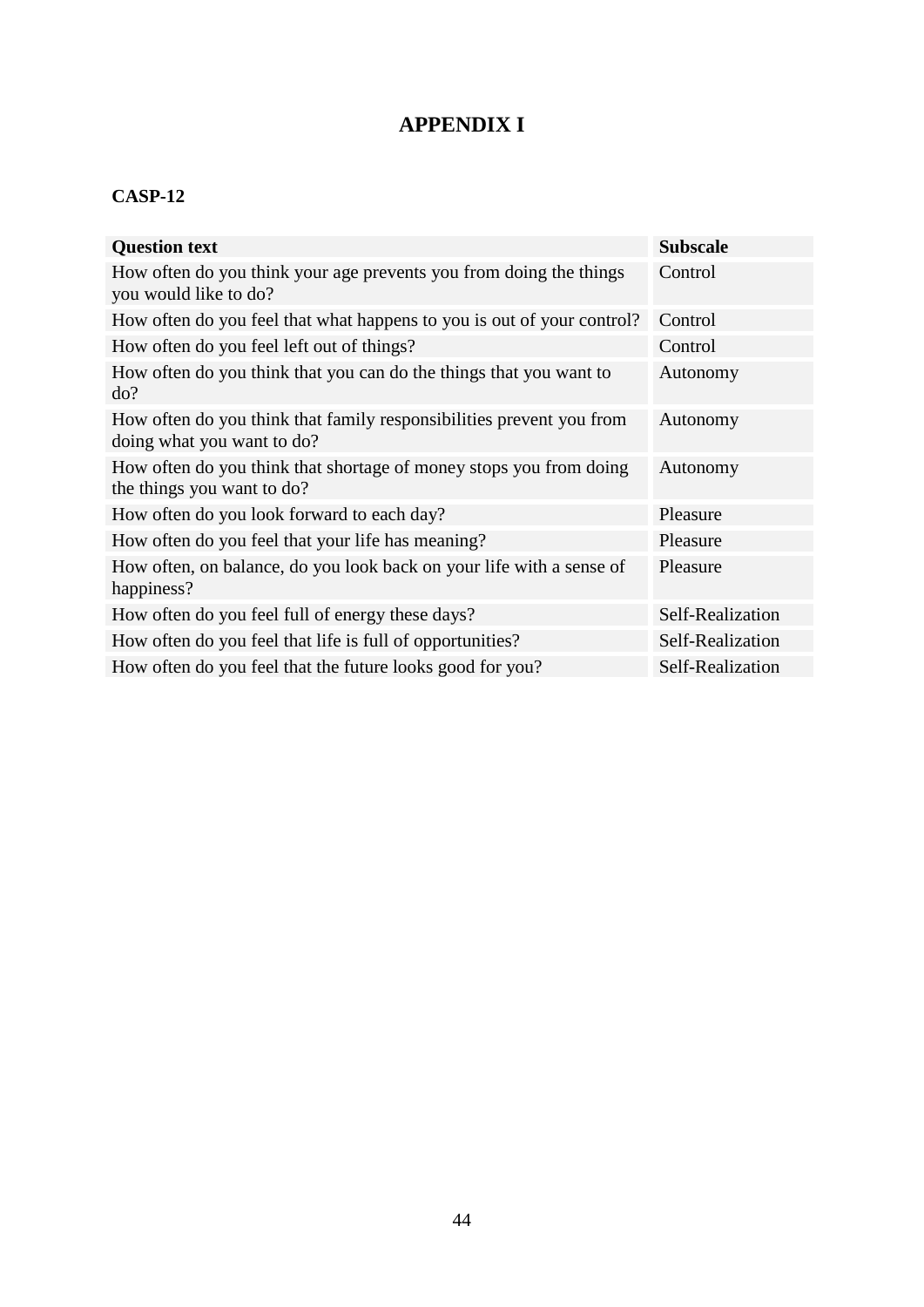# **APPENDIX II**

# **EURO-D**

| <b>Question text</b>                                                                                              | <b>Response options</b>                                                                                                                                                                                                                 |
|-------------------------------------------------------------------------------------------------------------------|-----------------------------------------------------------------------------------------------------------------------------------------------------------------------------------------------------------------------------------------|
| In the last month, have you been sad or<br>depressed?                                                             | Yes<br>N <sub>0</sub>                                                                                                                                                                                                                   |
| What are your hopes for the future?                                                                               | Any hopes mentioned<br>No hopes mentioned                                                                                                                                                                                               |
| In the last month, have you felt that you would<br>rather be dead?                                                | Any mention of suicidal feelings or<br>wishing to be dead<br>No such feelings                                                                                                                                                           |
| Do you tend to blame yourself or feel guilty<br>about anything?                                                   | Obvious excessive guilt or self-blame<br>No such feelings<br>Mentions guilt or self-blame, but it is<br>unclear if these constitute obvious or<br>excessive guilt or self-blame                                                         |
| So, for what do you blame yourself?                                                                               | Example(s) given constitute obvious<br>excessive guilt or self-blame<br>Example(s) do not constitute obvious<br>excessive guilt or self-blame, or it<br>remains unclear if these constitute<br>obvious or excessive guilt or self-blame |
| Have you had trouble sleeping recently?                                                                           | Trouble with sleep or recent change in<br>pattern<br>No trouble sleeping                                                                                                                                                                |
| In the last month, what is your interest in<br>things?                                                            | Less interest than usual mentioned<br>No mention of loss of interest<br>Non-specific or uncodeable response                                                                                                                             |
| So, do you keep up your interests?                                                                                | Yes<br>N <sub>o</sub>                                                                                                                                                                                                                   |
| Have you been irritable recently?                                                                                 | Yes<br>N <sub>o</sub>                                                                                                                                                                                                                   |
| What has your appetite been like?                                                                                 | Diminution in desire for food<br>No diminution in desire for food<br>Non-specific or uncodeable response                                                                                                                                |
| So, have you been eating more or less than<br>usual?                                                              | Less<br>More<br>Neither more nor less                                                                                                                                                                                                   |
| In the last month, have you had too little<br>energy to do the things you wanted to do?                           | Yes<br>N <sub>o</sub>                                                                                                                                                                                                                   |
| How is your concentration? For example, can<br>you concentrate on a television program, film<br>or radio program? | Difficulty in concentrating on<br>entertainment<br>No such difficulty mentioned                                                                                                                                                         |
| Can you concentrate on something you read?                                                                        | Difficulty in concentrating on reading                                                                                                                                                                                                  |